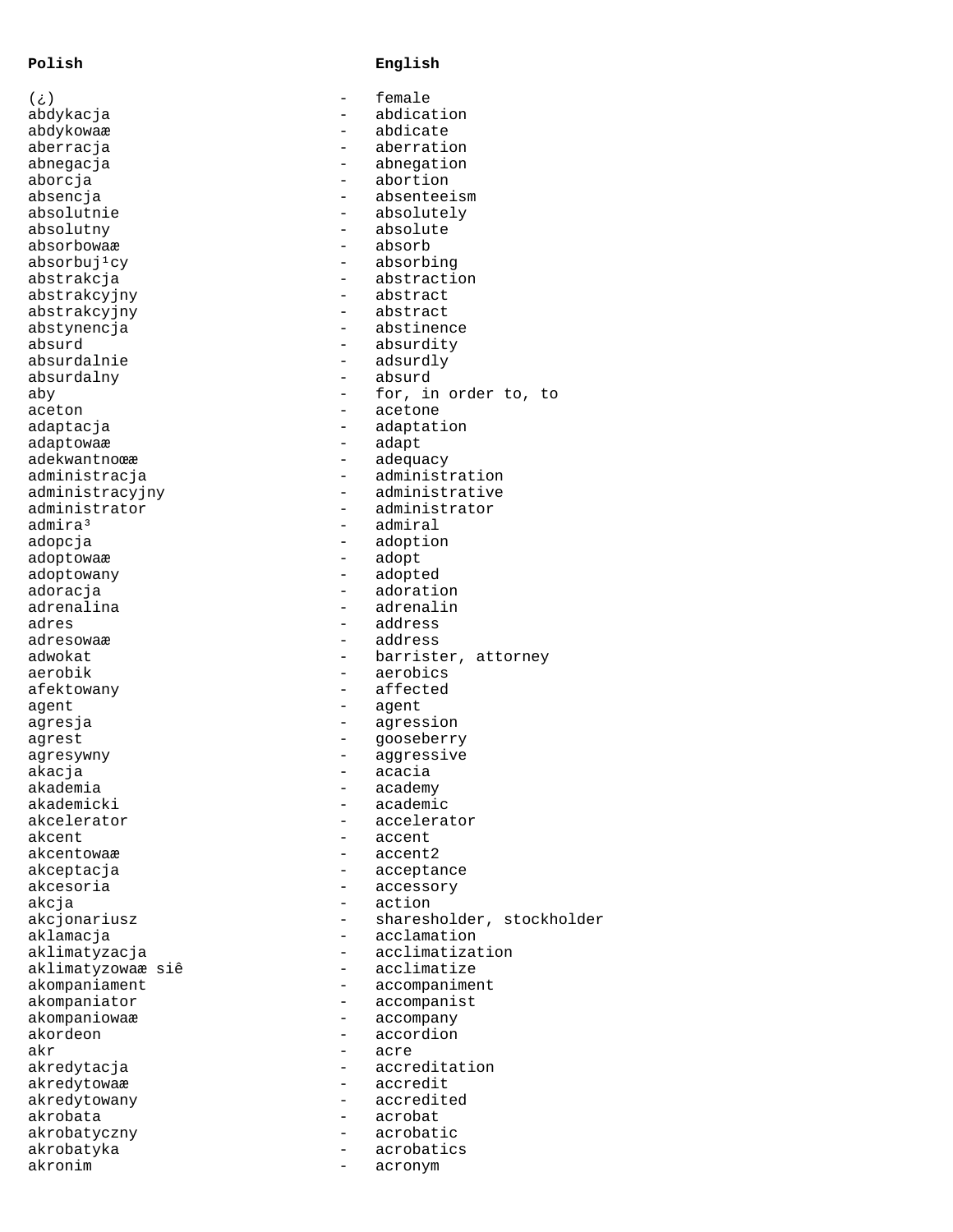akt - act aktor - actor aktorka - actress aktorstwo - actress aktorstwo - acting aktorstwo - acting aktówka - briefcase aktywnie - briefcase - briefcase - briefcase - briefcase - briefcase - briefcase - briefcase - briefcase - briefcase - briefcase - briefcase - briefcase - briefcase - briefcase - briefcase - briefcase aktywny - active akustyczny - acoustic Albania - Albania albinos - albino albo - or alchemia - alchemy - alchemy - but ale - but ale<br>aleja - aver aleja - avenue alienacja - alienation - alienation<br>aligator - alligator aligator - alligator alpejski - Alpine - Alpine - Alpine - Alpine - Alpine - Alpine - Alpine - Alpine - Alpine - Alpine - Alpine altanka - arbor aluminiowy **contains a** aluminium ambasada - embassy ambitny - ambitious<br>ambona - pulpit (i) amoniak - ammonia amulet - amulet - amulet - amulet - amulet - amulet - amulet - amulet - amulet - amulet - amulet - amulet - amulet - amulet - amulet - amulet - amulet - amulet - amulet - amulet - amulet - amulet - amulet - amulet - amulet angielski - English Anglik - Englishman ani - not even anio<sup>3</sup> - not even anio<sup>3</sup> - angel anio<sup>3</sup> - angel<br>anonim - anonym - anonym - anonym aorta - aorta apetyt - appetite apteka - chemist's<br>arak - chemist's<br>- arrack arak - arrack - arrack - arrack - arrack  $arka$  -  $arka$ armata - cannon arsen - arsenic artyleria  $-$  artillery artysta - artist as as - ace - ace - ace - asthal - asthal - asthal - asthal - asthal - asthal - ace - asthal - asthal - asthal astma - asthma atrakcyjny - attractive auto - car  $\begin{tabular}{ccc} \bf{autor} & \tt{-} & \tt{author} \end{tabular}$ awans  $\frac{1}{2}$  awansowaæ  $\frac{1}{2}$  advance awansowaæ awaria - breakdown Azja - Asia a¿ - so that a¿eby - for babcia - grandma

akt œlubu - marriage cerificate<br>akt urodzenia - - - - - - - - - - - - birth certificate akt urodzenia - birth certificate<br>akt zgonu - death cetificate akt zgonu - death cetificate<br>aktor - actor - actor - actively akupunktura - acupuncture - acoustics albo .... albo - either .... or alchemia - alcoholism - viola altruistyczny - altruistic, unselfish ambona - pulpit (in church) ambona - look-out (in forest) ambulatorium - out-patients' clinic<br>aminokwas - amino acid - amino acid - illiterate - anonym - administer - acreage - bus until<br>for grandmother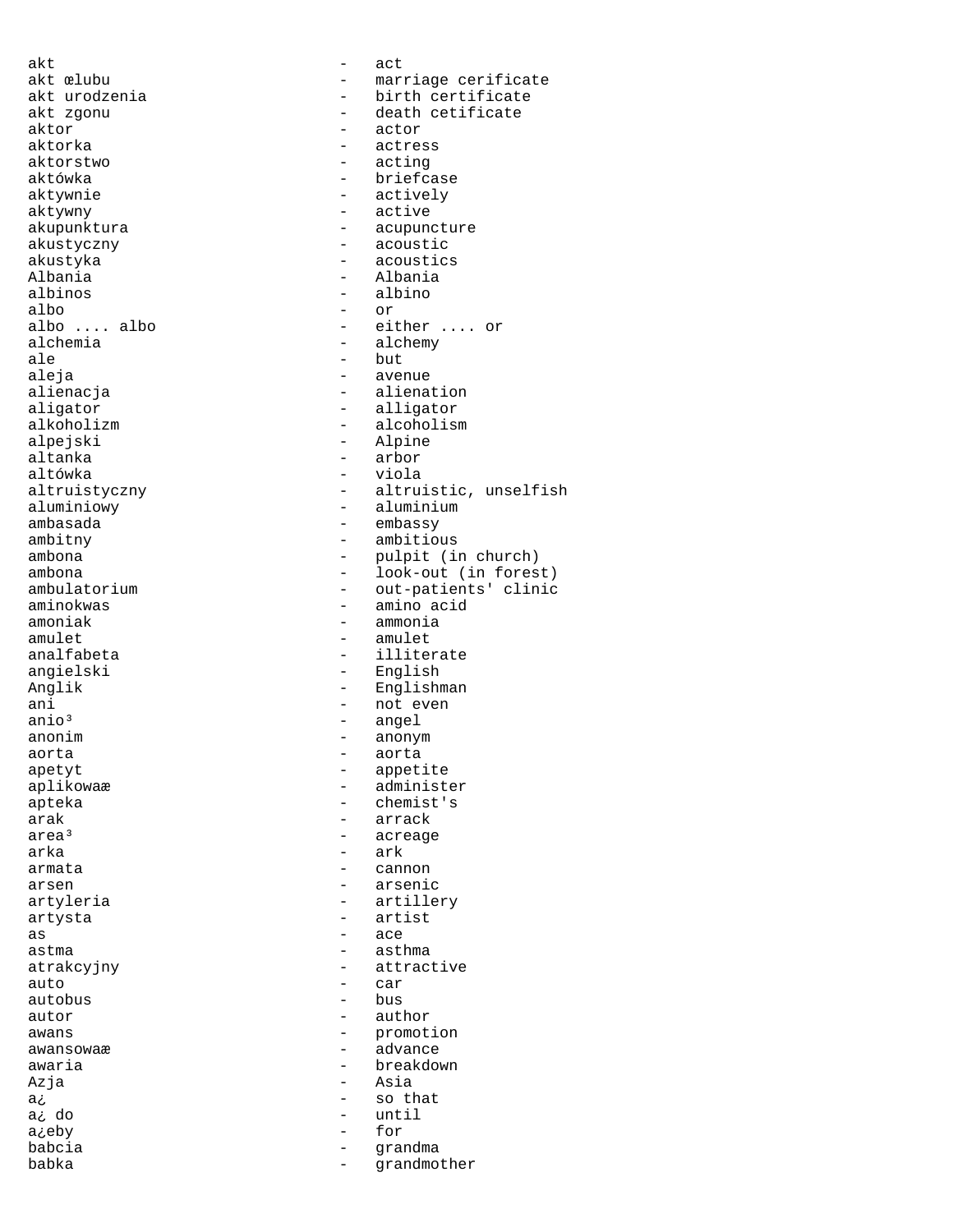bacznoœ - attention baæ siê  $-$  be afraid baga<sub>¿</sub> en luggage - luggage baga¿owy - railway porter bajka - fable - fable - fable - fable - fable - fable - fable - fable - fable - fable - fable - fable - fable - fable - fable - fable - fable - fable - fable - fable - fable - fable - fable - fable - fable - fable - fable bal - ball balon - baloon - baloon - baloon - baloon - baloon - baloon - baloon - baloon - baloon - baloon - baloon - baloon - baloon - baloon - baloon - baloon - baloon - baloon - baloon - baloon - baloon - baloon - baloon - baloon Ba<sup>3</sup>tyk - Baltic<br>banan - banana - banana banan - banana bandyta - bandit bank - bank<br>bardziej - more bardziej<br>bardzo - many bardzo mi mi³o - pleased to meet you bariera dŸwiêku - sound barrier barman - barman barwa - colour - swimming pool baza - base bazar - market Bejrut - Beirut - Beirut - Beirut - Beirut - Beirut - Beirut - Beirut - Beirut - Beirut - Beirut - Beirut - Beirut - Beirut - Beirut - Beirut - Beirut - Beirut - Beirut - Beirut - Beirut - Beirut - Beirut - Beirut - Beirut - bacon beksa - cry-baby Belfast - Belfast Belgia - Belgium - Belgium Belgrad - Belgrade be<sup>3</sup>kot - gibberish<br>be<sup>3</sup>taæ - stir - stir<br>- gas benzyna - gas Bermudy - Bermuda Berno - Bern - beast besztaæ - to scold, to chide<br>beton - concrete - concrete bez - without bez przygotowania<br>bezb<sup>3</sup>êdny bezb³êdny - faultless - painless bezbo¿ny - ungodly bezbramkowy - goalless draw<br>
- goalless draw bezbronny - helpless bezcelowy - pointless bezceremonialny - unceremonius<br>bezchmurny - cloudless bezchmurny - cloudless<br>bezdomny - homeless bezdomny - homeless<br>bezdyskusyjny - homeless - undisputed<br>- unbeatable bezkonkurencyjny bezkrwawy - bloodless bezmyœlnie - absently beznadziejnie - abysmally beznadziejny - abysmal bezpieczny bezp<sup>3</sup>odnoϾ - infertility bezproduktywny - unproductive  $be^2$  - beige<br>bêd<sup>1</sup>cy w stanie coœ zrobiæ - able  $b\hat{e}d^{1}cy$  w stanie coœ zrobiæ -<br>bia<sup>3</sup>y  $bia<sup>3</sup>y$  - white<br>bibu<sup>3</sup>a - blott:  $bibu^3a$  -  $blotting paper$ <br> $bia$  -  $beat$ biæ – beat<br>biec – mun – run biec - run biedny - poor -  $adept (at/in sth)$ biegun - pole<br>bilet - tick bilet - ticket<br>hiodra - loincle biodra - loincloth biskup - bishop - battle<br>- writing biurko - writing table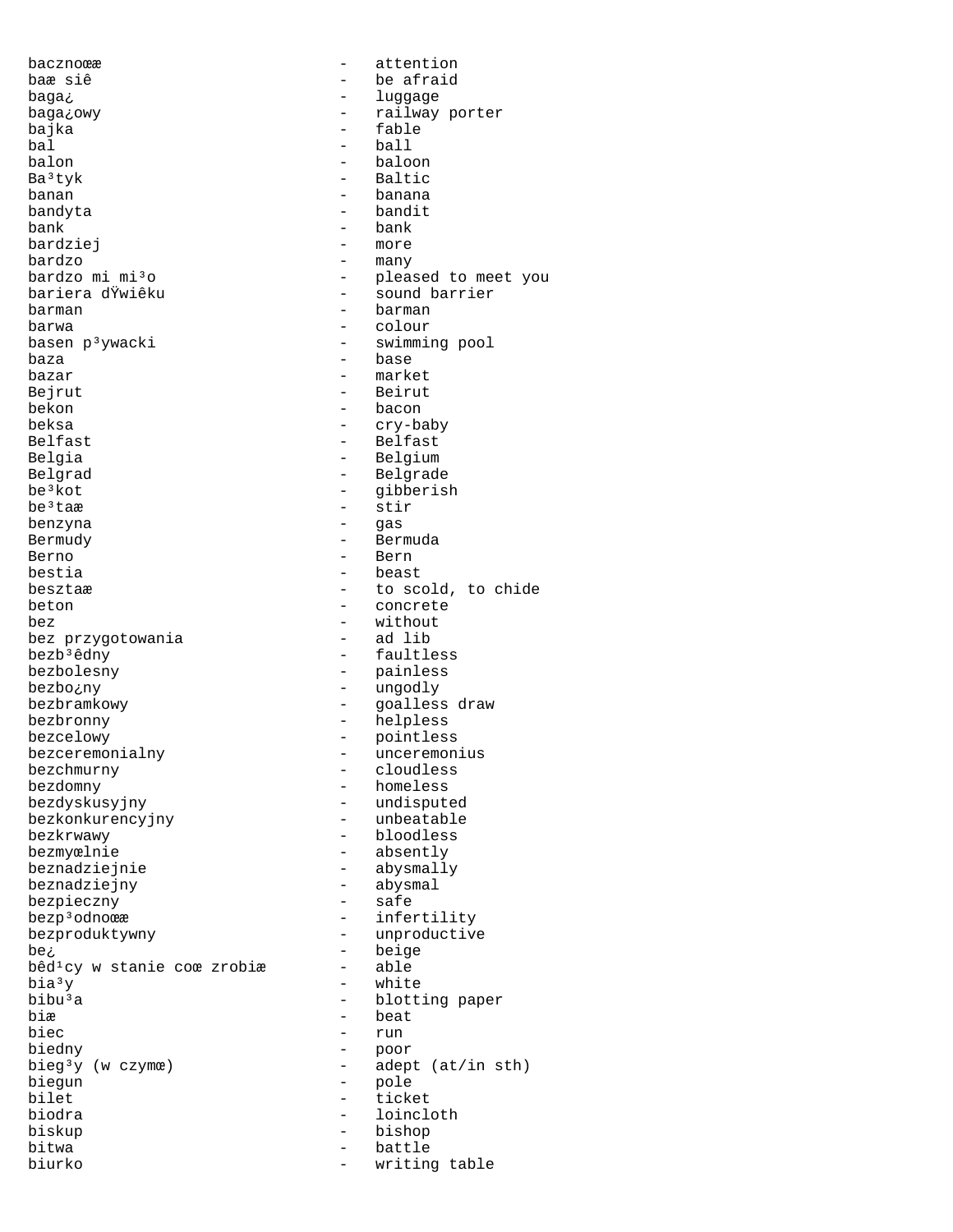biuro - office biuro rzeczy znalezionych<br>biurokrata biurokrata - <sup>-</sup> - - - bureaucrat<br>biwak - - - - - - - - - - - bivouac biwak - bivouac blada twarz - pleface blady - pale blady jak  $\text{eciana}$  - white as a sheet<br>blakn<sup>1</sup>æ - fade blakn<sup>1</sup>æ fade – fade<br>blankiet – blank blask klejnotów - glitter blask ksiê¿yca - glare blask s³oñca - glare blaski i cienie - pros and cons blaszka - metal strip blef - bluff - bluff - bluff - bluff - bluff - bluff - bluff - bluff - bluff - bluff - bluff - bluff - bluff - bluff - bluff - bluff - bluff - bluff - bluff - bluff - bluff - bluff - bluff - bluff - bluff - bluff - bluff bliski - near Bliski Wschód - The Middle East Blisko - near, close<br>blizna - scar blizna - scar blondyn - blonde bluszcz - ivy bluza (czêœæ munduru)<br>bluza sportowa bluzka - blouse - blouse - blouse - blouse - blouse - blouse - blouse - blouse - blouse - blouse - blouse - blouse - blouse - blouse - blouse - blouse - blouse - blouse - blouse - blouse - blouse - blouse - blouse - blouse b<sup>3</sup>ad - mistake<br>b<sup>3</sup>agalny - mistake - implori b<sup>3</sup>agalny - imploring<br>b<sup>31</sup>d - mistake bªogosªawieñstwo - blessing<br>bªogosªawiony - blessed b<sup>3</sup>ogos<sup>3</sup>awiony<br>b<sup>3</sup>ona b<sup>3</sup>ona dziewicza<br>b<sup>3</sup>ona œluzowa b<sup>3</sup>ona œluzowa - mucous membrane<br>b<sup>3</sup>onica - diphtheria  $b^3$ onica  $b^3$ onica - diphtheria  $b^3$ otnik - mudguard  $b^3$ otnik - mudguard<br> $b^3$ oto - marsh - marsh  $b<sup>3</sup>$ yskaæ latark<sup>1</sup> - to flash one's torch  $b<sup>3</sup>ysn<sup>1</sup>æ$  - flash<br>  $b<sup>3</sup>yszcz<sup>1</sup>cy$  - shiny b<sup>3</sup>yszcz<sup>1</sup>cy<br>b<sup>3</sup>yszczeæ b<sup>3</sup>yszczeæ - glitter<br>bo - glitter<br>bo - because bo - because<br>bogaty - because<br>- rich bogaty - rich Bogu dziêki - thank God bohater - hero bojler - boiler<br>bolex - ache boleæ - ache<br>boleæ nad - to be bolesny - painful, aching boli mnie g $3$ owa  $-$  i have a headache bomba atomowa - atom(ic) bomb bomba zegarowa<br>bombowiec bombowiec - bomber bordowy - maroon borsuk - badger bory - forest Bo¿e Narodzenie<br>bób bób - broad bean Bóg - God ból - ache ból (fizyczny)<br>ból brzucha ból brzucha<br>
ból gard<sup>3</sup>a<br>
- sore throat<br>
- sore throat ból gard<sup>3</sup>a - sore throat<br>ból g<sup>3</sup>owy - headache

Biuro Ochrony Rz<sup>1</sup>du - Gouvernment Security Office<br>biuro podró¿y - travel agency - travel agency<br>- lost property office - blank form<br>- glitter blokada - blockade - <sup>- 1</sup><br>- tunic<br>- sweatshirt - mistake<br>- blessing - membrane<br>- hymen - marsh - boycott - to be troubled by - discount - combat - headache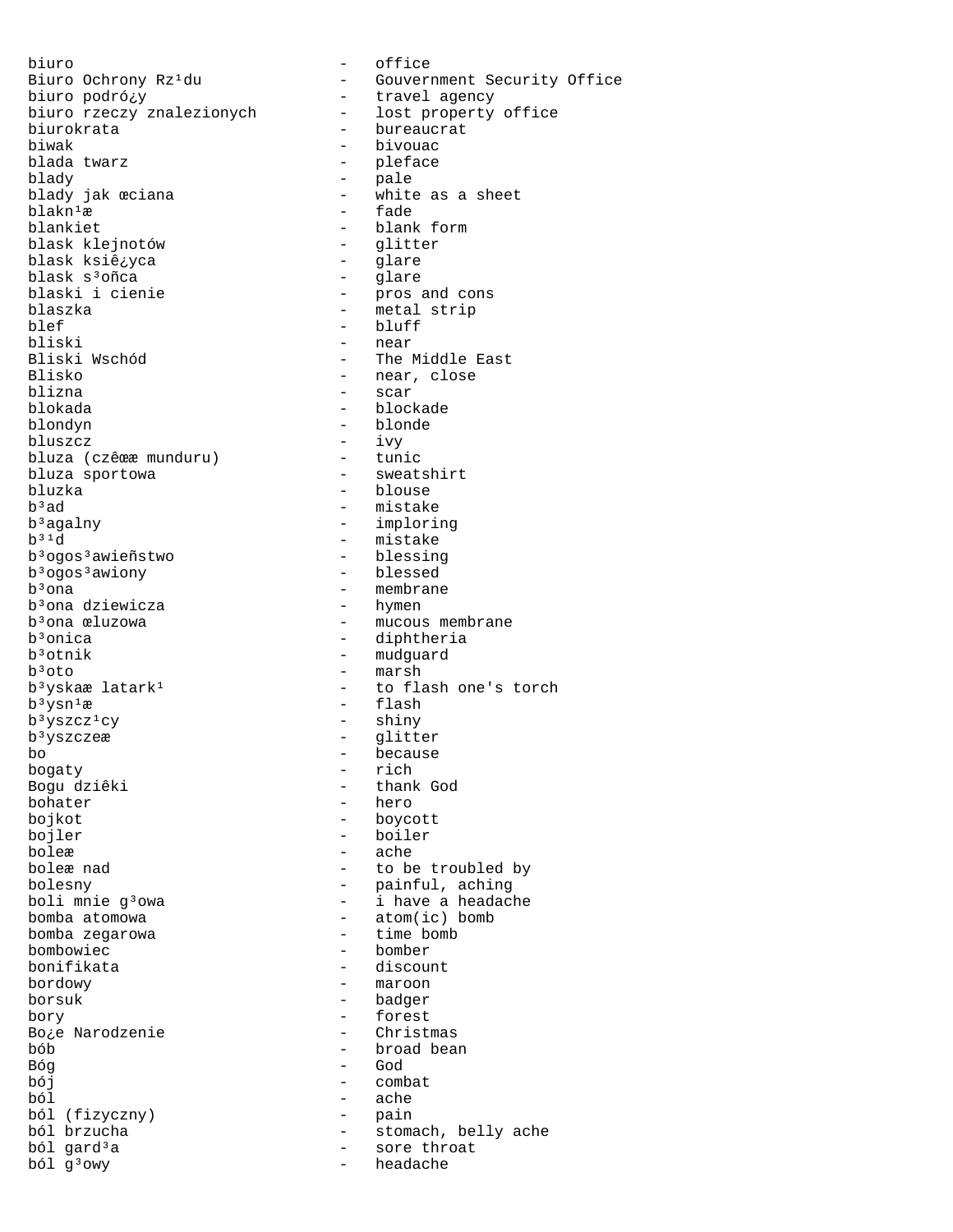ból zêba - toothache braæ - take brak  $-$  deficiency<br>brak mi ciebie  $-$  i miss you brak mi ciebie  $-$  i miss you brakarz  $-$  sorter brakarz - sorter brakowaæ - be lacking<br>brat - brother - brother brat - brother - brother - brother - brother - brother - brother - brother - brother - brother - brother - bro bratek - pansy<br>brew - pansy<br>- brow brew - brow broda - chin, beard broniæ - defend broñ - arms brudna bielizna brudny - dirty brytyjski - British - British - British - British - British - British - Shore - shore<br>- peach brzoskwinia<br>brzuch brzuch - abdomen brzuszny – abdominal<br>brzydcy – ugly – ugly brzydcy - ugly<br>brzydki - ugly - ugly - ugly<br>- abhor brzydziæ siê<br>budka budka - shelter<br>budowa - construction budowa - construction - build bujaæ - float<br>bu<sup>j</sup>ka - float - float - roll bunkier - pillbox burak - beetroot burza - storm but - shoe butelka - bottle byæ - be - to be out of work<br>- to be about to die byæ bliskim œmierci - to be bout to die to die to die to die to die to die to die to die to die to die to die <br>
about to die to die to die to die to die to die to die to die to die to die to die to die to die to die to di byæ do twarzy<br>bowe q<sup>3</sup>odnym entry the suit bown of the hungry byæg<sup>3</sup>odnym - be hungry byæ mo¿e - perhaps byæ na bie¿<sup>1</sup>co (z czymœ) - to keep abreast byæ na ukoñczeniu to be near, nearing completion byæ nieobecnym w szkole - to be absent from school byæ poch<sup>3</sup>oniêtym prac<sup>1</sup> to be absorbed in work byæ w obfitoœci - abound byæ w swoim ¿ywiole - to be in one's element byæ w zgodzie - accord byæ zaskoczonym - aback - cattle byk - bull bystroœ e acumente - acumente - acumente - acumente - acumente - acumente - acumente - acumente - acumente - acumente - acumente - acumente - acumente - acumente - acumente - acumente - acumente - acumente - acumente - acu bystroϾ - acuteness bystry - acute byt - existence bzykaæ - buzz, hiss cacko - knick-knack cal - inch ca<sup>3</sup>ka - integral - integral<br>ca<sup>3</sup>kowicie - integral - absolute ca<sup>3</sup>kowicie - absolutely<br>ca<sup>3</sup>kowity - - entire, absolutely ca<sup>3</sup>kowity - entire, absolute<br>ca<sup>3</sup>us - kiss  $ca<sup>3</sup>us$  - kiss<br> $ca<sup>3</sup>y$  - all  $\begin{array}{ccc} ca^3y & - & a11 \\ cebula & - & \end{array}$ cebula - onion<br>cebulka - onion<br>- bulb cebulka - bulb - colander, strainer cegielnia - brickyard ceg<sup>3</sup>a - brick<br>Cejlon - Ceylor Cejlon - Ceylon cekaem - heavy machine gun<br>
cekin<br>
- sequin - sequin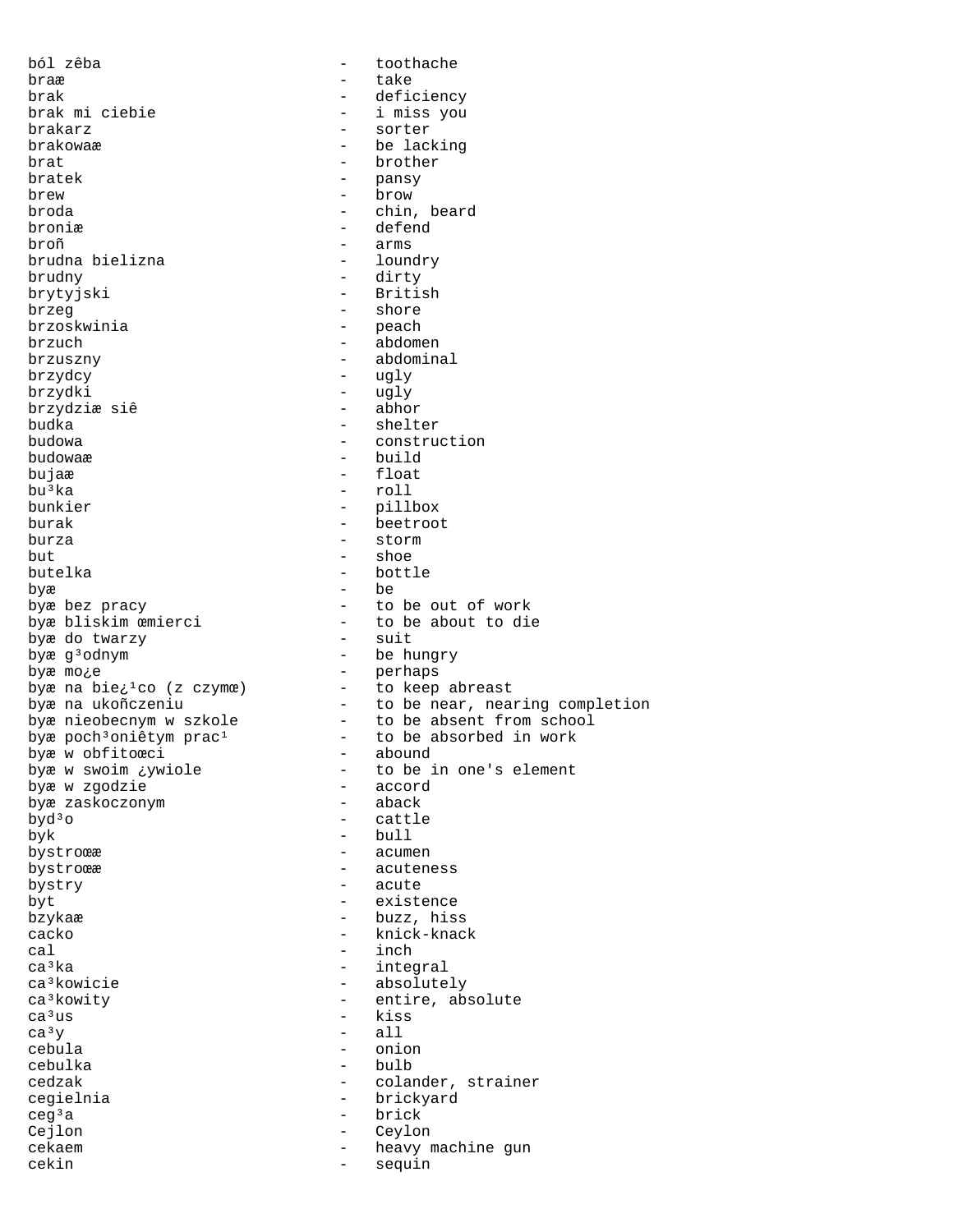cel - aim cena - price<br>cennik - price cennik - price-list cent - cent centrala - head-office<br>cerowaæ - darn - darn cerowaæ - darna - darna - darna - darna - darna - darna - darna - darna - darna - darna - darna - da cewka - bobbin chaos - chaos - cabin chcieæ - want chêtnie - gladly<br>chleb - bread chleb - bread<br>ch<sup>3</sup>eb - bread - bread  $ch<sup>3</sup>op$  - farmer<br>  $ch<sup>3</sup>opice$  - boy ch<sup>3</sup>opiec<br>ch<sup>3</sup>ód - cold<br>- clou chmura - cloud chocia¿ - although<br>chor - although - although choæ - although - although - although - although - although - although - although - although - although - although - although - although - although - although - although - although - although - although - although - althou chodak - clog - pavement<br>- go  $\begin{array}{ccc}\n\text{chodzia} & - & \text{go} \\
\text{cholera***} & - & \text{damn***}\n\end{array}$ cholera\*\*\* choroba - illness chory - ill chowaæ - put away chrzciny - christening chudy - skinny<br>
chustka - handker chustka - handkerchief - handkerchief - handkerchief - handkerchief - handkerchief - handkerchief - handkerchief - handkerchief - handkerchief - handkerchief - handkerchief - handkerchief - handkerchief - handkerchief - ha - moment<br>- I suppo chyba - I suppose ci - these<br>cia<sup>3</sup>o - these - these cia<sup>3</sup>o - body - body<br>ciasto - cake ciasto - cake<br>ci<sup>1</sup>¿a - preg  $\begin{array}{ccc}\n\text{ci}^1 \text{;} a & - & \text{pregnancy} \\
\text{cichy} & - & \text{silent}\n\end{array}$ - silent<br>- lorry cieê¿arówka - lorry cielêcina ciemny - dark cieñ - shadow - shadow cierpki - shadow - shadow - shadow - shadow - shadow - shadow - shadow - shadow - shadow - acerbic cierpkoϾ - acerbity<br>ciê¿arówka - truck - truck ciê¿arówka<br>ciê¿ki ciê<sub>c</sub>ki - heavy<br>ciotka - aunt ciotka - aunt - aunt - cust - customs  $\begin{array}{ccc}\n\text{co} & - & \text{what} \\
\text{co} & \text{tym s}^1 \text{dzisz?} & - & \text{what}\n\end{array}$ co o tym s¹dzisz? - what do you think (of that)? co prawda - admittedly - anything coœ something - something córka - daughter cudzo<sup>3</sup>óstwo - adultery<br>cukier - suqar - suqar - sugar<br>- sweet cukierek – sweet en die sweet van die sweet van die sweet van die sweet van die sweet van die sweet van die sw<br>Die sweet van die sweet van die sweet van die sweet van die sweet van die sweet van die sweet van die sweet va<br> - pastry shop<br>- cycle cykl - cycle cytryna – lemon – lemon – lemon – lemon – lemon – lemon – lemon – lemon – lemon – lemon – lemon – lemon – lemon – l czas - time<br>czasami - at ti - at times czasopismo – magazine<br>czasownik – verb czasownik - verb - blank cheque czekaæ - wait<br>czekaæ na - wait for - wait for czekaæ na czerñ - blackness czerwiec – June<br>czerwony – red czerwony - red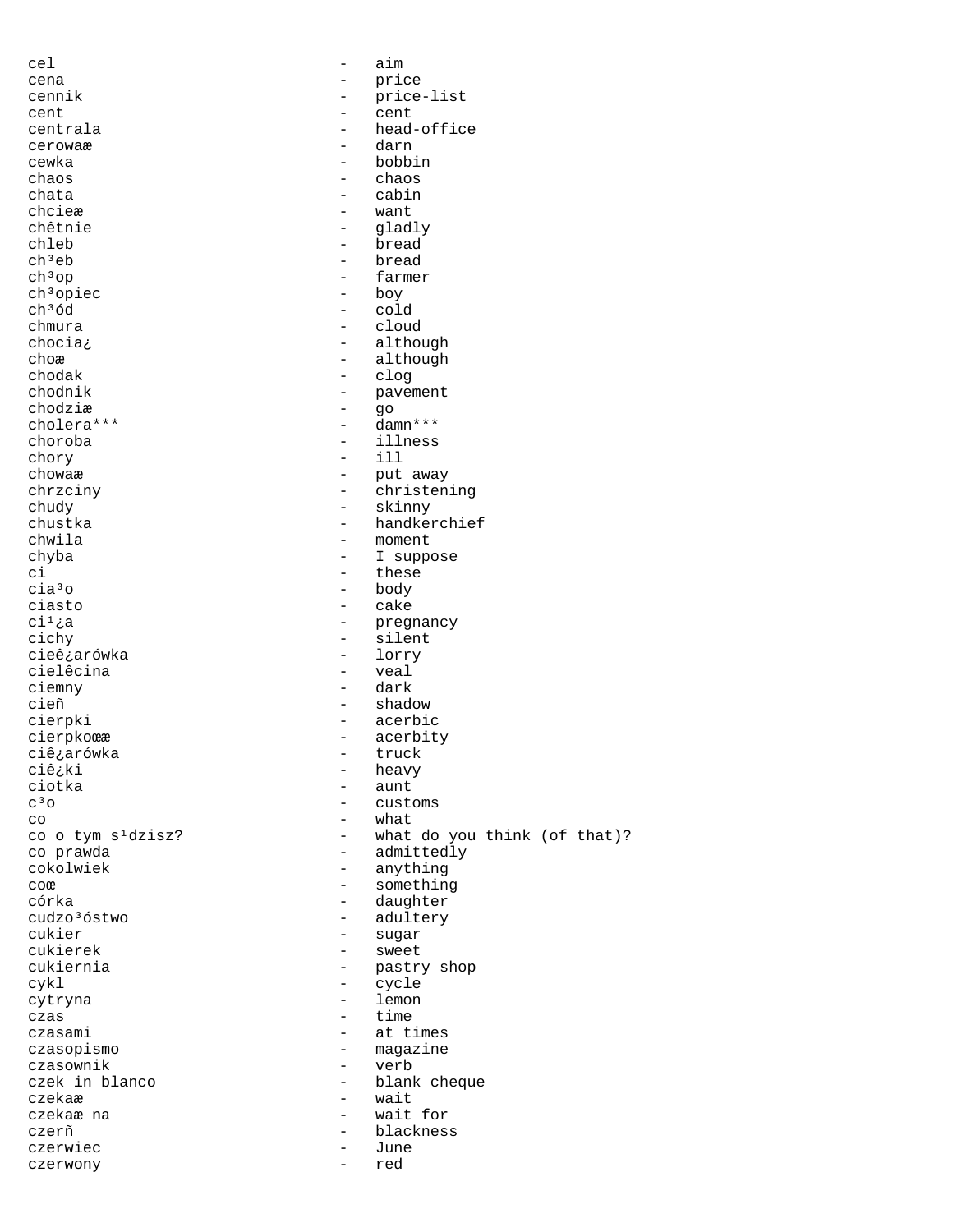czeski - Czech czêsty - frequent czêœæ - part cz<sup>3</sup>owiek<br>cz<sup>3</sup>owiek wielkiego kalibru high calibre person cz<sup>3</sup>owiek wielkiego kalibru - high czo<sup>3</sup>g - tank  $czo<sup>3</sup>g$  - tank<br>cztery - four cztery - four czuæ wstrêt<br>czuæ wstrêt (do kogoœ/czegoœ) - abominate czuæ wstrêt (do kogoœ/czegoœ) czwartek - Thursday czy - if czyj – whose czyjœ - somebody's czyn - act czynnie - actively czynnoϾ – activity<br>czynny – active – active czynny - active czystka – purge – purge – purge – purge – purge – purge – purge – purge – purge – purge – purge – purge – purge – purge – purge – purge – purge – purge – purge – purge – purge – purge – purge – purge – purge – purge – purg czysty - clean czytaæ æma - moth - exercise  $dach$  - roof<br> $dae$  - roof daæ - give - far from dama - lady dania bezmiêsne  $-$  vegetarian dishes danie - dish<br>dar - qift dar - gift darowaæ - give as a gift<br>data - give as a gift data - date - give, administer<br>- inform dawaæ znaæ - inform delikatny dentysta - dentist deser - dessert despota - despot  $deszcz$  - rain deszczowiec extensive the contract of the raincoat dewotka - bigot dla - for dlaczego – why<br>dlatego – why – why dlatego - so d<sup>3</sup>oñ - palm  $\begin{array}{ccc} d^3ugi & - & long \\ d^3ugo & & - & long \end{array}$ - long time<br>- pen  $d^3$ ugopis dno - bottom do - to - goodbye<br>- acceptable do zaakceptowania do znudzenia  $\overline{a}$  - ad nauseam dobre dobre - good dobry - good  $\text{dobrze}$  - well<br> $\text{doci-1}$  - teas  $d$ oci<sup>1</sup>æ - tease - tease - tease - tease - tease - tease - tease - tease - tease - tease - tease - tease - tease - tease - tease - tease - tease - tease - tease - tease - tease - tease - tease - tease - tease - tease docinaæ - tease doczekaæ - live to see - live to see dodatek - accompaniment, addition, additive dodatek (do ubioru) - accessory dodatek (do ubioru)<br>dodatkowo - additionally dodatkowy - additional dodawaæ - add dodawanie - addition dodawanie - adding dojrza³y - adult dojœcie - access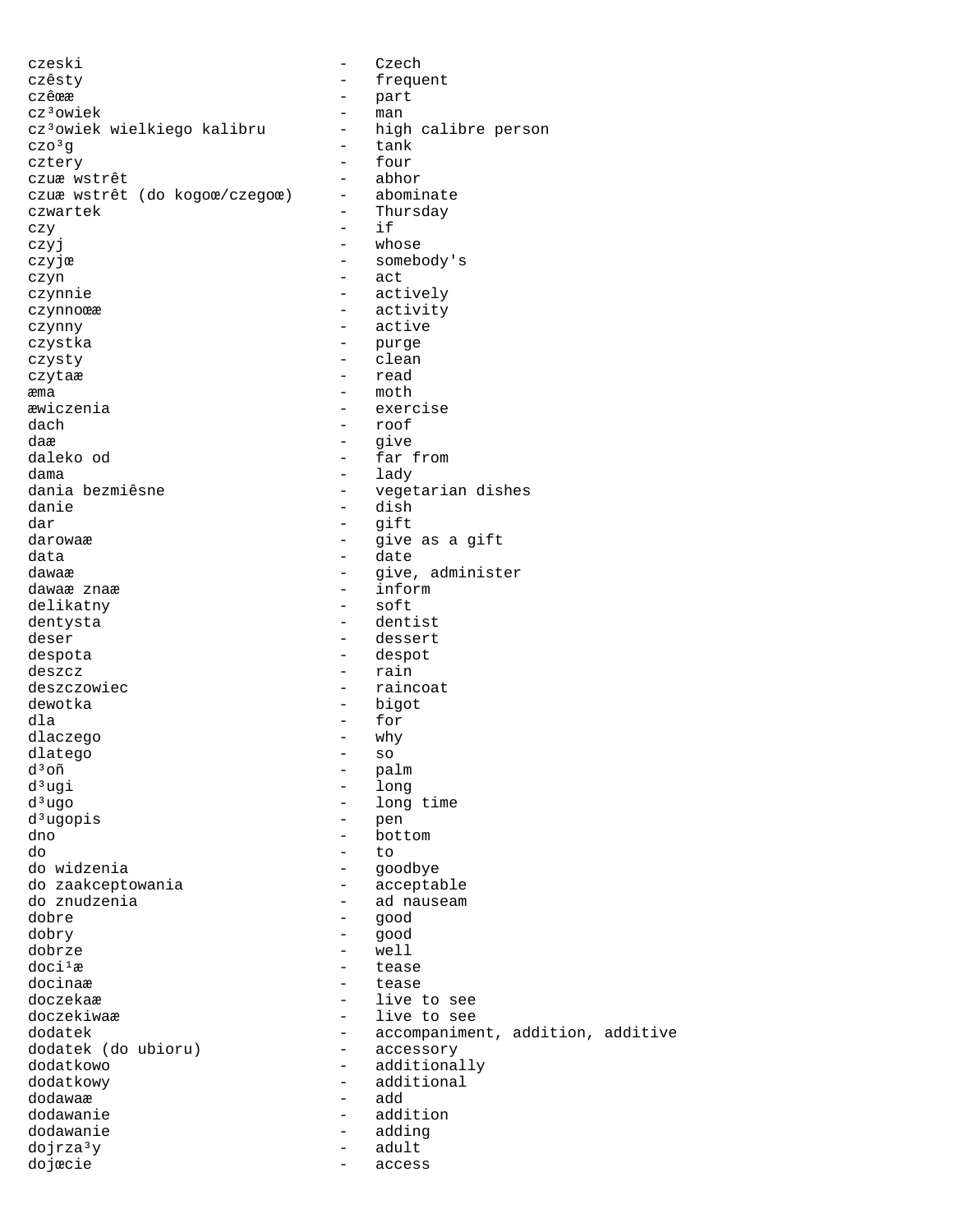dojœcie (do czegoœ) - accession doker - docker dok<sup>3</sup>adnoϾ - accuracy<br>dok<sup>3</sup>adny - specific dokonaæ<br>dokonamie - accomplish<br>dokonamie - accomplishm doktor - doctor dokuczyæ - annoy dom - house domagaæ siê domieszka - admixture domino - domino - domino - domino - quess domyœliæ siê<br>dooko<sup>3</sup>a dooko<sup>3</sup>a - about<br>dooko<sup>3</sup>a - about - admis dopuszczalny - admissible  $\frac{d\sigma\sigma\sigma^3 y}{d\sigma\sigma}$  - adult  $\frac{d\sigma\sigma\sigma^3 y}{d\sigma\sigma}$  - cabman doro¿karz doskona³y - perfect dostatecznie  $\overline{\phantom{a}}$  - adequately dostateczny - adequate dostêp dostêp dostêp dostêpny dostêpny dostêpny dostêpny dostêpny dostêpny dostêpny dostêpny dostêpny dostêpny<br>dostêpny dostêpny dostêpny dostêpny dostêpny dostêpny dostêpny dostêpny dostêpny dostêpny dostêpny dostêpny do dostosowaæ - accommodate dostrojenie - adjustment<br>dosyæ - enough dosyæ - enough  $d$ o $c$  $\overline{c}$   $d$   $\overline{c}$   $d$   $\overline{c}$   $d$   $\overline{c}$   $\overline{c}$   $\overline{c}$   $\overline{c}$   $\overline{c}$   $\overline{c}$   $\overline{c}$   $\overline{c}$   $\overline{c}$   $\overline{c}$   $\overline{c}$   $\overline{c}$   $\overline{c}$   $\overline{c}$   $\overline{c}$   $\overline{c}$   $\overline{c}$   $\overline{c}$   $\overline{c}$   $\overline$ dot<sup>1</sup>d - till now<br>dotkliwy - acute  $dotkn^1x$  - touch dotyczyæ - apply to dotyk - touch dotykaæ - touch dowiedzieæ siê - find out dozór - supervision do¿yæ - live to see dreszcz – thrill – thrill – thrill – thrill – thrill – thrill – wood, t drgawka - spasm droga - road droga dojazdowa drogi - beloved drogocenny - precious dro¿d¿e - zeast dró¿ka - path drugi - second<br>drukarka - - - - - - - - - - - - - printe: drukowaæ - print drzewo<br>drzwi drzwi - door duma - pride<br>dumny - proud dusza - soul  $du$ ¿o - many du¿y - big  $dwa$   $two$ dworzec - station - station - station - station - station - station - station - station - station - station - station - station - station - station - station - station - station - station - station - station - station - st dwór - court dwutlenek - dioxide<br>dvm - dioxide dym - smoke

dok<sup>3</sup>adnie - exactly, accurately<br>dok<sup>3</sup>adnoϾ - - - - accuracy dok<sup>3</sup>adny - specific, accurate<br>dokonaæ - accomplish dokonanie - accomplishment<br>doktor - doctor - doctor - annoy - hall of residence<br>- demand domek - semidetached house - guess<br>- guess dopuszczalnoϾ – admissibility<br>dopuszczalny – admissible - adulthood dostêpny - available, accessible<br>dostosowaæ - - accommodate - adapt, adjust - acute - wood, timber - printer<br>- print - proud dwa dni póŸniej  $-$  two days later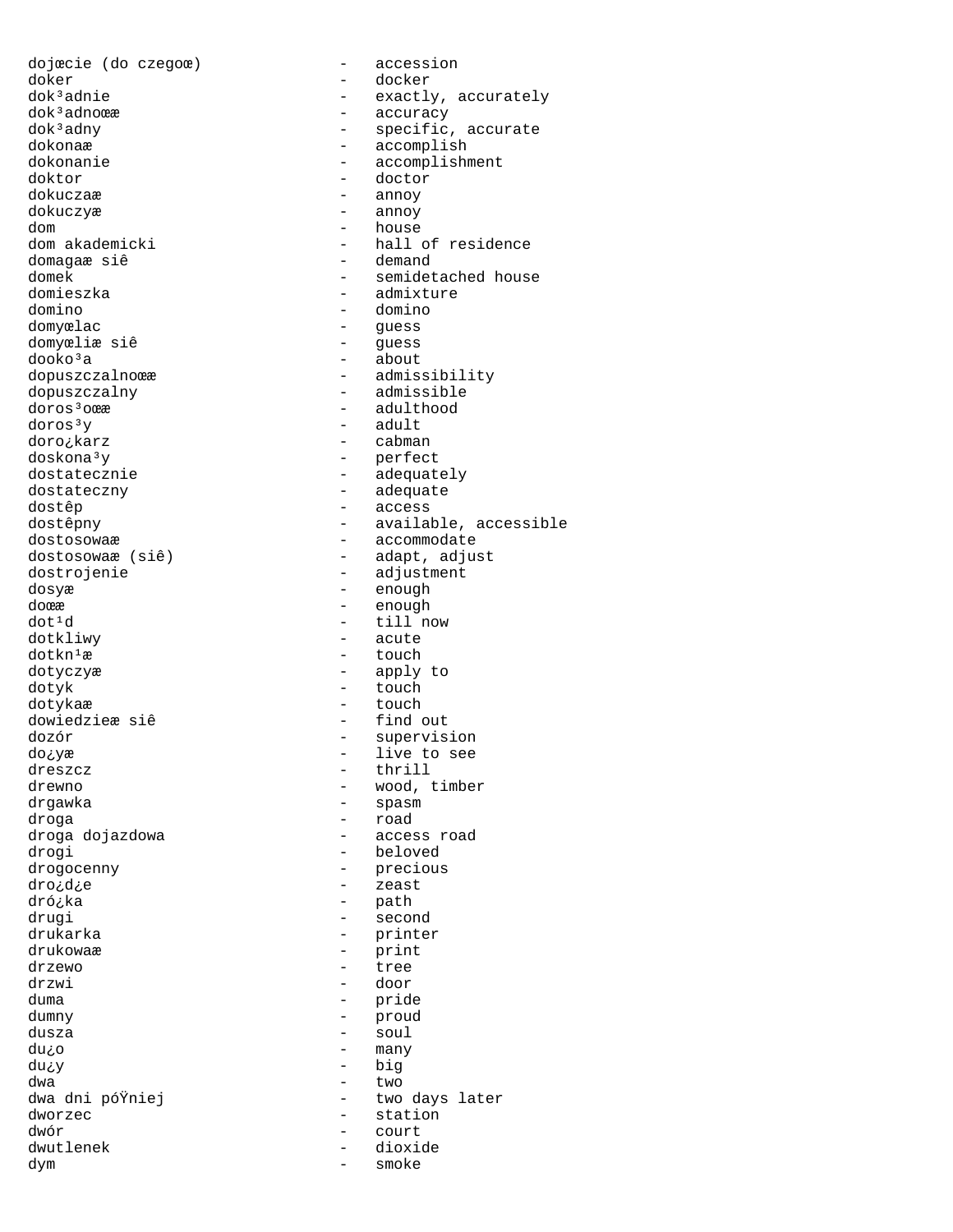dyskietka - diskette dziadek - grandpa dzia³acz - activist dziaªaæ - act - act - act - act - act - act - act - act - act - act - act - act - act - act - act - act - act dzia<sup>3</sup>alnoϾ - activity<br>dzia<sup>3</sup>anie - action - action dzia<sup>3</sup>anie - action - action<br>dziecko - - - - - - - - - - - - child dziecko – child<br>dziedzic – child dziedzic - successor dziedzina dzieje - history dziejowy - historic dziekan - dean dzielenie - division dzieliæ - divide dzie<sup>3</sup>o - print - print - print - print - print - print - print - print - print - print - print - print - print - print - print - print - print - print - print - print - print - print - print - print - print - print - pri dziennik - daily dzieñ - day dzier;awiæ dzier¿yæ - to hold<br>dziesi<sup>1</sup>tkowaæ - to decim dziesi<sup>1</sup>ty - tenth<br>dziesiêciokrotny - tenfold dziesiêciokrotny - tenfold dziesiêciolecie - decade dziesiêæ<br>dziesiêtny dziesiêtny - decimal dziewczyna - girl dziewiêæ - 9 dziewiêædziesi<sup>1</sup>t<br>dziêkowaæ dziêkowaæ - thank - thank<br>dzisiai - todav dzie  $\qquad \qquad -$  today dziœ wieczór - tonight dziwny - weird<br>d<sup>y</sup>wiêk - sound - sound dŸwiêk - sound<br>edykt - edict edykt - edict egoista - egoist ekran - screen emeryt - pensioner emfaza - emphasis Europa - Europe fabryka - factory fabu<sup>3</sup>a - lively<br>faktycznie - actual faktycznie - actually faktyczny - actual<br>fa<sup>3</sup>szywy - false fa<sup>3</sup>szywy - false<br>fartuch - apron fartuch - apron<br>fasola - beans fasola - beans fatalny - abysmal fauna - fauna - fauna - fauna - fauna - fauna - fauna - fauna - fauna - fauna - fauna - fauna - fauna - fauna - fauna - fauna - fauna - fauna - fauna - fauna - fauna - fauna - fauna - fauna - fauna - fauna - fauna - fauna faza - stage fili¿anka - cup

dystyngowany - distinguished dzia³aæ cuda - do wonders - hereditary<br>- domain dziekanat - dean's office dziennikarz - journalist dzieñ dobry - good morning - pssessive<br>- to rent - to decimate<br>- tenth - girlish<br>- girl - today dziwiæ siê  $\frac{1}{2}$  - be astonished dziwka\*\*\* dziwka\*\*\* - slut, bitch egzamin - examination<br>ekran - examination<br>- screen ekwipunek - accountrements<br>elegancki - elegant - elegant elektrownia elektrownia elektrownia elektrownia elektrownia elektrownia elektrownia elektrownia elektrownia ele - abysmally holiday film - film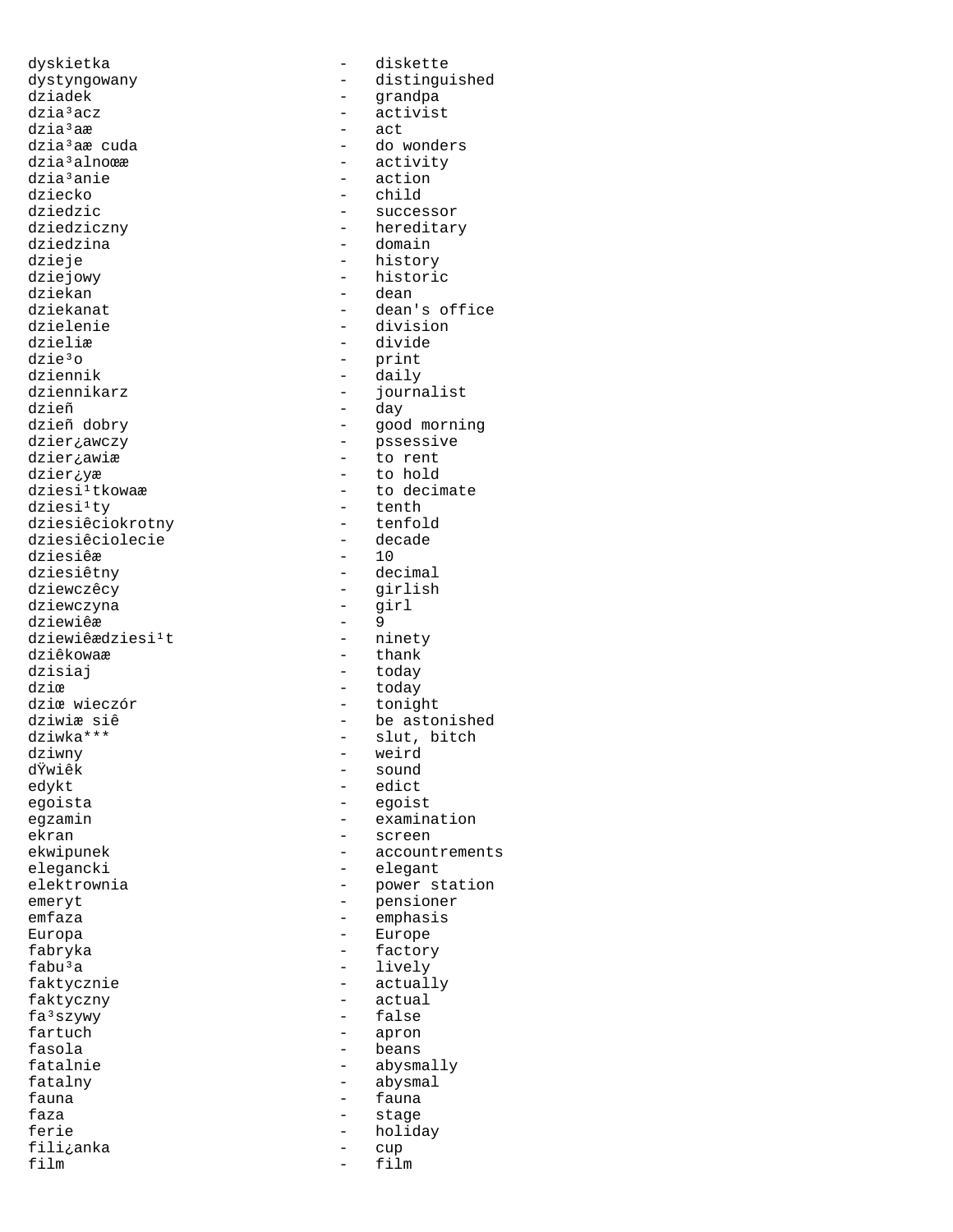finanse - finances flaga - flag fontanna - fountain formalnoϾ - formality forsa - dough fortel - trick - trick<br>Francja - trick - Franc francuski<br>front fryzer - barber funt  $-$  pound qad - reptile gadatliwy - talkative  $ga^{31}$ ¿ - branch ganulowany - granulated gard<sup>3</sup>o - throat garncarstwo - pottery<br>qarncarz - potter - potter garncarz - potter garnek - pot garnitur garnuszek - little mug garstka - handful gaz (w samochodzie) gazeta - newspaper gazoci<sup>1</sup>g - gas pipeline gazomierz - gas-meter  $gdy$  - as gdy¿ - because<br>qdzie - because - because gdzie indziej - genealogia - genealogy<br>generacja - Generatio genera<sup>3</sup> - general<br> $\alpha i^1 x$  - to crum gibki - flexible gitara - guitar <sup>9</sup>adki - smooth<br>g<sup>3</sup>ebokie - deep g<sup>3</sup>êbokie<br>g<sup>3</sup>os g<sup>3</sup>os - voice<br>g<sup>3</sup>oænik - speak g³oœnik - speaker g<sup>3</sup>oœno - loudly<br>q<sup>3</sup>oœnoœæ - loudly - volume g<sup>3</sup>oœnoœæ - volume<br>q<sup>3</sup>oœny - loudly  $g^3$ oœny - loudly<br> $g^3$ owa - head  $q<sup>3</sup>$ owica g<sup>3</sup>ówny - primary g<sup>3</sup>upi - silly gminny - communal gnaæ - run godny - worthy godny podziwu godzina - hour godzinny - hourlong golas - naked person golizna - nakedness gong - gong  $\frac{1}{\sqrt{2}}$  - hot gorycz - bitterness gosposia - housekeeper

- France<br>- French front - front -<br>garsonka - two-piece dress gaœnica - fire-extinguisher gatunek - quality, kind y atunkowy<br>gaz (w samochodzie) - choice, select<br>- accelerator - where<br>- elsewhere - generation - to crumple - deep<br>- deep - head<br>- head - waffle go<sup>31</sup>bek pokoju - dove of peace goryl - gorilla (animal), bodyguard - bitter<br>- houseke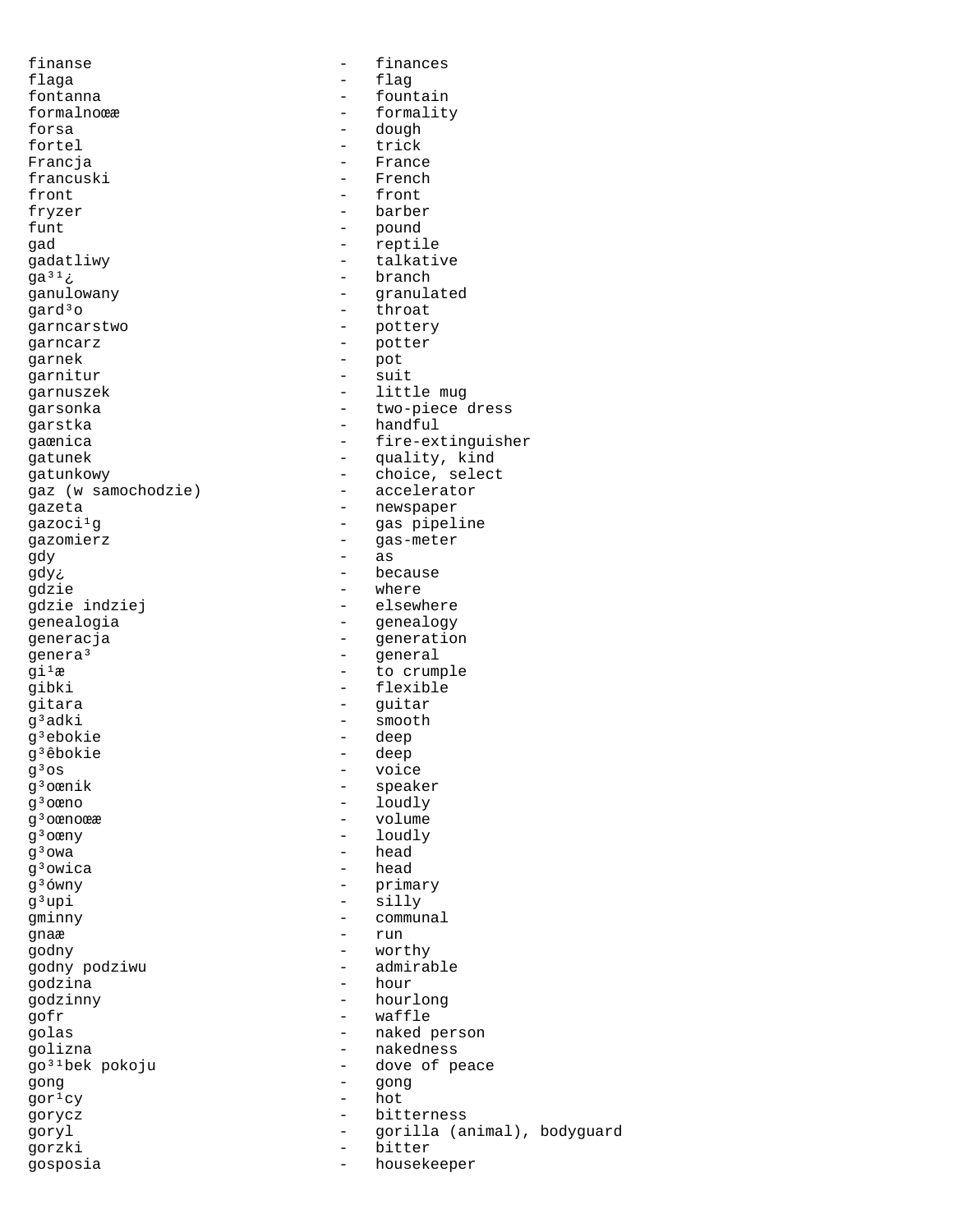goϾ - visitor góra - mountain góral  $-$  highlander górka - uphill  $\frac{1}{2}$ górnik - miner górny - upper górski - mountain gra - act graæ - play graæ (w teatrze) graæ w berka - to play tag grafika komputerowa - computer graphics grafit - graphite grafolog - graphologist gram - gamme -<br>granica - border<br>qraniczyæ (z czymœ) - abut graniczyæ (z czymœ) - abut granit - granite grasowaæ - to be rampant gratulacyjny - congratulatory gratulowaæ - to congratulate - The engrave arawitacja<br>
The engravitacja<br>
The engravitacja<br>
The engravitation of the engravitation of the engravitation of the engravitation of the engrave of the engrave grdyka - Adam's apple Grecja - Grecce - Grecce - Greek - Greek - Greek - Greek - Greek - Greek - Greek - Greek - Greek - Greek - Greek - Greek - Greek - Greek - Greek - Greek - Greek - Greek - Greek - Greek - Greek - Greek - Greek - Greek - Gre grecki - Greek Grek - Greek - Greek - Greek - Greek - Green - Green - Green - Green - Green - Green - Green - Green - Green - Green - Green - Green - Green - Green - Green - Green - Green - Green - Green - Green - Green - Green - Green grenlandzki - Greenlandic grill <br>grobowiec rodzinny - barbecue<br>- family vault grobowiec rodzinny<br>qrochówka gromada - group, class<br>gromadziæsiê - - accumulate grosz - penny groszek - peas groziæ - threaten grubas - fatty, fatso grubiañski - boorish gruczo<sup>3</sup> - gland<br>grudzieñ - becem grudzieñ e en an al becember<br>gruszka e en an al bear gruszka - pear Gruzja (in Europe/not in USA)<br>gruŸlica gruŸlica - tuberculosis<br>gryz<sup>1</sup>cy - acrid grzecznoϾ - politeness<br>
quz<br>
- lump guz - lump guzik - button gwar - slang gwiazda - star Gwiezdne Wojny - Star Warst Warst Warst Warst January - Star Warsdale - Star Warsdale - Star Warsdale - Star W<br>Analysis - Star Warsdale - Star Warsdale - Star Warsdale - Star Warsdale - Star Warsdale - Star Warsdale - Sta habit - frock<br>ha<sup>3</sup>as - hoise - noise ha<sup>3</sup>as - noise - noise - noise - noise - noise - noise - noise - noise - noise - noise - noise - noise - noise - noise - noise - noise - noise - noise - noise - noise - noise - noise - noise - noise - noise - noise - nois hardy - arrogant herbata - tea herezja - heresy higiena - hygiene Hindus - Hindu hipnoza - hypnosis hipoteza - hypothesis Hiszpan - Spaniard Hiszpania - Spain i - and

mountain grabie - rake - gravitation - Greenland - pea soup - accumulate - acrid<br>- polite - harp<br>- tea - hyena - homage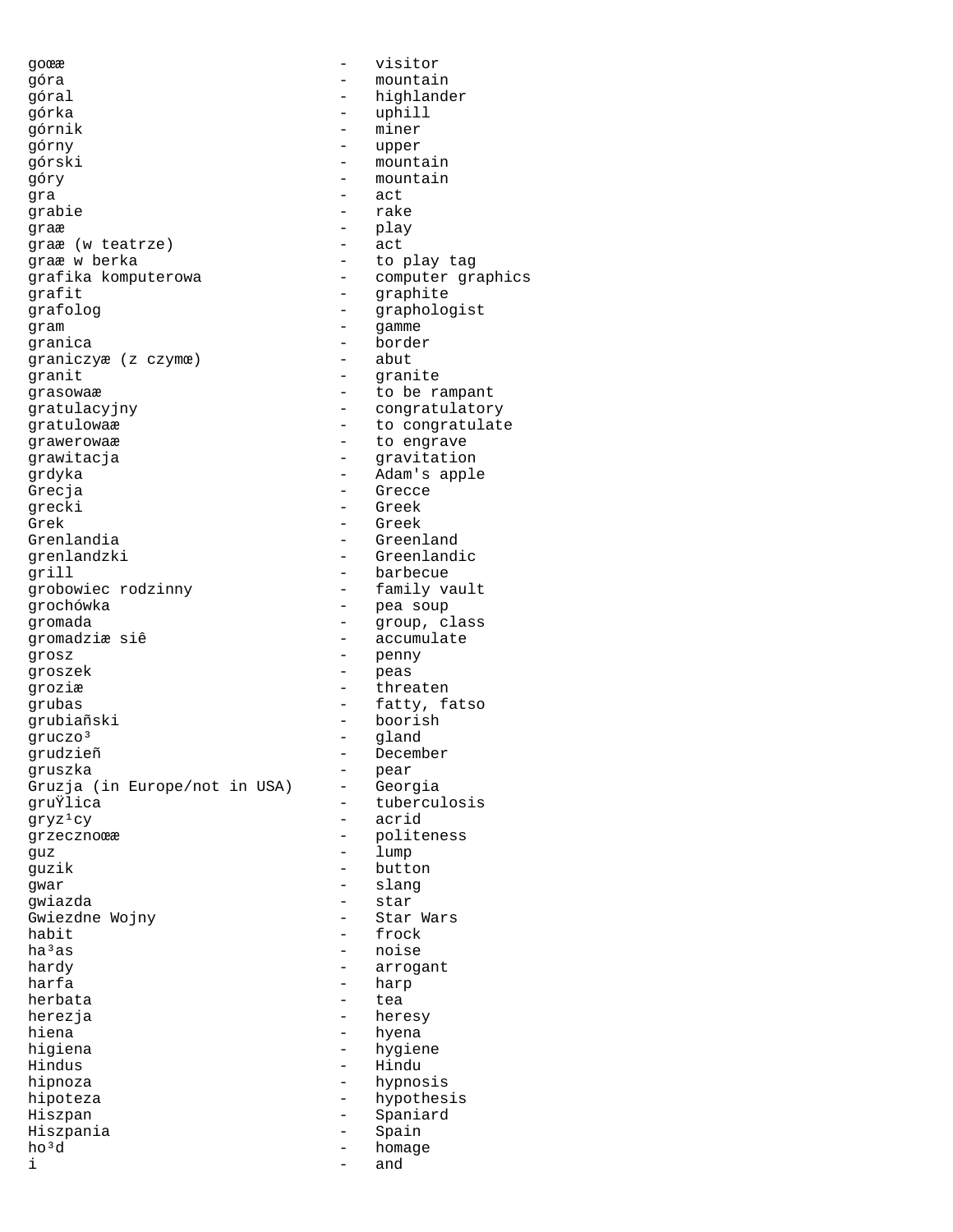idylla - idyll ig<sup>3</sup>a - needle - needle - needle - needle - needle - needle - needle - needle - needle - needle - needle - needle ile - how many imieniny - name day - name<br>- ad lib impromizowany - ad lib improwizowaæ<br>inny inny - different - interesting iϾ - walk ja - I - apple tree jab<sup>3</sup>ko - apple jad - venom jajko - egg jajnik - ovary jak - how jak kamieñ w wodê  $\begin{array}{ccc} - & + & + \ 1 & - & - \ 1 & - & - \ 1 & - & - \ 1 & - & - \end{array}$  into thin air jak tylko - as soon as jaki - what like<br>jakiœ - mat like<br>- a certain - a certain Japonia - Japan jar - ravine - yoke jarzyna - vegetable jasny - clear jaz - weir - however jedno - one jedzenie - food - food - food - food - food - food - food - food - food - food - food - food - food - food - food - food - food - food - food - food - food - food - food - food - food - food - food - food - food - food - f jesieñ en autumn - autumn iest e autumn - is jest - is jestem - I am jeszcze jeden - one more jeœli<br>jêk jêk - moan - language juror  $-$  adjudicator jutro  $-$  tomorrow kabel - cable kaczka - duck kaczor - drake kaczy chód - waddle kad³ub samolotu - fuselage kad<sup>3</sup>ub statku<br>kadr kadr - frame kadra - staff - staff - staff - staff - staff - staff - staff - staff - staff - staff - staff - staff - staff kadra narodowa  $\begin{array}{ccc} - & - \\ - & - \end{array}$  national team kadzide<sup>3</sup>ko kadzide<sup>3</sup>ko - joss stick<br>kadzid<sup>3</sup>o - incense - incense kafejka - cafe/<br>kaftan arabski - kaftan kaftan arabski - kaftan kaftan bezpieczeñstwa - strait<br>kaftan roboczy - smock kaftan roboczy kaganiec - muzzle - muzzle<br>Kair - Cairo Kair - Cairo kajak - kayak - kayak - kayak - kayak - kayak - kayak - kayak - kayak - kayak - kayak - kayak - kayak - kayak <br>Kayak - kayak - kayak - kayak - kayak - kayak - kayak - kayak - kayak - kayak - kayak - kayak - kayak - kayak kajakarz - kayaker - handcuffs kajdany - handcuffs kajuta - cabin kakao - cocoa kakaowy - cocoa kakofonia - cacophony kaktus - cactus kalafior - cauliflower kalambur - pun kalectwo - disability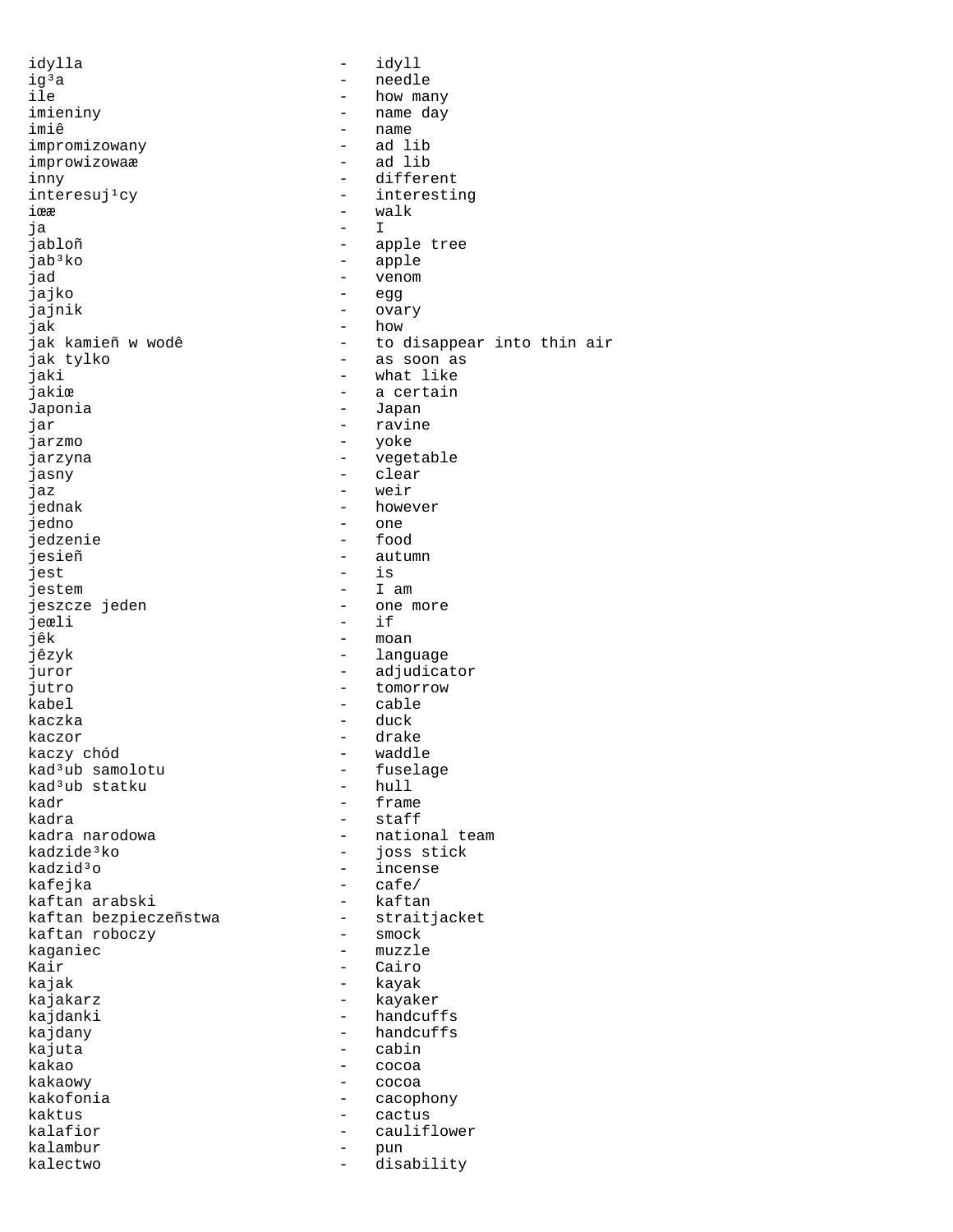kalejdoskop - kaleidoscope kaleka - cripple - cripple<br>kaleki - cripple kaleki - crippled<br>kalendarz - calendar - calendar kalesony - long johns kaliber - calibre - calibre<br>Kalifornia - califori Kalifornia - California kaligrafia - calligraphy kalkulacja - calculation kalkulator - calculator - calculator<br>kaloria - calorie - calorie kaloryczny kaloryfer - radiator<br>kalosz - rediator - radiator kalosz - wellingtons ka<sup>3</sup>amarnica<br>ka<sup>3</sup>amarz  $ka^3$ amarz  $-$  ink-bottle  $ka^3u_ia$ Kambod¿a - Cambodia kambuz - galley kamera - camera kameralny - intimate kamerdyner Kamerun - Cameroon Kamica pêcherzyka ¿óªciowego - cholelithiasis<br>kamieniarz - (stone) mason kamieniarz - (stone) mason kamienica - tenement (house)<br>kamienieæ - to petrify kamienieæ - to petrify<br>kamienio<sup>3</sup>om - - quarry kamienio³om - quarry kamieñ = stone = stone = stone = stone = stone = stone = stone = stone = stone = stone = stone = stone = stone kamieñ grobowy  $\begin{array}{ccc} - & t$ ombstone kamionka kamionka<br>
kamizelka - stoneware clay<br>
- waistcoat kamizelka kuloodporna<br>kamufla*i* kamyk en aan de bedyk is de bedyk is de bedyk is de bedyk is de bedyk is de bedyk is de bedyk is de bedyk is d Kanada - Canada Kanadyjczyk - Canadian kanalia - skunk kanalizacja - sewage system kanapa - couch - couch kanapka - sandwich kanarek - canary<br>kanciasty - angula: kanclerz  $\qquad \qquad -$  chancellor kandydat - candidate<br>kandydowaæ (do parlamentu) - to stand kanibal - cannibal kanion - canyon kanister - jerry can<br>kanoniczny - canonical kanoniczny - canonical kapelusz kara - penalty karciæ - admonish kartka - sheet<br>kartka xywnoœciowa - sheet - food stamp kartka ¿ywnoœciowa<br>kasa biletowa kasa biletowa  $\begin{array}{ccc} - & ticket \text{ window} \\ katedra & - & cathedral \end{array}$ kawa - coffee kazaæ - command ka¿dy - everyone kiedy - when kieszeñ - pocket

- calendar - tracing paper - calorie<br>- caloric - faeces<br>- squid - puddle - camcorder - waistcoat<br>- bullet-proof vest - camouflage - Canadian - angular - to stand (for Parliament) - credit card - cathedral - hotel manager<br>- pocket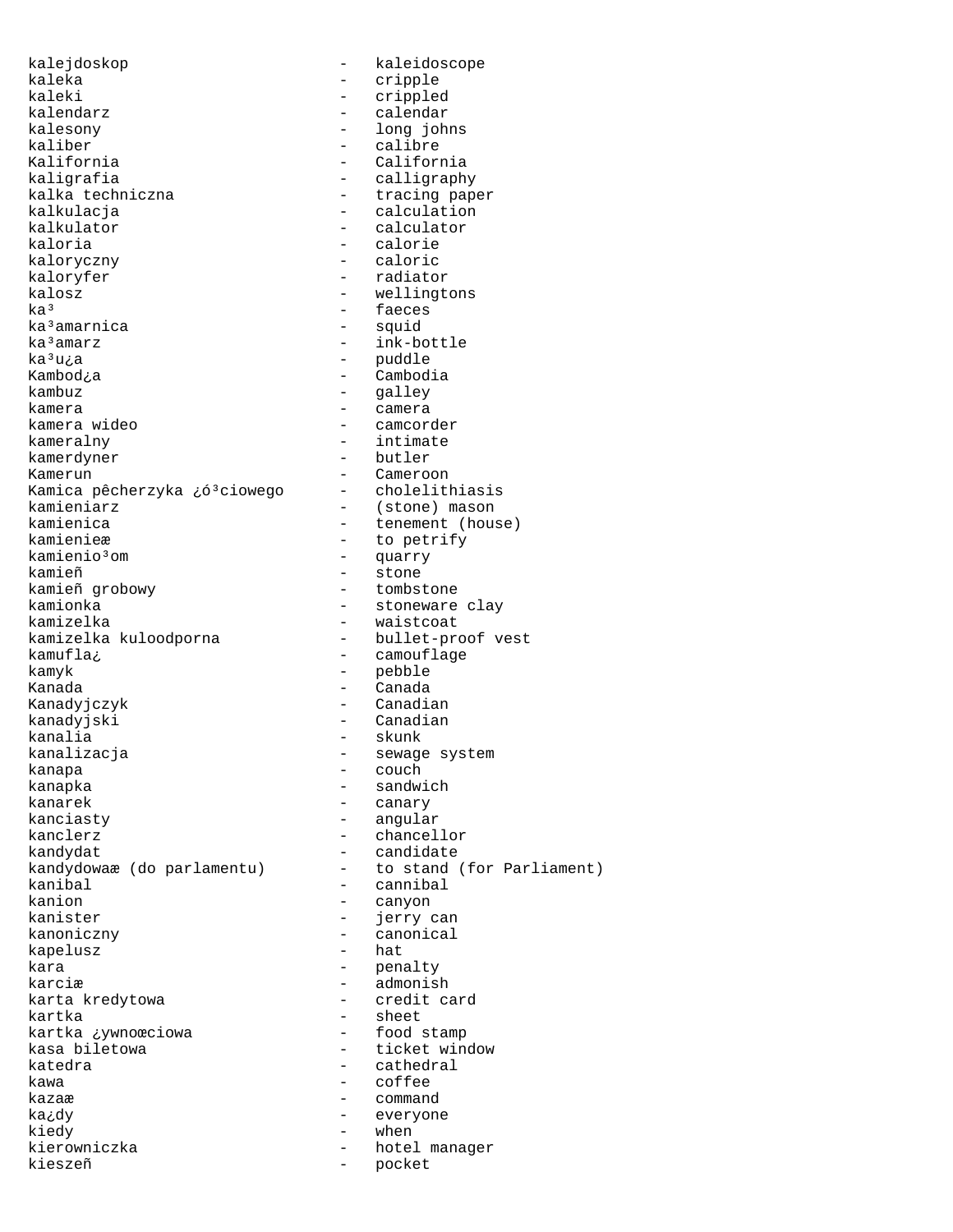kilka - few kino - cinema - cinema<br>klatka schodowa - - staircase klatka schodowa<br>klawiatura - keyboard<br>- iewel klejnot - jewel klimat - climate klimatyzowany - air-conditioned klucz  $\begin{array}{ccc} - & \text{key} \\ k^3 \text{amca} & - & \text{law} \end{array}$ - liar koc - blanket<br>kocha<del>r</del> - blanket kochaæ - love<br>kocham - I love kocham - I love - amorous kolej  $-$  railroad kolejka - queue kolejka podziemna ko<sup>3</sup>nierz - collar<br>ko<sup>3</sup>o - circle ko<sup>3</sup>o - circle<br>kombinacja alpejska - Alpine - Alpine combined komórka (¿) - cellulair - cellulair<br>konar - bough, bra konar - bough, branch - bough, branch - bough, branch - koncentration - koncentration<br>- concentrate koncentrat extensive the concentrate koncentrat pomidorowy - tomato puree - to concentrate on's attention on sth koncepcja **-** conception koncern - concern - concern koncesja - license kondensator - capacitor, condenser kondensowaæ - to condense<br>kondolencje - condolences kondolencje - condolences<br>kondom - condom - condom kondom - condom kondor - condor - funeral procession konduktor<br>
kondyqnacja<br>
+ ticket inspector<br>
- storey<br>
+ storey - storey koneser - connoisseur konewka - watering can konfederacja - confederation konfekcja - ready-to wear clothes konferencja - conference konferencja prasowa press conference konserwy - canned food konto - account kontradmiera<sup>3</sup><br>kontrakt kontrakt - contract<br>koñ - horse - horse kopaæ - kick kopia - copy korba - crank korek  $-$  cork  $$ korzystaæ - make use of kosa - scythe kosz - basket koszt – cost<br>koszula – koszula – shir koszula - shirt - shirt - shirt - shirt - shirt - shirt - shirt - shirt - shirt - shirt - shirt - shirt - shirt - shirt - shirt - shirt - shirt - shirt - shirt - shirt - shirt - shirt - shirt - shirt - shirt - shirt - shir koœció<sup>3</sup> - church<br>kot - cat kot - cat kradzie¿ - theft  $kraj$  - country<br> $kreda$  - chalk - chalk kredyt - account krem - cream krem do golenia  $-$  shaving cream kret – mole krok - step kropka - . krowa - cow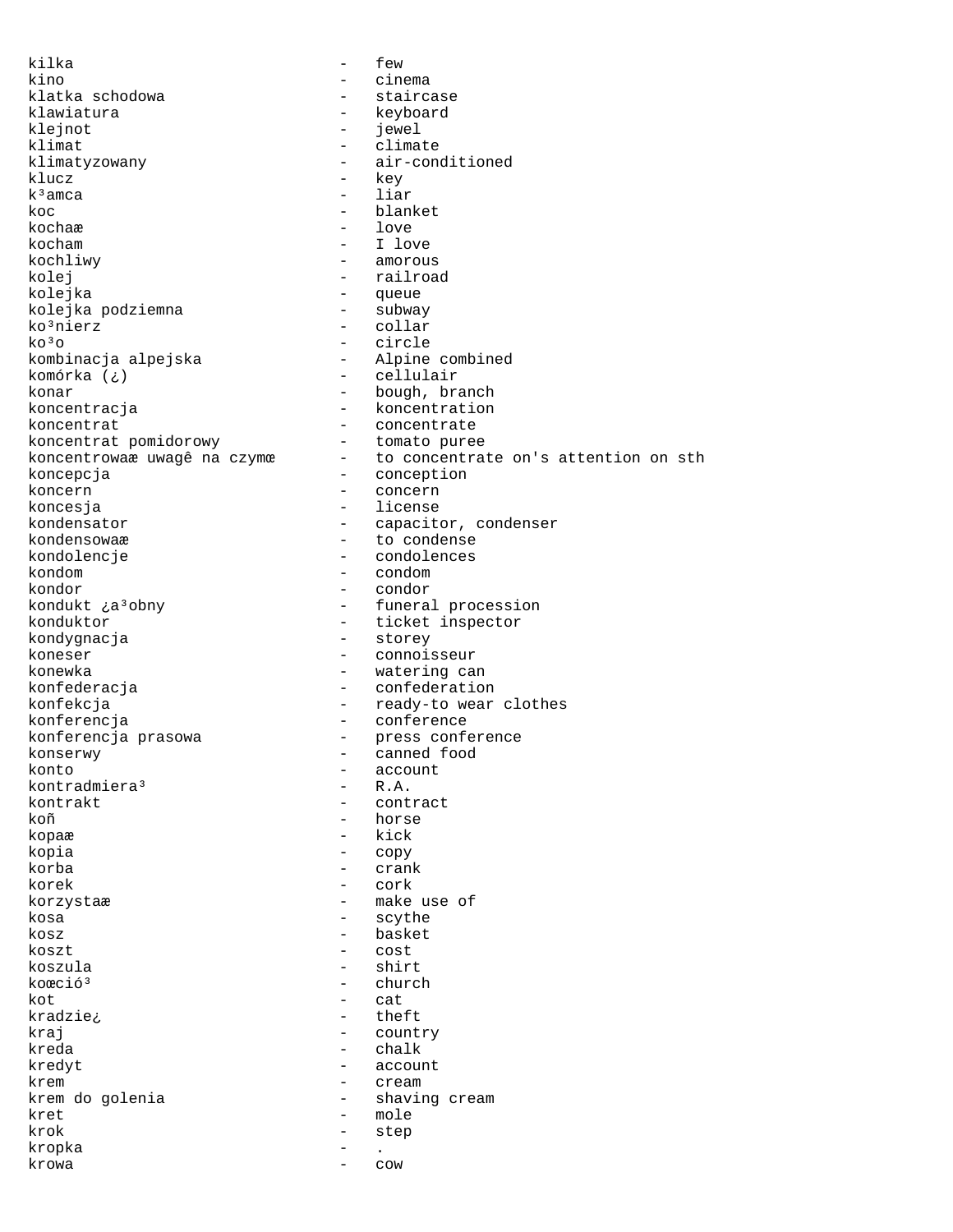król - king królowa - queen krótki - short kruk - raven - raven - raven - raven - raven - raven - raven - raven - raven - raven - raven - raven - raven krzak - shrub - shrub - shrub - shrub - silic krzem – silicon – silicon – silicon – silicon – silicon – silicon – silicon – silicon – silicon – silicon – silicon – silicon – silicon – silicon – silicon – silicon – silicon – silicon – silicon – silicon – silicon – sili  $krzes<sup>3</sup>o$  - armchair<br> $ksi<sup>1</sup>ze$  - prince ksi $^1$ ¿e - prince ksi $^1$ ¿ka - book - book ksi<sup>1</sup>¿ka - book<br>ksiêgarnia - books ksiêgarnia - bookshop ksiêgowoœæ - accountancy ksiêgowoœæ en accounts ksiêgowy - accountant<br>kto - who kto - who ktoœ - somebody które – which – which który – which – which – which – which – which – which – which – which – which – which –  $\frac{1}{2}$ który - which któryœ - some or other kubek - cup<br>kuchnia - kito kuchnia - kitchen<br>kufer - chest kufer - chest<br>kupiec - chest<br>- buyer - buyer kupuwaæ - buy kurczak - chicken kurczê - chicken<br>kurs - course kurs - course kwas - acid kwasowoϾ - acidity kwaœny - acid kwiat - flower ladny - nice lampa - lamp<br>las - fore las - forest lataæ - fly<br>lato - summ leckja - lesson - lesson legalny - aboveboard lekcja - lesson lekoman - drug abuser leniwy - lazy<br>lichy - scant lipiec<br>list list - letter<br>listopad - Movemb listopad - November lodówka - feezer lot - flight lotnisko - airport lub - or<br>lustro - mii luty - February  $\frac{3}{3}$ adny  $\frac{3}{4}$ aqodny  $\frac{1}{3}$ <sup>3</sup>agodny<br><sup>3</sup>atwo  $3$ atwo przystosowuj<sup>1</sup>cy siê -<br> $3$ atwy  $3a$ twy  $a$  easy  $a$  easy  $a$  easy  $3$ awka - bench - bench - bench - bench - bench - bench - bench - bench - bench - bench - bench - bench - bench - bench - bench - bench - bench - bench - bench - bench - bench - bench - bench - bench - bench - bench - ben  $3a$ zienka - bathroom<br> $3o$ <sub>k</sub>ko - bed - bed <sup>3</sup>o¿ko - bed<br><sup>3</sup>ódka - boat - boat ³ódka - boat <sup>3</sup>ódŸ - boat<br>£ódŸ - Lodz £ódŸ - Lodz  $36\pm 6\,$  bed  $-$  bed  $-$  bow  $-$  bow  $3uk$  - bow

- rabbit<br>- gueen - accounting - buyer - fuck\*\*\* kwiecieñ - April - summer - scanty<br>- July - ice cream - mirror<br>- Februa: - easily<br>- adaptable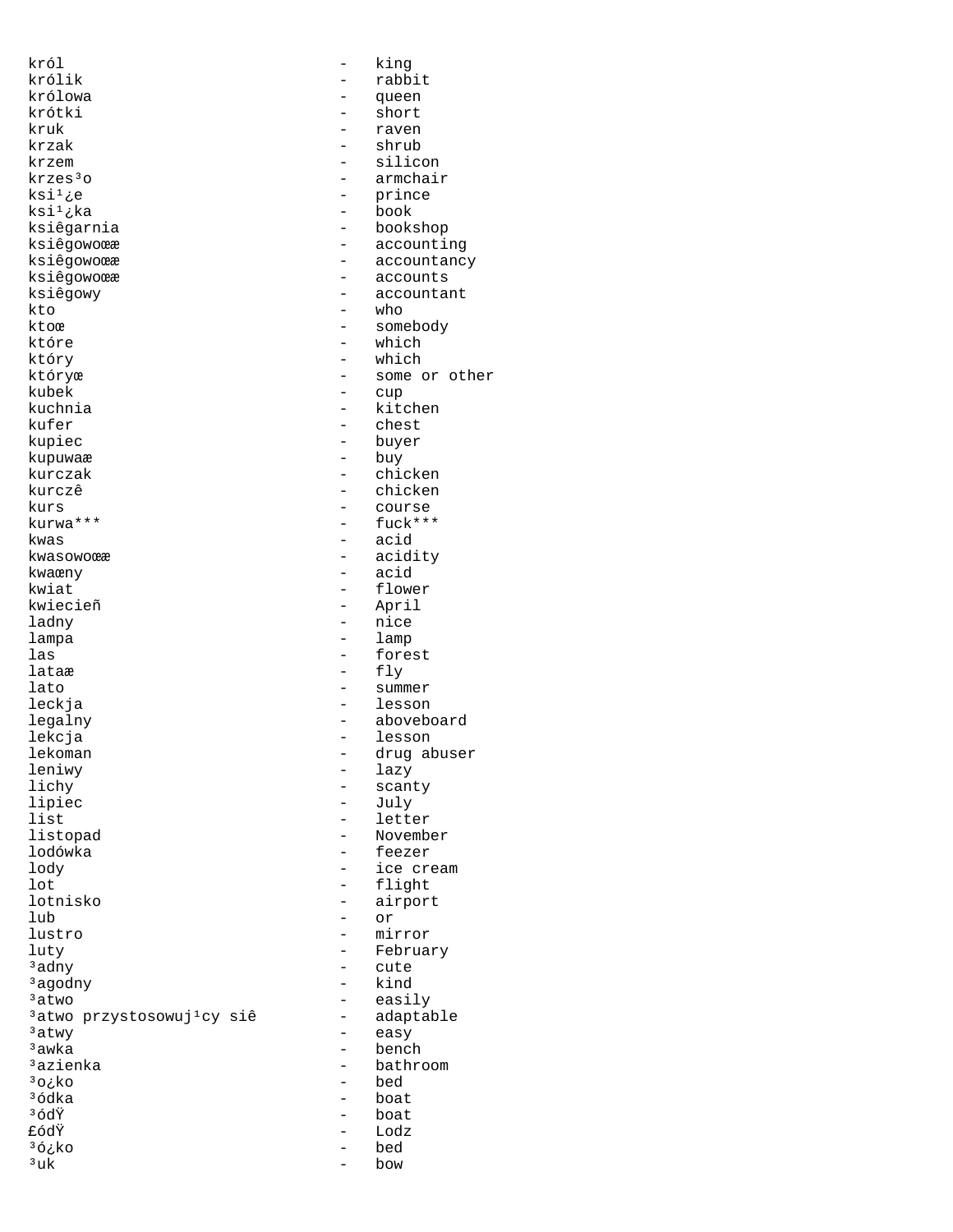$3y$ <sub>i</sub>ka - spoon  $\mathsf{maj}$  - May malowid $3$ o - painting maltretowaæ maltretowaæ - abuse<br>maltretowanie - abuse3 maltretowanie  $\frac{1}{2}$ - few<br>-  $\overset{\circ}{\omega}$ ma<sup>3</sup>pa - @  $-$  @  $-$  1  $\begin{array}{ccc}\n\text{ma}^3y & - & \text{little} \\
\text{mam} & - & \text{I}\n\end{array}$ - I have manatki - belongings manko  $-$  cash shortage mapa  $-$  map marka - mark martwy - dead marzec - March - March - March - March - March - March - March - March - March - March - March - March - March - March - March - March - March - March - March - March - March - March - March - March - March - March - March masa - ground  $\begin{array}{cccc}\n\text{mas}^3\text{O} & \text{mats}^3\text{O} & \text{mats}^3\text{O} & \text{mats}^3\text{O}\n\end{array}$ materac - mattress materia<sup>3</sup> - mattress materia<sup>3</sup> - fabric<br>matka - mother - mother<br>- abbess matka prze<sup>3</sup>o¿ona<br>mazaæ mazaæ  $-\text{daub}$ <br>m<sup>1</sup>dry - wise  $m^1$ dry - wise<br>  $m^1$ <sub>ć</sub> - husba - husband<br>- forensic medycyna s<sup>1</sup>dowa Meksyk - Mexico metro - subway<br>miasto - city - city mieæ - have<br>mieæ dobre samopoczucie - to be - to be in a good mood miejsce – place – place – place – place – place – place – place – place – place – place – place – place – place – place – place – place – place – place – place – place – place – place – place – place – place – place – plac miejsce zmieszkania<br>miesi<sup>1</sup>c  $miesi<sup>1</sup>c$  - month  $mieszkaa$  - live - live<br>- flat mieszkanie<br>miêkki miêkki – soft<br>miêso – meat miêso - meat<br>mikrofalówka - microsofology - microsofology - micro-wave oven milion - 1 000 000 mi<sup>3</sup>oϾ - love<br>mimo - desp: mimo  $-\text{ despite}$ <br>min<sup>1</sup>æ - despite  $min<sup>1</sup>$ æ  $-$  be over minister  $-$  minister minister - minister mleko - milk<br>m<sup>3</sup>oda panna - milk - young m³oda panna - young lady m<sup>3</sup>odociany - adolescent<br>
m<sup>3</sup>odociany - adolescent<br>
m<sup>3</sup>ody - young - young mniej<br>mniej wiêcej de less - less<br>- more - more or less moc - power mocno - firmly moda - fashion moje - mine molo - pier<br>mors - walr mors  $\overline{m}$  - walrus  $\overline{m}$  - walrus morze - sea most<br>
mostek – bridge<br>
– little - little bridge mo¿e - perhaps mo¿liwoœæ przyjêcia - acceptabil:<br>mo;liwy do przyjêcia - acceptable mo¿liwy do przyjêcia<br>mói  $\begin{array}{ccc} \text{mój} & - & \text{mine} \\ \text{mucha} & - & \text{flv} \end{array}$ - fly mundur - uniform<br>mur - wall  $mur$  - wall muzyk - musician muzyka kameralna - chamber music<br>mv  $my$  and a set of  $\sim$  we set of  $\sim$  we set of  $\sim$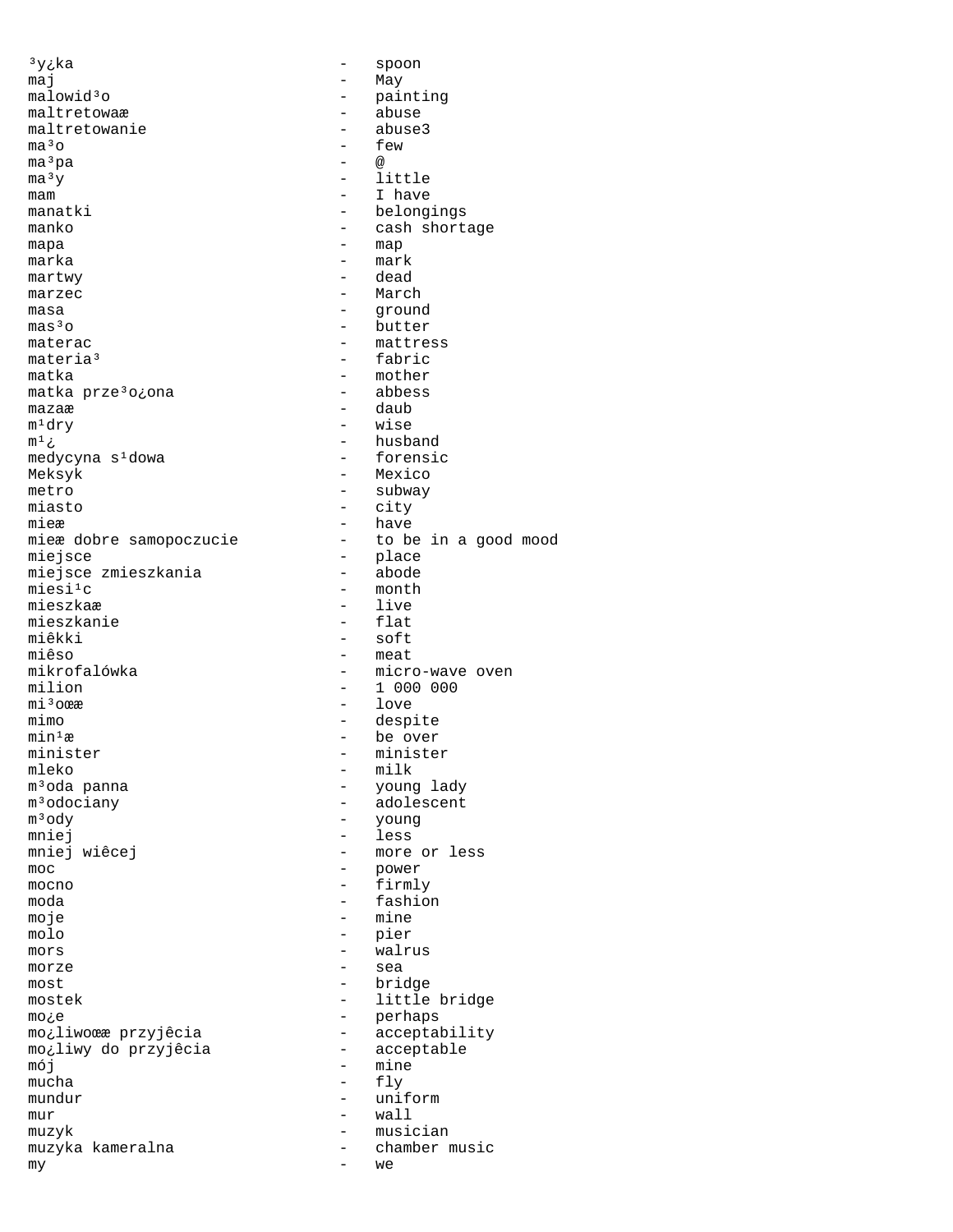$myd<sup>3</sup>o$  - soap mysz – mouse myœlnik - -<br>na - for na extensive to the form of  $\sim$  for na golasa - in the nude na krawêdzi - on the edge of<br>na nieszczê $\alpha$ ecie - unfortunately na nieszczêœcie - unfortunately<br>
na ogó<sup>3</sup> - qenerally na ogó<sup>3</sup> - generally na pewno - generally na pewno - generally na pewno - generally na pewno - generally na pewn - certainly na pok $3$ ad  $-$  aboard  $-$  aboard na pok $3$ adzie  $-$  aboard  $-$  aboard na pok<sup>3</sup>adzie<br>Na sam<sup>1</sup> myœl o czymœ - at the very, mere thought of sth na szczêœcie  $-$  fortunately nabycie  $\qquad \qquad -$  acquisition nabyæ - acquire nabytek - acquisition nabyty - acquired - pushy nachylenie - inclination naci<sup>1</sup>gacz - conman - conman - conman - conman - conman - conman - conman - conman - conman - conman - conman - conman - conman - conman - conman - conman - conman - conman - conman - conman - conman - conman - conman - c nacisk - pressure, accent, accentuation<br>nacisn<sup>1</sup>æ - to incise - to incise nacjonalista<br>
nacjonalistvczny<br>
- nationalist nacjonalistyczny nacjonalizacja - nationalization nacjonalizm - nationalism nacjonalizowaæ - nationalize<br>naczelnik - chief naczelnik - chief - chief - chief - chief - chief - chief - chief - chief - chief - chief - chief naczelnik poczty - postmaster Naczelny S<sup>1</sup>d Administracyjny - Supreme Administrative Court<br>naczelny wódz - commander-in-chief naczelny wódz - commander-in-chief naczynia kamionkowe - stone pottery<br>
nad - above nad - above - abuse2<br>- abuse nadu¿ywaæ - abuse<br>nadu¿ywanie - abuse2 nadu¿ywanie nadzieja - hope nagle - suddenly, abruptly nag<sup>3</sup>oϾ - abruptness  $nag<sup>3</sup>y$  - abrupt nagromadzenie - accumulation najeϾ siê  $-$  eat one's fill of nailepszv  $-$  best najlepszy - best najstarszy nakazaæ - command naklejka - sticker<br>nak<sup>3</sup>ad - sticker<br>- edition - edition<br>- abet nak<sup>3</sup>aniaæ do przestêpstwa nakryty - covered nalot bombowy na<sup>3</sup>ogowiec - addict na<sup>3</sup>óg - addiction<br>namiêtnoœæ - - - passion - passion<br>- around naoko<sup>3</sup>o - around napiæsiê - around - around - around - around - around - around - around - around - around - around - around - around - around - around - around - around - around - around - around - around - around - aro - drink one's fill of<br>- drink napój - drink narastaæ - accrue<br>narastanie narastanie - accretion naraz  $-$  at once narkoman - addict narzekaæ - complain naskórek - epidermis nastawiæ - adjust nastêpny - next<br>nastolatek - adol nastolatek - adolescent naturalnie - naturally natychmiast - at once nauczyciel - teacher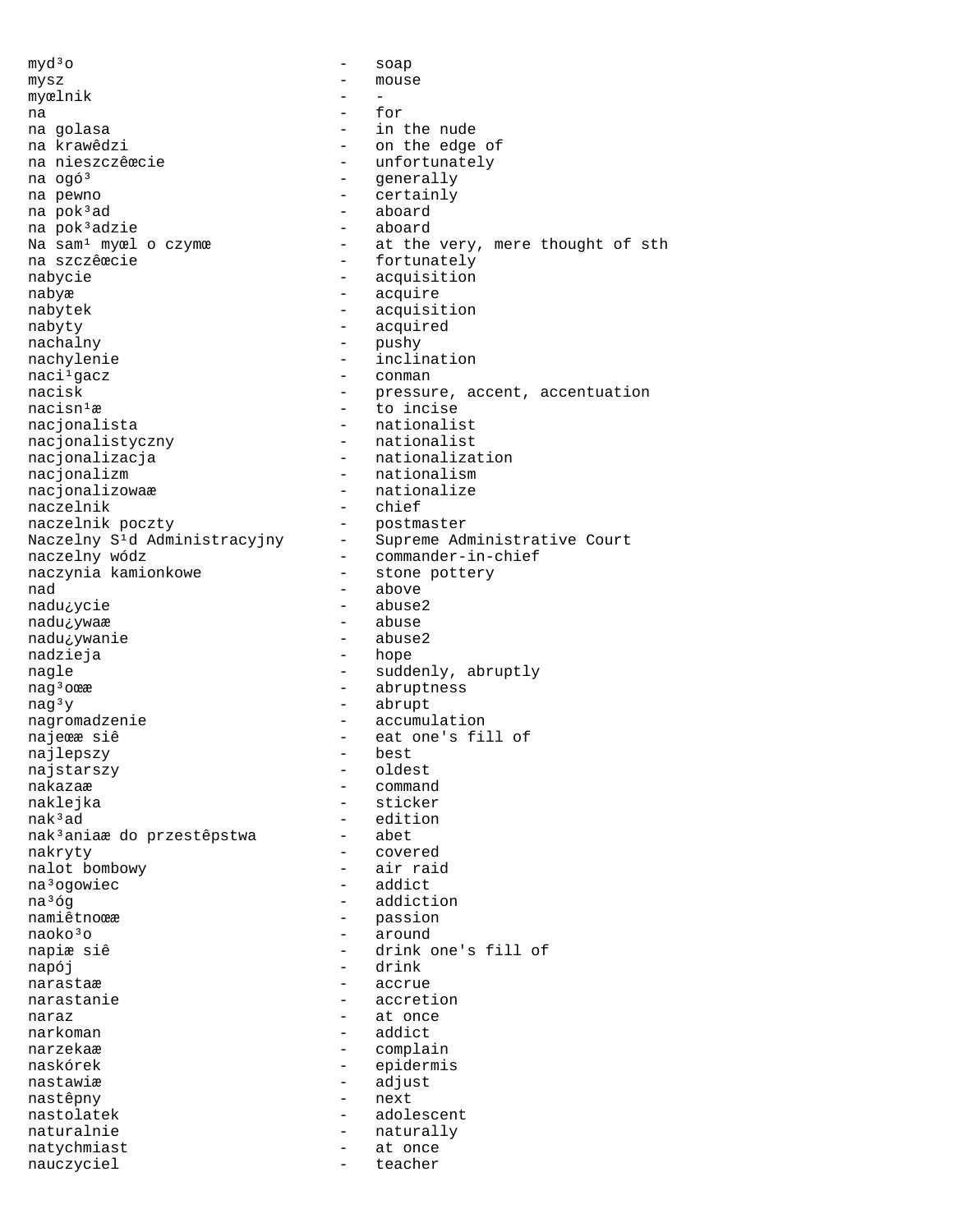nauczyciel akademicki - academic2 naukowiec - academic2 naukowo - academically naukowy - academic nawet - even nazwisko - name nerw - nerve nerwowy - nervous  $\begin{array}{ccc}\n\text{nic} & - & \text{nothing} \\
\text{mie} & - & \text{no} \\
\end{array}$ nie - no nie do wybaczenia - unforgivable nie pó<sup>ÿ</sup>niej ni¿ - no later than<br>nie s<sup>1</sup>dzê - i don't think nie ulega w<sup>1</sup>tpliwoœci ... - there's no doubt ... niebieski niebo - sky niedopa<sup>3</sup>ek<br>niedorzecznie niedorzecznie - adsurdly<br>niedorzecznoœe - - - absurdit niedorzeczny niedziela - Sunday<br>nieletni - adoles nieletni – adolescent<br>Niemcy – Germany – Germany Niemcy - Germany<br>nienormalnie - abnormalnie nienormalnoϾ - abnormality nienormalny - abnormal nieobecnoϾ – absence<br>nieobecny – absente nieobecny - absentee nieobecny - absent nieprawid³owo - abnormally<br>nieprawid³owoœæ - - abnormalit nieprawid<sup>3</sup>owy - abnormal<br>niesamowity - weird niesamowity nieskuteczny - abortive niestety and the state of the unfortunately nieœwierzy - addled nieudany - abortive nieugiêcie en adamantly nieugiêty - adamant nieuwa¿nie - absently niewolniczy<br>
niewzruszony<br>
adamant – adamant niewzruszony - adamant niezadowolny - discontented niezrozumia<sup>3</sup>y<br>niqdy nigdy - never<br>
niski - low<br>
- low noc - night nocleg  $\qquad \qquad -$  accommodation noga - leg normaly - normal nos en el estado en el estado en el estado en el estado en el estado en el estado en el estado en el estado en<br>En el estado en el estado en el estado en el estado en el estado en el estado en el estado en el estado en el e nosiæ - bear nosze – stretcher<br>notatnik – stretcher<br>- notepad notes - notepad nowy - new - new - new - new - scis no¿yczki - scissors nó¿ - knife np.  $-$  e.g.  $-$  no. nr - no. NRD Niemiecka Rep. Demokrat. - The German Democratic Repulic nuklearny - nuclear numer rejestracyjny - registration number

- abject - i don't think so - blue - inaccurate<br>- stub - absurdity<br>- absurd - abnormally - abnormality<br>- abnormal - unforgettable<br>- abstruse niski - low - notepad - modern - scissors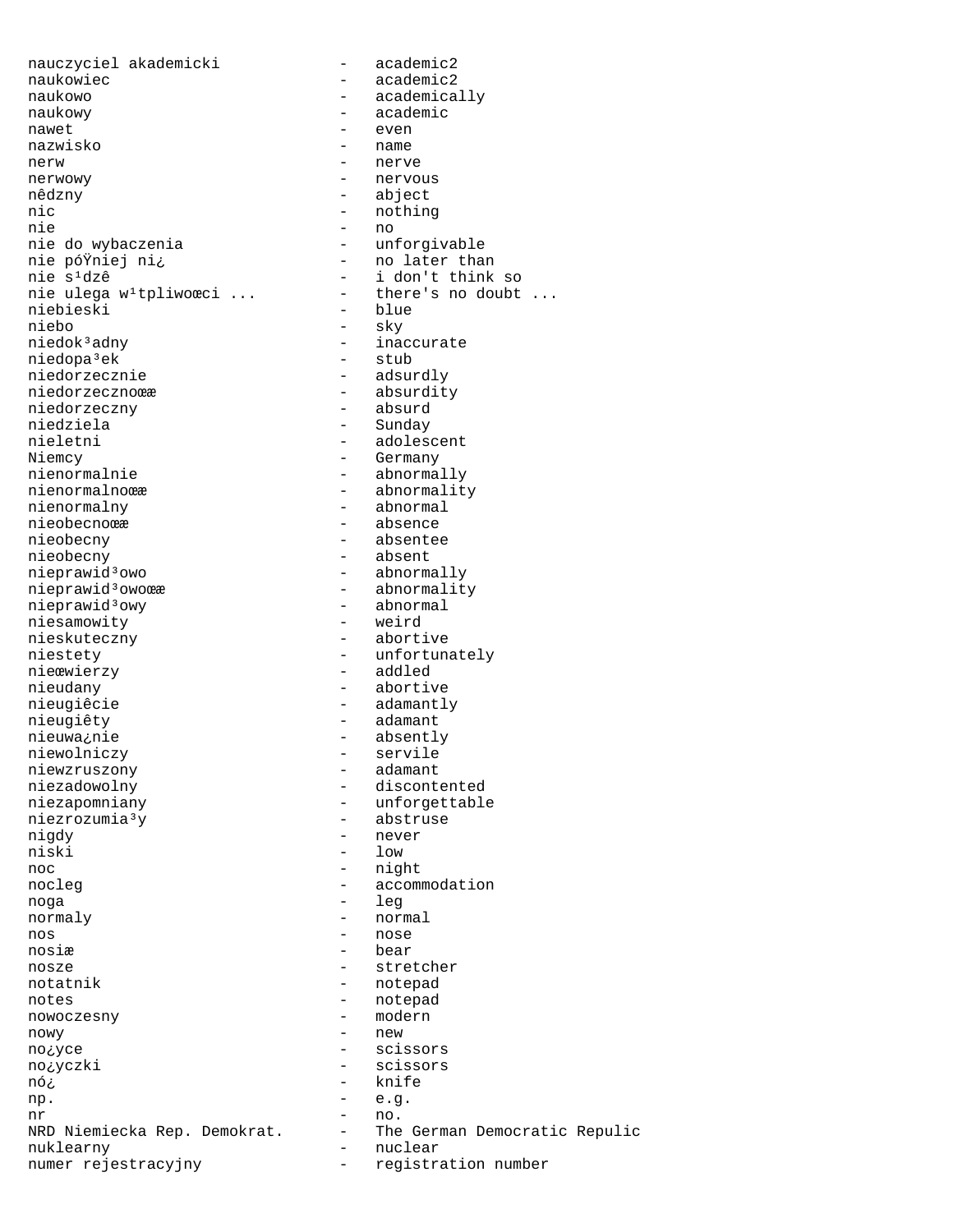numerek (w szatni) - ticket nuta - note o about a bout a bout  $\sim$  about oba - both obalaæ - abolish - abolish<br>obalenie - aboliti abolition obawa - fear obcesowo - abruptly<br>
obcesowo - abruptne - abruptness obcesowy - abrupt obcêgi - pliers obelgi - abuse3 obel¿ywie - abusively obel¿ywy - abusive obficie - abundantly obfitoæ - abundance<br>obfitowaæ - abound - abound obfitowaæ – abound the series of the series of the series of the series of the series of the series of the series of the series of the series of the series of the series of the series of the series of the series of the ser obfity - abundant obiad - dinner<br>obieq - - circula obieg - circulation<br>
ob<sup>3</sup>uda - hypocrisy ob<sup>3</sup>uda - hypocrisy<br>ob<sup>3</sup>udny - false - false obni¿ka - abatement obok siebie  $\text{obola}^3$ y  $\text{pacjent}$  - achy  $\text{bola}^3$ y  $\text{pacjent}$  - suffer - suffering (from pain) obosieczny - two-edged obój - oboe obóz - camp - concentration camp obraz - picture obraŸliwie - abusively<br>obraŸliwy - abusive - abusive obraŸliwy - abusive - abuse2 obrêb - compass<br>obrêcz - hoop - hoop - hoop obroniæ - defend<br>obrzydliwie - abomina - abominably obrzydliwy - abominable obrzydzenie - abomination obudowa - case ocean - ocean - ocean ocet - vinegar<br>oczekiwar - vinegar oczekiwaæ - expect oczekiwany - expected oczy - eyes - to absolve sb from guilty oczywiœcie - evidently, absolutely od 1 from the set of the set of the set of the set of the set of the set of the set of the set of the set of the set of the set of the set of the set of the set of the set of the set of the set of the set of the set of the - aberration oddaæ - give back oddech - breath oddzielny - separate odebraæ - take away odezwa - proclamation odjazd - departure - smell, stink<br>- rest odpoczynek<br>odpowiedni - adequate odpowiednio  $\qquad \qquad -$  accordingly, adequately odpowiedzialnoϾ - accountability<br>odpowiedzialny (przed kimœ) - accountable to (sb) odpowiedzialny (przed kimœ) - accountable to (sb) odpowiedzialny (za coœ) odraczaæ - adjourn odraza - abhorrence<br>
odra<sub>i</sub>ailcy - abhorrent odra¿aj<sup>1</sup>cy - abhorrent<br>
odrêbny - different odrêbny - different<br>
odroczenie - adjournme odroczenie - adjournment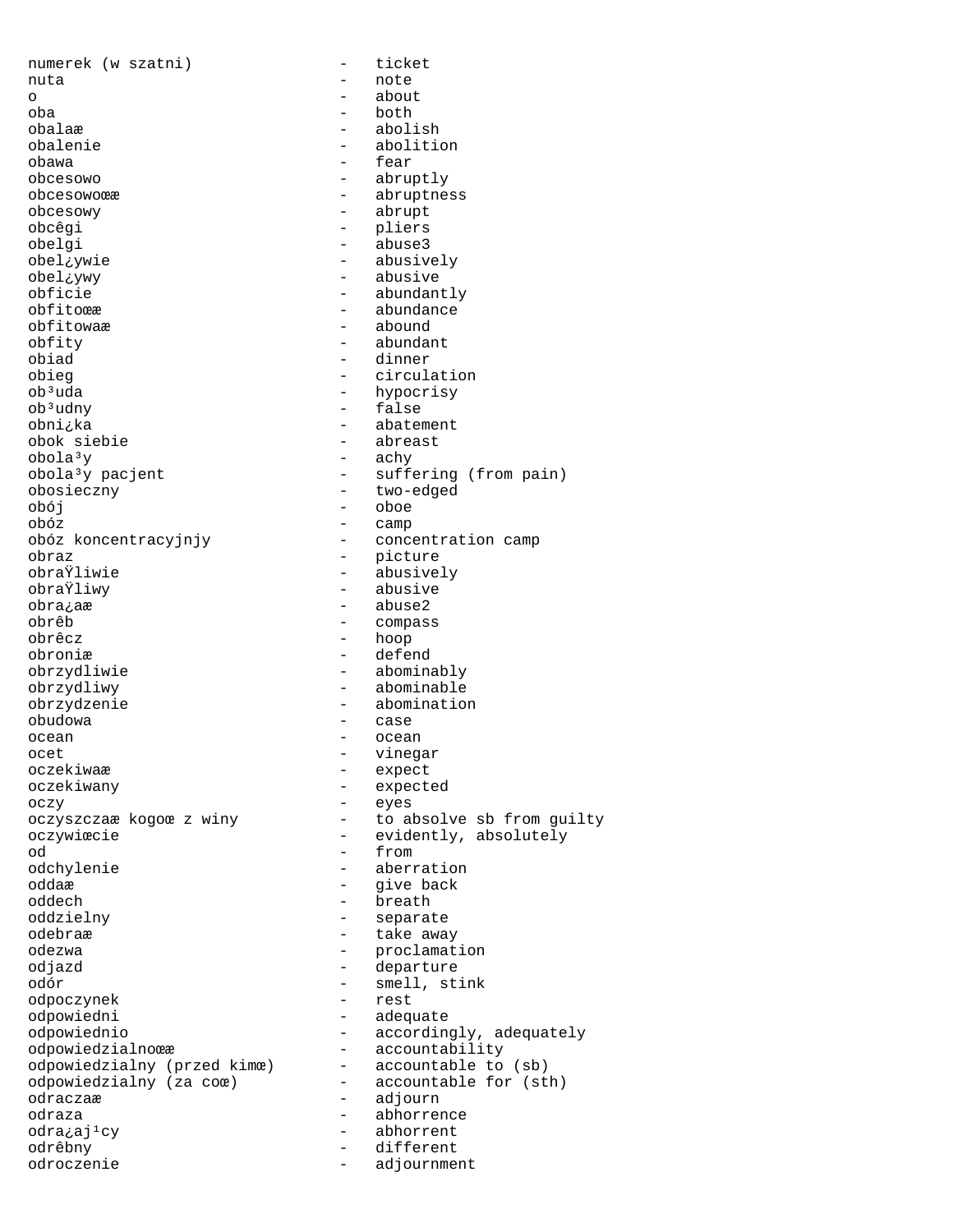odszukaæ - find out odwaga - courage - courage - courage - courage - courage - courage - courage - courage - courage - courage - courage - courage - courage - courage - courage - courage - courage - courage - courage - courage - courage - cou odwiedzaæ - visit ogieñ - fire - inspect<br>- ad  $oq³oszenie$ <br> $oq³uchn¹æ$  og<sup>3</sup>uchn<sup>1</sup>æ - become deaf<br>ognisko - hearth, fire ognisko - hearth, fire, campfire - tail ogó<sup>3</sup> - entirety ogórek - cucumber ogród - garden ojciec - father okazja - occasion - occasion okiennica - shutter - shutter<br>okno - shutter - shutter okno - window  $\begin{array}{ccc} {\rm ok}{\rm o}^3{\rm o} & \hspace{1.5cm} & - & {\rm about} \\ {\rm okruch} & & - & {\rm crumb} \end{array}$ - crumb<br>- specta okulary - spectacles<br>olej - oil - oil olej – oil<br>oliwa – oil – oil oliwa - oil o<sup>3</sup>ów - lead<br>o<sup>3</sup>ówek - penc - pencil<br>- omelet omlet - omelette on - he ona - she one - they oni - they ono - it opactwo - abbey opat - abbot operator - operator op<sup>3</sup>ata za wstêp<br>opowiadaæ - narrate opór - resistance - besides oprzêd - cocoon optyk - optician opuch³y - swollen opuszczenie - abandonment opuszczony - abandoned opuœciæ - abandon oraæ - till<br>orbita - orbita orbit organ - organ - organ - organ - organ - organ - organ - organ - organ - organ - organ - organ - organ - organ - organ - organ - organ - organ - organ - organ - organ - organ - organ - organ - organ - organ - organ - organ organizm - organism organy - organ orka - tillage<br>orze<sup>3</sup> - eagle orze<sup>3</sup> - eagle<br>osadnik - settle - settler osi<sup>1</sup>galny - achivably osi<sup>1</sup>gn<sup>1</sup>æ - accomplish, achive<br>osi<sup>1</sup>gniêcie - - accomplishment, acl - accomplishment, achivement<br>- 8 osiem - 8 oskar¿aæ (kogoœ o coœ)<br>oskar¿enie - accusation oskar¿ony - accused oskar¿yciel - accuser<br>
oskar¿ycielski - accusin - accusing oskar¿ycielski - accusatory oskar¿ycielsko - accusingly<br>os<sup>3</sup>abn<sup>1</sup>æ - abate - abate osoba - person ospa<sup>3</sup>y - sluggish<br>ostatni - final ostatni - final ostroϾ - acuity ostroca - acuteness ostry - sharp, acrid, acute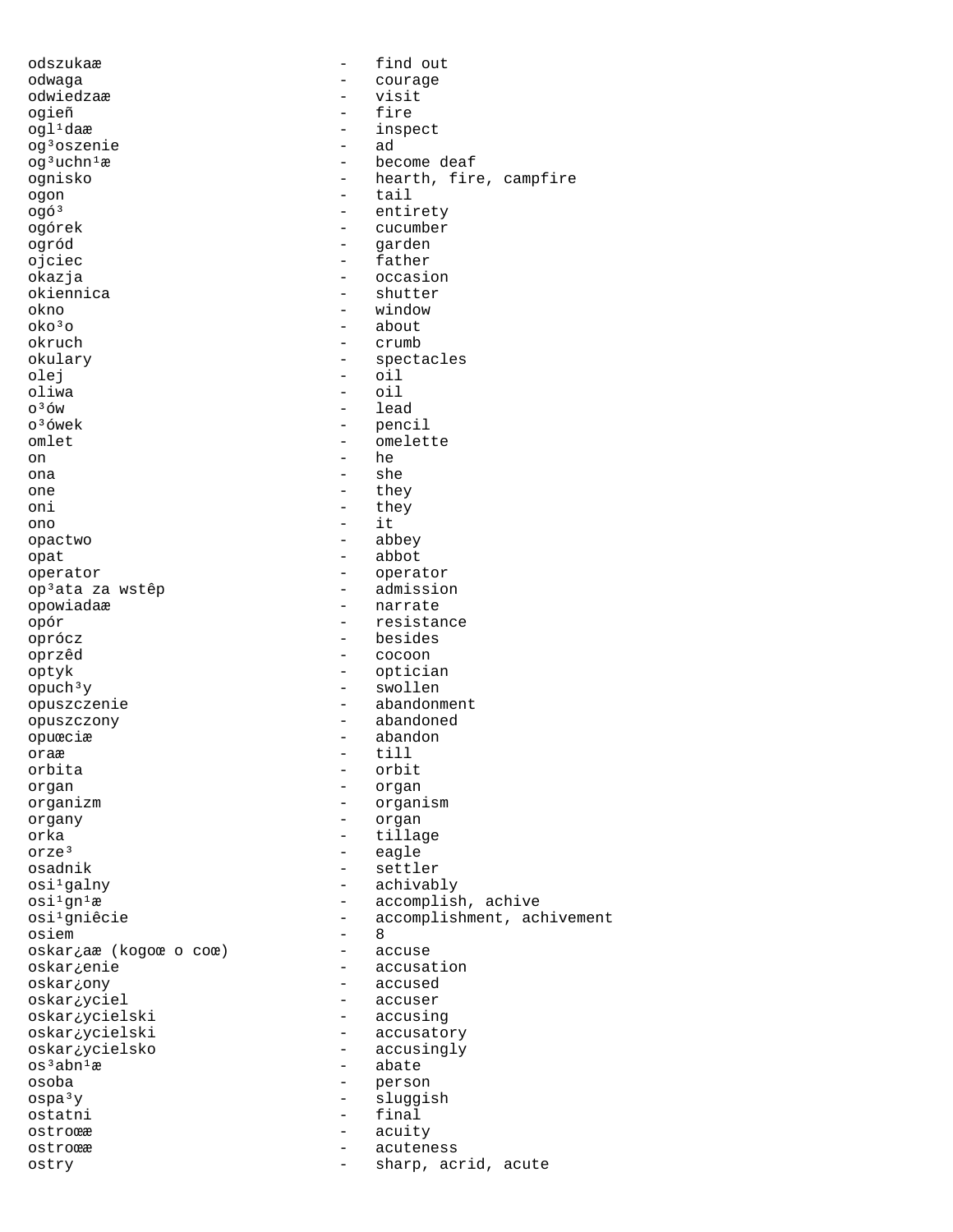ostrzegawczy - admonitory oszyc – embroider<br>otarcie (skóry) – abrasion otarcie (skóry)  $\verb|toch3añ| = \verb|abyss|$ otoczony - surrounded otrzeæ (skórê) otumaniony - addled otwieraæ - open owca - sheep owoc - fruit owszem - of course ozdabiaæ - adorn ozdoba - adornment oziêb<sup>3</sup>y - frigid o¿ywiaæ - perk o¿ywienie - activity ósemka - eight pacha - armpit pacjent - patient paczka - packet .<br>padaczka - epilepsy padaæ - fall<br>padaæ - fall<br>pagórek - hill pagórek pal  $-$  stake paleta  $\qquad \qquad -$  palette paliæ - burn paliwo - fuel pa<sup>3</sup>ka - stick pamiêæ - memory pamiêtaæ – remember<br>pamiètaæ – remember<br>panilemai pan - gentleman - gentleman pani - lady panna  $-$  miss, maid panowaæ - reign panœtwo - ladies and gentlemen pantera  $-$  panther papier - paper papieros - cigarette para  $\qquad \qquad -$  couple, steam parasol - umbrella park - park Pary¿ - Paris parzysty – events – events – events – events – events – events – events – events – events – events – events – pasek - belt, strip paser - black marketeer -<br>pasieka - apiary<br>pasjonuj<sup>1</sup>cy - absorb: - absorbing paso¿yt - parasite paszport  $-$  passport patrol - patrol - patrol patrzeæ - look patrzeæ na kogoœ z ukosa - to look askance at sb pa¿dziernik - October<br>p<sup>1</sup>czek - bud p¹czek - bud  $p^{1}k$  - bud<br>  $p$ eda<br>  $^{3}$  - peda<br>  $^{3}$  - peda<br>  $^{3}$ peda<sup>3</sup> - pedal<br>peda<sup>3</sup> gazu - bedal - accel - accelerator pe<sup>3</sup>en - portly<br>pe<sup>3</sup>en podziwu - admiri: - admiriring<br>- acting pe<sup>3</sup>ni<sup>1</sup>cy obowi<sup>1</sup>zki pe³ny - full peron - platform peruka - wig pestka - stone petycja - petition pewnie - likely pewny - sure pêta di chains de la chains de la chains de la chains de la chains de la chains de la chains de la chains de l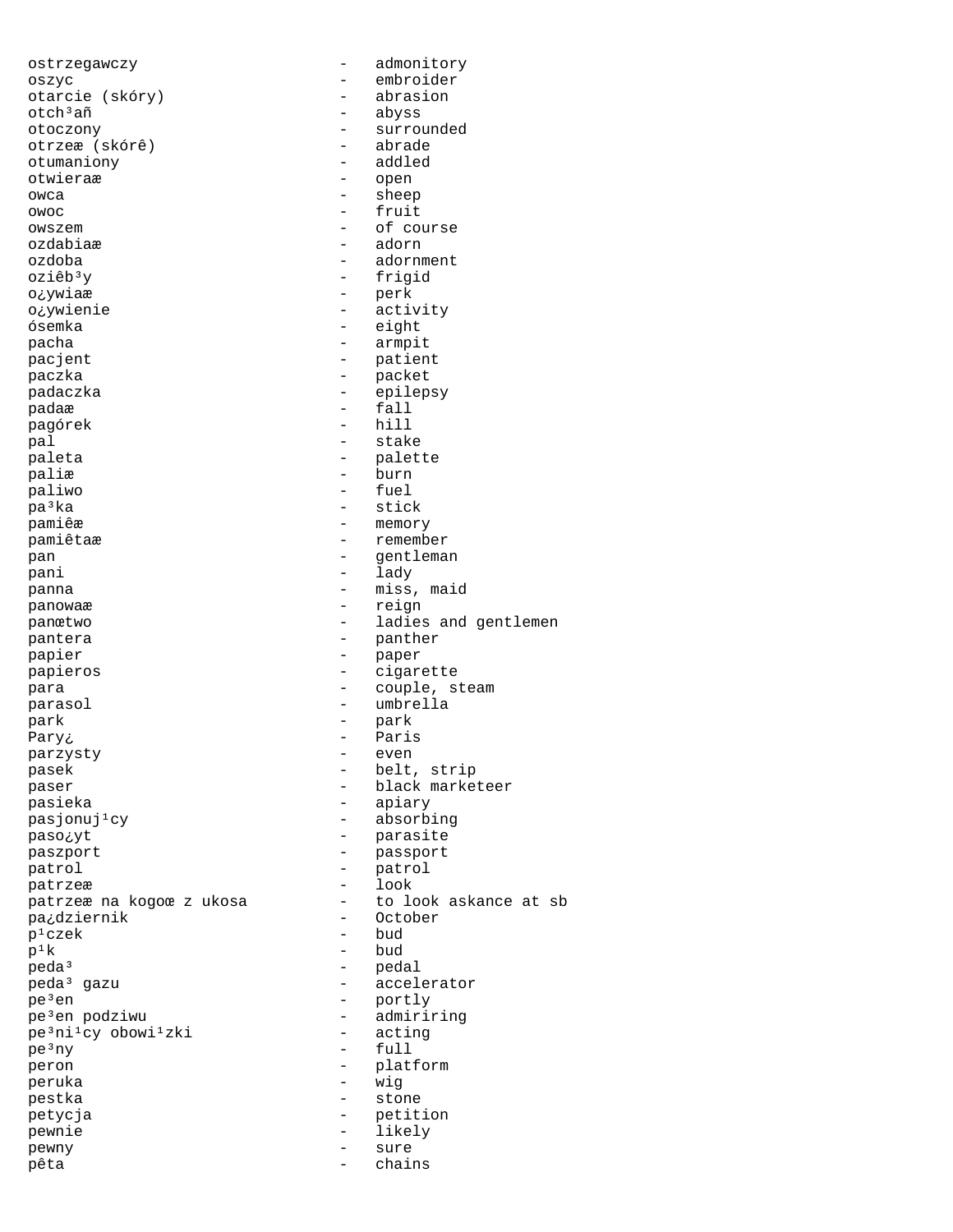pi<sup>1</sup>tek - Friday piæ - drink piec - stove - tiled stove piecza – care pieg - freckle<br>piekarnia - freckle<br>- bakery - bakery piekarz - baker piek3o - hell<br>pieni<sup>1</sup>dz - mone - money pieñ - trunk pieprz - pepper pieprzyk – mole breasts<br>piersi kobiece – breasts piersi kobiece pierœ - breast pierwiastek kwadratowy pierwotny - aboriginal -<br>pierwsza pomoc - first aid pierwszy - first pierze - feathers<br>pies - dog - dog pies - dog<br>pieæñ - son  $-$  song<br> $-$  5 piêæ 5 piêkny - beautiful - blind drunk pika - pike pilnowaæ - lok after pilot - pilot - pilot - pilot - pilot - pilot - pilot - pilot - pilot - pilot - pilot - pilot - pilot - pilot - pilot - pilot - pilot - pilot - pilot - pilot - pilot - pilot - pilot - pilot - pilot - pilot - pilot - pilot pi<sup>3</sup>a - saw - saw -<br>| piʾka - ball - ball<br>| piosenka - banson piosenka - chanson - chanson - chanson - chanson - chanson - chanson - chanson - chanson - chanson pióro - feather pipeta - pipette pisaæ - write pisarz - writer pismo - letter piwo - beer plac  $\qquad \qquad -$  ground, lot, circus plakaæ - cry planeta - planet plazma - plasma pla¿a - beach plecy - back pleϾ - plait pluæ – spit<br>p<sup>3</sup>acz – cryin p<sup>3</sup>acz – crying<br>p<sup>3</sup>aszcz – crying - overcoat<br>- mainboard  $p<sup>3</sup>y$ ta g $<sup>3</sup>$ ówna  $p<sup>3</sup>vt$ a metalowa - mainboard</sup> p<sup>3</sup>yta metalowa p<sup>3</sup>ytki - shallow  $p<sup>3</sup>$ ywaæ - swim pniak - stump po - after po cichu - in a low po drugiej stronie po prostu - frankly po stronie  $-$  at the side of pobyt - stay - adulator pochlebiony - flattered poch³oniêty - absorbed pochwa<sup>3</sup>a - accolade - accolade  $poci<sup>1</sup>g$  - train pocz<sup>1</sup>tkowy - aboriginal poczta - mail pod - under pod dostatkiem  $p$ od gro $\ddot{r}$ b<sup>1</sup> kary  $-$  in abundance pod groŸb<sup>1</sup> kary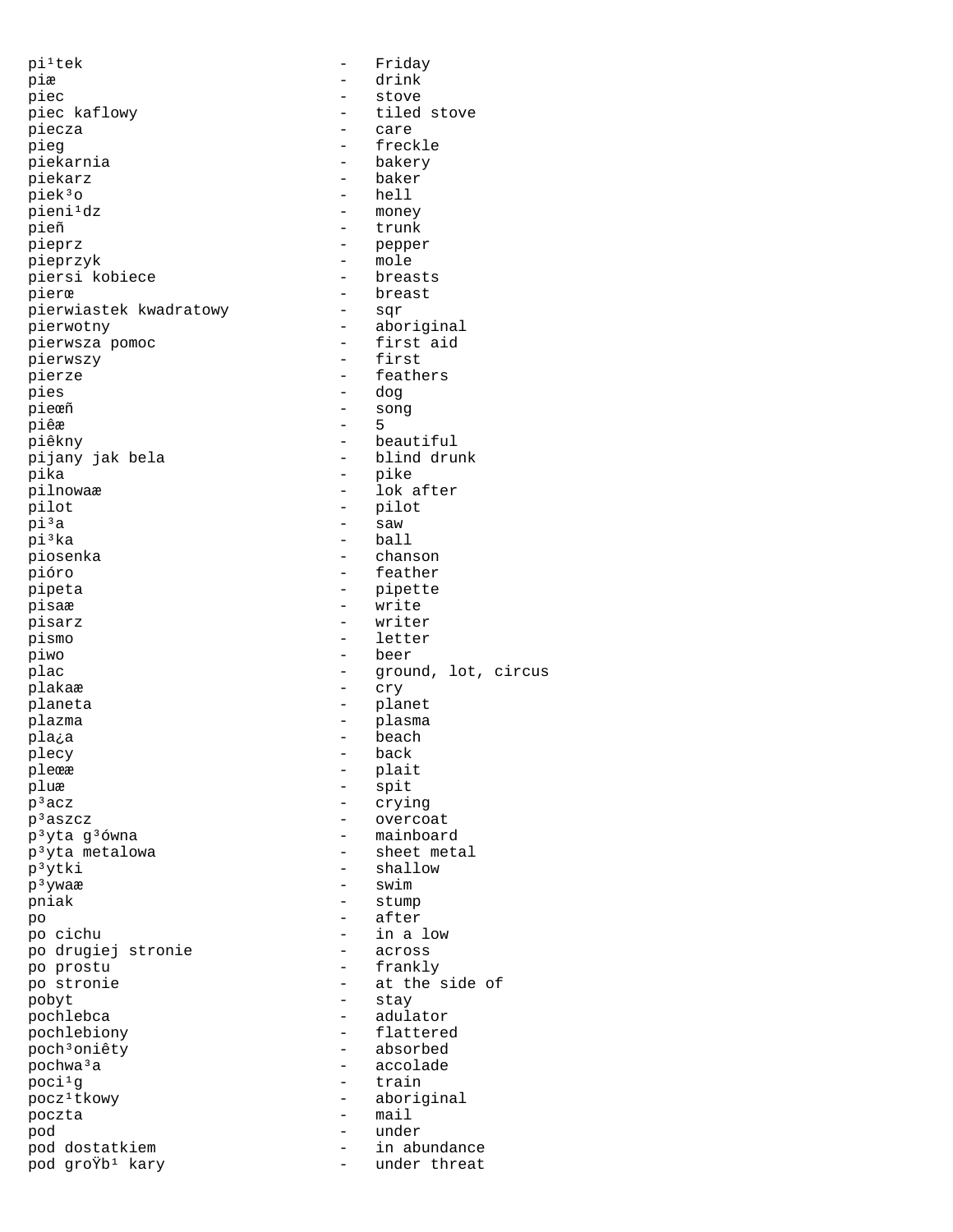podarowaæ - give as a gift podatek - tax podatny na wypadki - accident-prone podczas - during -<br>podkreœlaæ - accentuate podkreœlenie - accentuation  $\text{pod}^3$ oga - floor  $\text{pod}^3$ y - floor abject  $\text{pod}^3$ y - abject<br>podnosiæ - raise, podobny - like podpaska - sanitary towel - sanitary towel podró; podró¿nik - traveller podrzeæ  $-$  tear up poduszka - pillow podzelowaæ - stole podziêkowaæ -<br>podziêkowanie - acknowledgement podziw  $\begin{array}{ccc} 1 & - & - & - \\ 0 & - & - & - \\ 0 & - & - & - \\ 0 & - & - & - \\ 0 & - & - & - \end{array}$ pogodziæ siê<br>poinformowany poinformowany - informed<br>pokolenie - generati pokój - room pokój dzienny  $\begin{array}{ccc} - & 1$ iving room<br>pokój jadalny  $\end{array}$  - dining room pole - field pole biwakowe  $\qquad -$  campsite policja - police policjant - policeman Polska - Poland<br>polski - Polish - Polish po<sup>3</sup>udnie - south pomarañcz - orange pomarañcza - orange pomiêdzy - among pomoc - help ponad - above ponad wszystko - above all ponadto - besides -<br>
poniewa*¿* - because<br>
poniaæsiê - abase poni<sub>c</sub>aæ siê poni¿ej - under poni¿enie - abasement popielniczka - ashtray poprawka - adjustment poprawnie - correctly poprzedni - prior poprzez - across populacja - population - population por - leek porada - counsel porozumienie portfel - wallet portmonetka -<br>porywacz - abductor porzucenie  $\overline{\phantom{a}}$  - abandonment porzuciæ - abandon porzucony - abandoned posi<sup>3</sup>ek - meal<br>posi<sup>3</sup>ek po<sup>3</sup>udniowy - lunch posi<sup>3</sup>ek po<sup>3</sup>udniowy postawiæ komuœ ultimatum<br>posterunek policji postêpowanie s<sup>1</sup>dowe - action<br>
posuwaæ siê naprzód - advance posuwaæ siê naprzód - advance poœciel

podnosiæ - raise, lift podró¿ - tour - admire<br>- accept - generation - dining room pokój na œwiecie - peace on the world polityka kadrowa - employment policy - Polish - to give sb an ultimatum<br>- police station<br>- action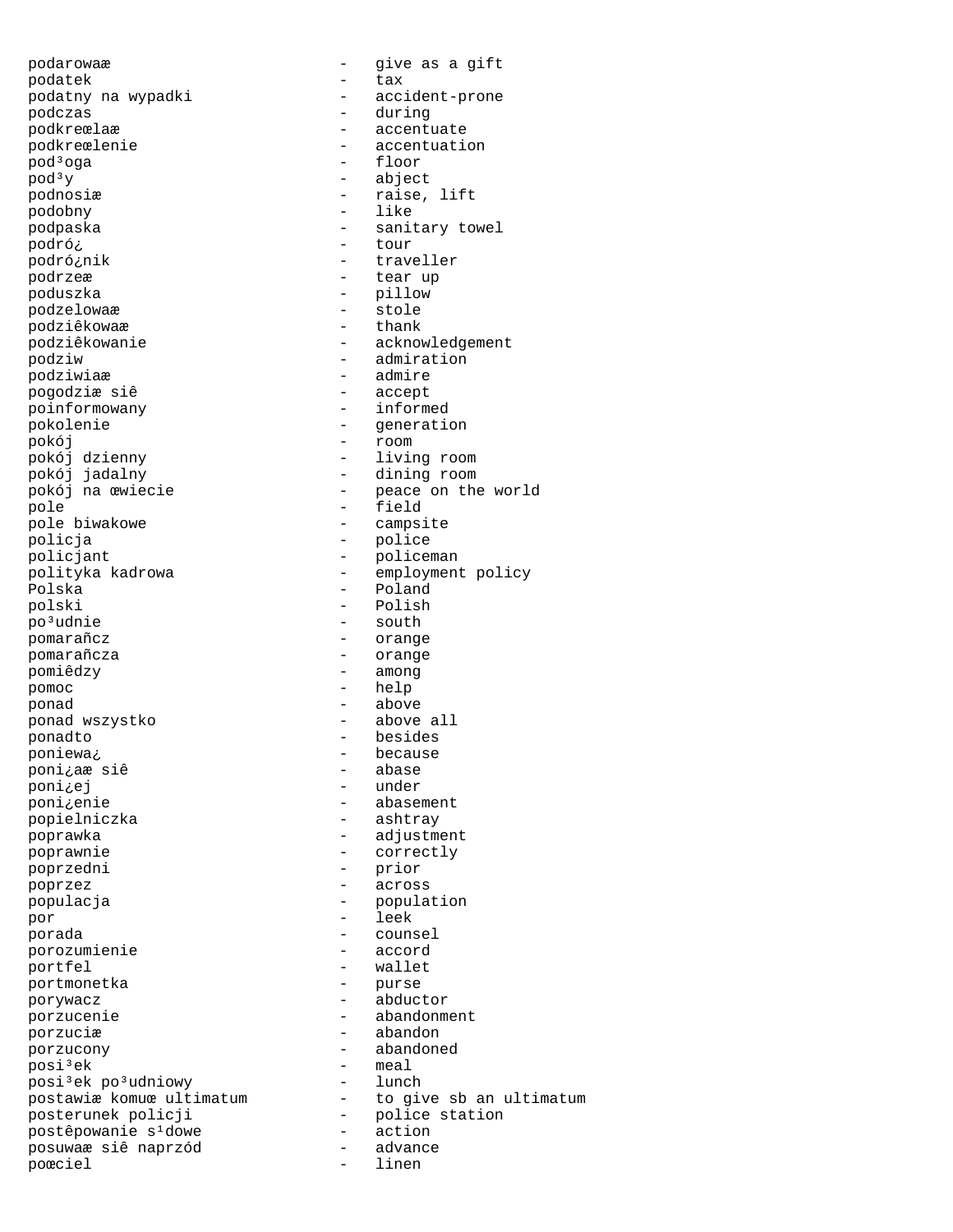potem - afterwards potê¿ny - tremendous potrzebowaæ potwierdzenie odbioru - acknowledgement -<br>
potwierdziæ - acknowledge<br>
nowainv - serious powa¿ny - serious powierzchnia  $-$  surface, acreage -<br>
powoli - slowly<br>
powstrzymywaæsiê - abstain powstrzymywaæ siê powy¿ej - above powy¿ej - above pozosta<sup>3</sup>oϾ - remainder po¿egnanie - farewell pó³noc - north póŸna staroœæ - advanced old age póŸny - late pó¿niej - later praca  $\begin{array}{ccc} - & - & - \\ - & - & \text{homework} \end{array}$ praca domowa praca klasowa - classroom prace badawcze prace domowe - housework pracownik - employee<br>praæ swoje brudy publicznie - to wash - to wash one's dirty linen in public praktyczny - practical<br>prawda - truth - truth prawda - truth prawdopodobnie prawdopodobny - probable prawdziwie - truly<br>prawdziwy - true - true prawdziwy prawid³owo - correct prawie  $\qquad \qquad \qquad -$  almost, about prawnik - lawyer prawo - law prawo kanoniczne prawodawca - legislator prawodawczy - legislative -<br>prawodawstwo - legislation prawomocny - legally valid prawomyœlny - law-abiding praworêczny - right-handed praworz<sup>1</sup>dnoϾ - law and order praworz<sup>1</sup>dny - law-abiding prawos<sup>3</sup>owny - Orthodox prawostronny - right-hand prawoϾ - integrity prawowity - legitimate pra¿ona kukurydza prezydent - president  $prezydent$   $tam$   $by<sup>3</sup>$  - the President himself was there prêdko - quickly prêdkoœæ - speed prêdzej czy póŸniej proces s<sup>1</sup>dowy - lawsuit<br>procesor - CPU procesor - CPU proch - gunpowder<br>
profil - profile profil - profile program - programme<br>progin prosiæ - pray prosty - straight proszê bardzo - you are welcome prowadziæ kampaniê na rzecz... -<br>próbowaæ - try prysznic - shower przebaczaæ - absolve przeczyæ - contradict przed - before przede wszystkim - above all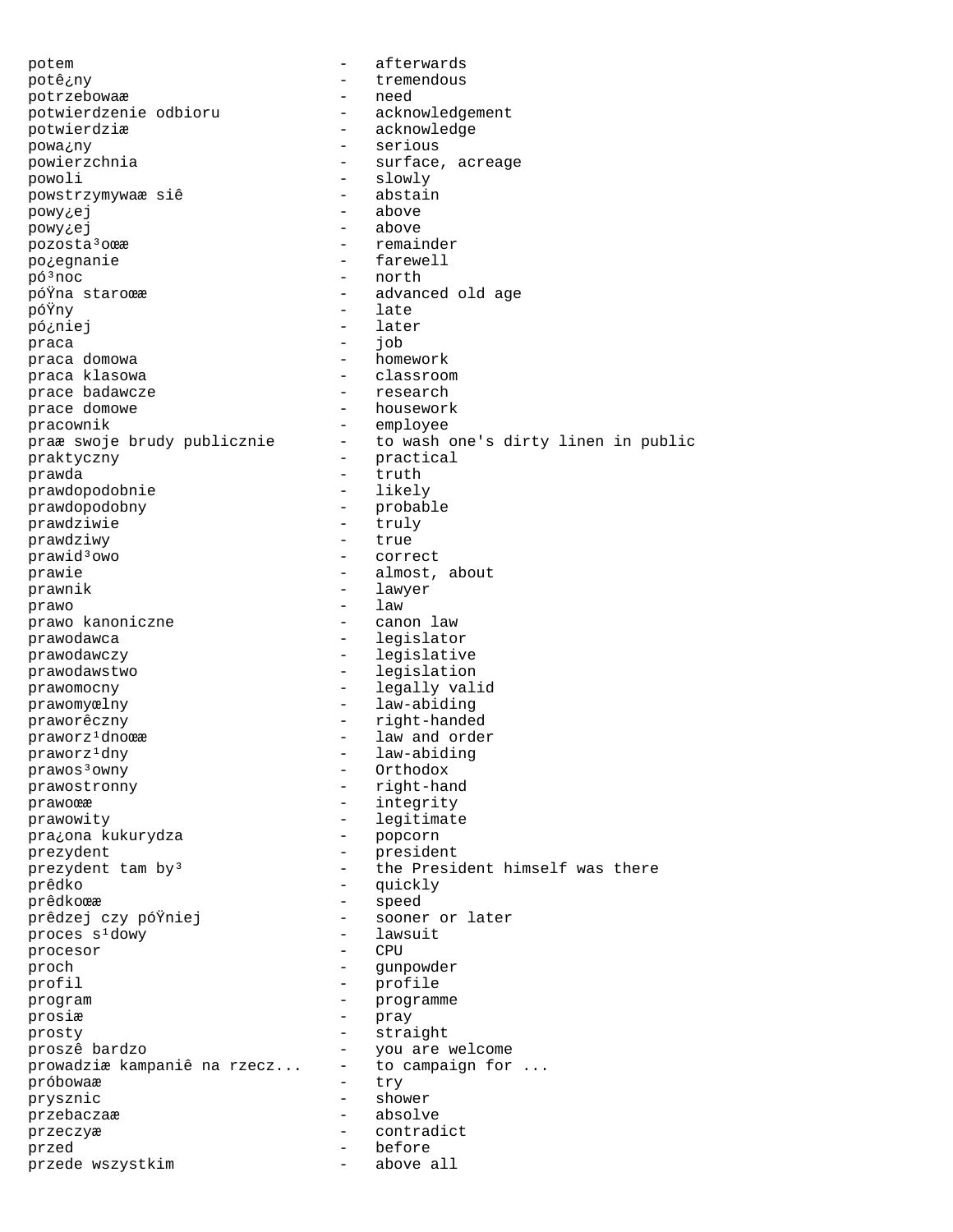przedmieœcie - suburbs przedsiêbiorca - businessman przejœciówka - adapter przemawiaæ - address<br>przemówienie - address<br>- address przemówienie przeobraziæ - to transform przepaϾ - abyss przepona - diaphragm przepraszaæ  $\overline{a}$  - apologise przepraszam - excuse me przerwaæ - abort przerwaæ ci<sup>1</sup>¿ê - - - - abort a pregnancy przes<sup>3</sup>anka – premise<br>przestrzega $\infty$  (co $\infty$ ) – abide by<br>przestrzeganie (czego $\infty$ ) – adherence (to sth) przestrzegaæ (coœ) przestrzeganie (czegoœ) przesuwaæ - shift przesy³ka - parcel przeszkoda<br>przeszkoda - barrier<br>przeœcierad<sup>3</sup>o - sheet przeœcierad³o - sheet przetrzeæ siê przez  $-$  through, across przy - at przybrany - adoptive przybycie – arrival<br>przybycie – arrival<br>przychvlic siê – accede przychylic siê przycisk - button przyelg³y - adjoining przyjaciel - boyfriend przyjació<sup>3</sup>ka - girlfriend przyjazd - arrival przyjemnoϾ - pleasure przyjmowaæ - accept, adopt przyjmowaæ z uznaniem - acclaim przyk<sup>3</sup>ad - example przylegaæ - adhere przylegaæ (do czegoœ) przyleganie - adhesion przyleg³y - adjacent przylepiec - adhesive tape<br>przymiotnik - adj przymiotnik przynosiæ - bring przypadkiem - by accident przypadkowo - accidentally przypadkowy - accidental - 1.<br>przypochlebiaæ siê - adulate<br>przypochlebianie siê - adulation przypochlebianie siê przyprawa - additive - additive przyspieszaæ - accelerate przyspieszenie - acceleration przystêpny - accessible przystosowaæ (siê) - accommodate<br>przystosowaæ (siê) - adapt przystosowaæ (siê) - adapt przystosowanie siê przyswajaæ - absorb przyswajanie - absorption przysy³aæ - send in przysz³ówek - adv przytomny - conscious przyznaæ siê (do czegoœ) - admit przyznaæ ¿e przyznanie siê  $-$  admission przyzwalaæ - acquiesce przyzwalaj<sup>1</sup>cy - acquiescent przyzwolenie - acquiescence -<br>przyzwyczajaæ siê (do czegoœ) - accustom<br>przyzwyczajaæ siê (do czegoœ) - to get accustomed przyzwyczajaæ siê (do czegoœ) - to get accustomed przyzwyczajony - accustomed psie ¿ycie - dog's life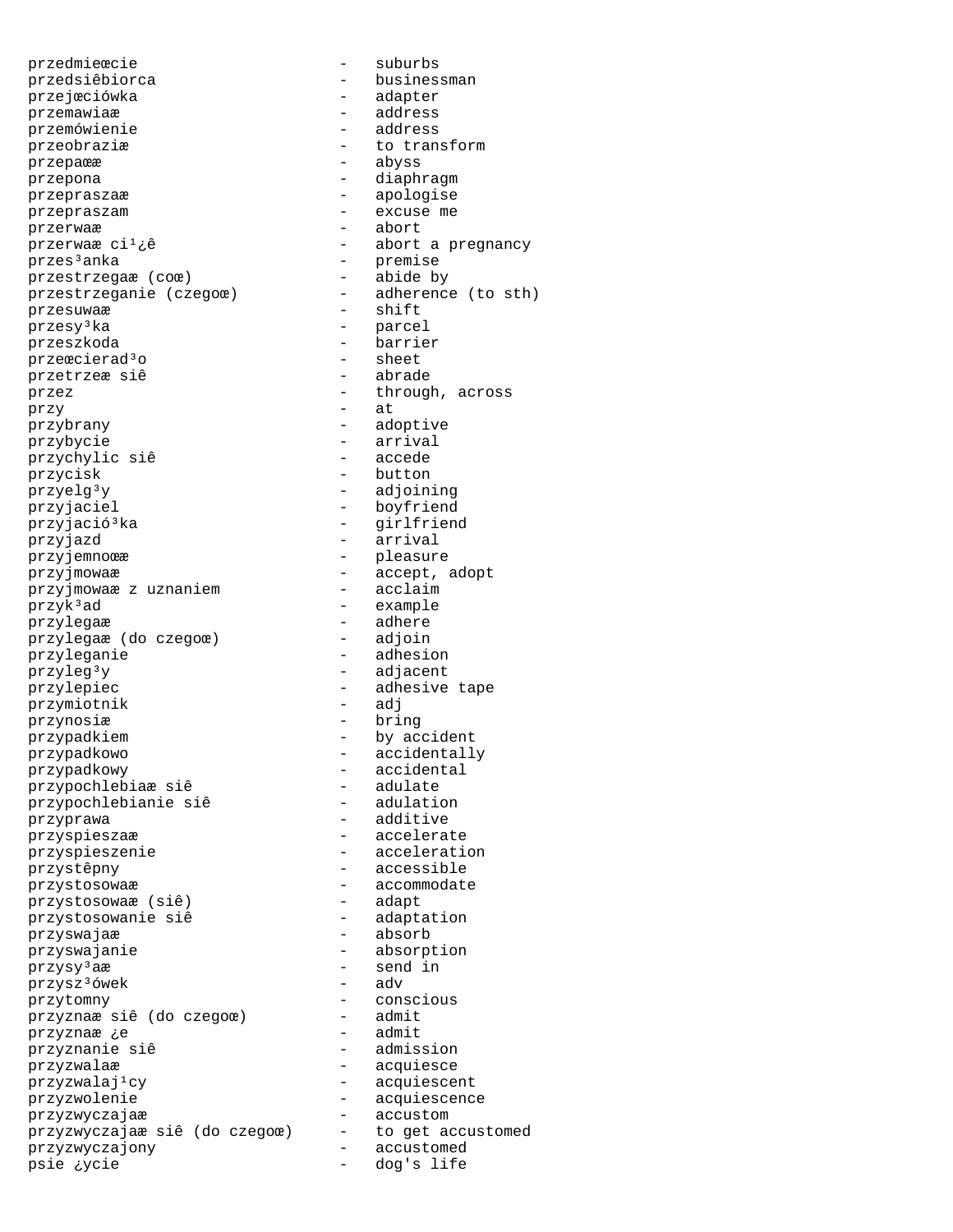ptak - bird pude³ko - box pulpit - desktop pustka - desert pustynia - desert pytanie - question rachunek (w banku) - - account rachunek (w banku)<br>rachunkowoϾ rachunkowoϾ - accounts<br>rachunkowoœæ - - accounti rachunkowoϾ - accounting<br>raczei - rather - rather - rather rada - advice radio - radio radosny - gay raj  $-$  paradise rajstopy - tights rakieta - missile - abreast raptownie - abruptly raptowny - abrupt rasa  $-$  strain ratowaæ - rescue<br>ratusz - rescue<br>- city ha ratusz  $-$  city hall<br>redaktor naczelny  $-$  editor-in - editor-in-chief regulacja - adjustment regulowany - adjustable regu<sup>3</sup>a - rule<br>reklama - ad reklama<br>relacja - account respekt - respect rêka - hand - hand - hand - hand - hand - hand - hand - hand - hand - hand - hand - hand - hand - hand - hand rêkaw - sleeve<br>rêkawiczki - sleeve - sleeve - gloves<br>- worm robak - worm robiæ postêpy robotnik - worker rodzic - parent rodzice - parents<br>rok - parents<br>- vear - year rok temu - a year ago  $rok/miesi<sup>1</sup>c kalendarzowy$ rolnik - farmer romantyczny - romantic ropieñ - abscess<br>rosniæ  $r \circ s n^1 x$  - grow<br> $r \circ z d$ awaæ - to sl rozdawaæ - to share out rozga<sup>3</sup>êziacz - adaptor - adaptor<br>rozga<sup>3</sup>êziacz - - - adapter - adapter<br>- absolve rozgrzeszaæ - absolve rozgrzeszenie rozkoszny - adorable rozmaity - various rozmawiaæ - converse rozmiar - size<br>rozminaæsiê - miss rozminaæ siê - missie rozmowa - chat<br>roznosiæ - carry - carry roznosiæ rozs<sup>1</sup>dzaæ - adjudicate rozstrzygaæ - adjudge rozstrzygaæ - adjudicate<br>rozæwietlony - ablaze rozœwietlony roztargnienie - absent-mindedness roztargniony - absent-minded, abstracted róg - corner równie¿ - also równoœæ - parity równy - even ró¿niæ - to different<br>róːny - different ró¿ny - different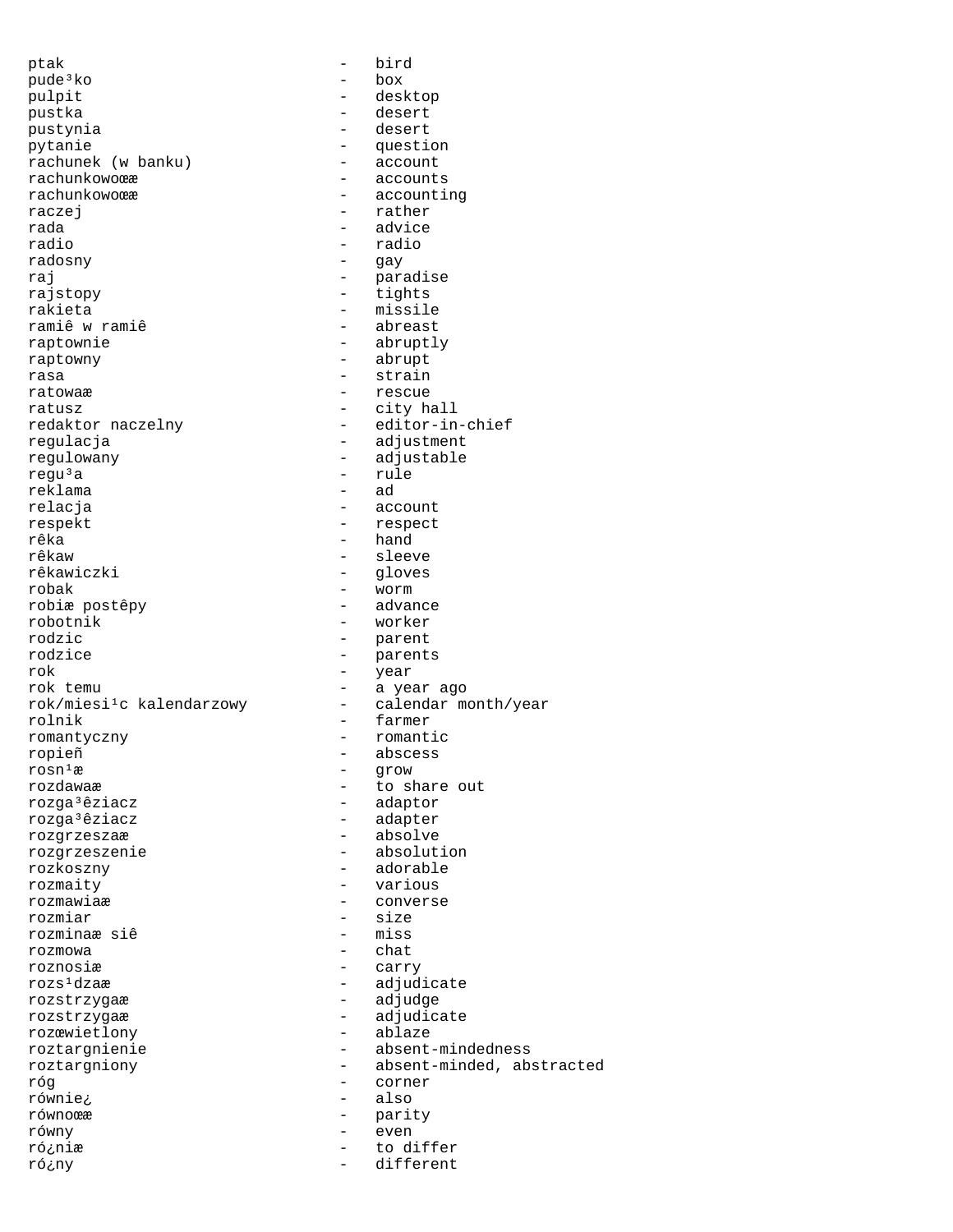rumiany - ruddy rura kanalizacyjna ruszaæ - move ryba - fish rybak - angler ryj en en en aantal en snout rynek - market  $\begin{array}{ccc} \texttt{ryz} & - & \texttt{rise} \\ \texttt{rz} \cdot \texttt{d} & - & \texttt{file} \end{array}$ rz<sup>1</sup>d – file<br>rzecz – matt - matter<br>- noun rzeczownik – nounter<br>Rzeczpospolita Polska – RP Rzeczpospolita Polska - RP rzeczywistoϾ rzeczywisty - actual rzeczywiœcie - actually rzeka - river - river<br>rzecki - brisk - brisk rzeœki - brisk rzeŸnia - abattoir - strum<br>- radish rzodkiewka rzucaæ - throw - throw - throw - throw - throw - throw - throw - throw - throw - throw - throw - throw - throw - throw - throw - throw - throw - throw - throw - throw - throw - throw - throw - throw - throw - throw - throw - impinge Rzym – Rome rzymski - Roman - Roman - Roman - Roman - Roman - Roman - Roman - Roman - Roman - Roman - Roman - Roman - Roman - Roman - Roman - Roman - Roman - Roman - Roman - Roman - Roman - Roman - Roman - Roman - Roman - Roman - Roma sad - orchard<br>sadowiæ - orchard - orchard - place sadowiæ siê  $-$  take a seat sadownik - fruit-growing, orcharding<br>sadyba - abode - abode sadyba - abode sadza - soot - seedling sakralna muzyka - sacred music<br>saldo - balance saldo <sup>-</sup> balance - balance<br>salutowaæ - salute - salute salutowaæ - salute - salute - salute - salute - salute - salute - salute - salute - salute - salute - salute  $sa<sup>3</sup>ata$  - lettuce<br> $sa<sup>3</sup>atka$  - salad - salad sam - alone Samarytanin samba - samba - samba samobie¿ny - self-propelled - suicide<br>- car samochód samolot - aeroplane samolubny - selfish samopas - uncared<br>samopoczucie - mood - mood samopoczucie<br>samorz<sup>1</sup>dny - self-governing  $\frac{1}{\text{sum}}$  anno $\text{sum}$  and  $\frac{1}{\text{sum}}$  and  $\frac{1}{\text{sum}}$  and  $\frac{1}{\text{sum}}$  and  $\frac{1}{\text{sum}}$  and  $\frac{1}{\text{sum}}$  and  $\frac{1}{\text{sum}}$  and  $\frac{1}{\text{sum}}$  and  $\frac{1}{\text{sum}}$  and  $\frac{1}{\text{sum}}$  and  $\frac{1}{\text{sum}}$  and  $\frac{1}{\text{sum}}$  and  $\frac{1$ samotnik - loner samowar - samovar samowola - licence samozap<sup>3</sup>on - spontaneous samuraj en la estado en la estado en la estado en la estado en la estado en la estado en la estado en la estado en la estado en la estado en la estado en la estado en la estado en la estado en la estado en la estado en la sanie - sleigh - sleigh<br>sanki - sledge - sledge sardynka - sardine saski - Saxon - Saxon - Saxon - Saxon - Saxon - Saxon - Saxon - Saxon - Saxon - Saxon - Saxon - Saxon - Saxon - Saxon - Saxon - Saxon - Saxon - Saxon - Saxon - Saxon - Saxon - Saxon - Saxon - Saxon - Saxon - Saxon - Saxon  $s^1$  - are<br> $s^1d$  - course  $s^1$  $s^1d$  - court<br> $s^1$ dny dzieñ - dooms s¹dny dzieñ - doomsday s<sup>1</sup>siadowaæ - adjoin<br>s<sup>1</sup>siedni - adjacer - adjacent, adjoining<br>- adulatory  $schlebiaj<sup>1</sup>cy$ schody - staircase sejmowy - parliamentary<br>seismiczny - seismic sejsmiczny - seismic sejsmograf - seismograph<br>seismologiczny - seismologicz sejsmologiczny - seismological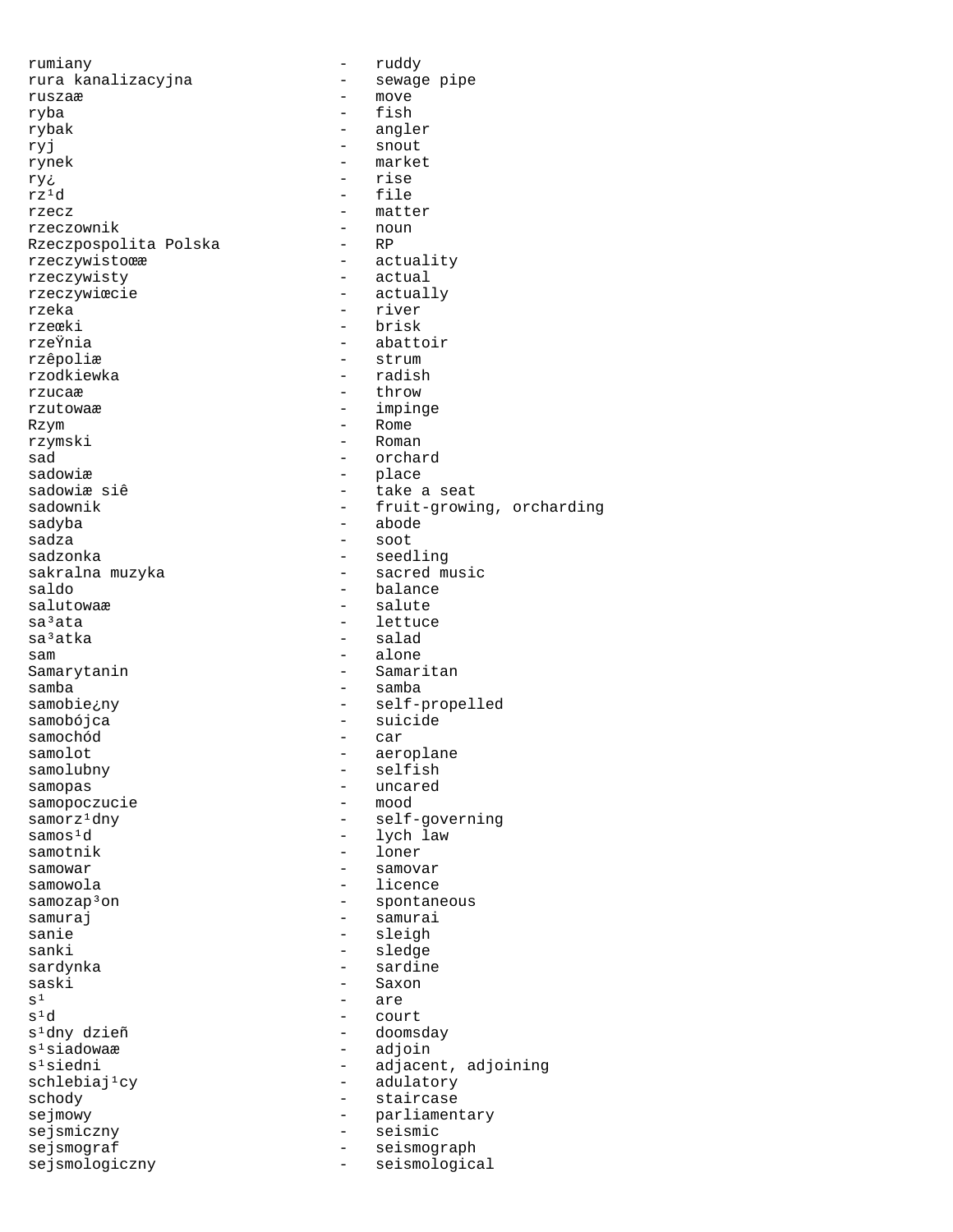| sekator                                |                          | garden shears                     |
|----------------------------------------|--------------------------|-----------------------------------|
| sekretarz                              |                          | secretary                         |
| seksowny                               | —                        | sexy                              |
| seksualny                              |                          | sexual                            |
| seksuolog                              |                          | sexologist                        |
| semicki                                |                          | Semitic                           |
| senat                                  |                          | senate                            |
| senior                                 | -                        | senior                            |
| sens                                   |                          | sense                             |
| ser                                    |                          | cheese                            |
| serce                                  | $\overline{\phantom{0}}$ | heart                             |
| serdecznie                             | —                        | cordially                         |
| serwetka                               |                          | napkin                            |
| sezon                                  |                          | season                            |
| sêdzia                                 | $\overline{\phantom{0}}$ | adjudicator                       |
| sêp                                    | -                        | vulture                           |
| siadaæ                                 | $\overline{\phantom{0}}$ |                                   |
|                                        |                          | sit down                          |
| siarka                                 | $\overline{\phantom{0}}$ | sulphur                           |
| sieæ                                   | $\overline{\phantom{0}}$ | net                               |
| siedem                                 | $\overline{\phantom{0}}$ | 7                                 |
| siedz <sup>1</sup> cy                  | $\overline{\phantom{0}}$ | seated                            |
| sierpieñ                               | $\overline{\phantom{0}}$ | August                            |
| siew                                   |                          | sowing                            |
| silnik                                 | -                        | engine                            |
| silny                                  |                          | potent, able-bodied               |
| silos                                  | $\overline{\phantom{0}}$ | silo                              |
| $\sin^3 a$                             | $\overline{\phantom{0}}$ | strength                          |
| si <sup>3</sup> acz                    | -                        | strong man                        |
| siostra                                | $\overline{\phantom{0}}$ | sister                            |
| sito                                   |                          | sieve                             |
| siwy                                   |                          | grey                              |
| skarb                                  | $\overline{\phantom{0}}$ | treasure                          |
| skarpetka                              | -                        | sock                              |
| skaza                                  |                          | flaw                              |
| skaziæ                                 | -                        | corrupt                           |
| sk <sup>1</sup> piec                   | $\overline{\phantom{0}}$ | miser, niggard                    |
| skiba                                  | $\overline{\phantom{0}}$ | ridge                             |
| sklep                                  |                          |                                   |
|                                        |                          | cupboard                          |
| sklepikarz                             |                          | grocer                            |
| sk <sup>3</sup> ad                     | $\overline{\phantom{0}}$ | composition                       |
| sk <sup>3</sup> adaæ komuœ kondolencja | $\overline{\phantom{0}}$ | to offer one's condolences to sb  |
| skoczny                                | $\overline{\phantom{0}}$ | brisk                             |
| skoñczony                              |                          | finished                          |
| skory                                  |                          | quick                             |
| skóra                                  |                          | skin                              |
| skórka                                 |                          | crust                             |
| skracaæ                                |                          | abbreviate, abridge               |
| skrajny                                |                          | abject                            |
| skrócony                               | $\overline{\phantom{0}}$ | abbreviated, abridged             |
| skrót                                  |                          | abbreviation, abstract, abstract2 |
| skrypt                                 | -                        | script                            |
| skrzyd3o                               | $\overline{\phantom{0}}$ | wing                              |
| skrzypce                               | $\overline{\phantom{0}}$ | violin                            |
| slipy                                  |                          | briefs                            |
| $s3$ abo                               |                          | weakly                            |
| $s3$ ony                               |                          | salty                             |
| s <sup>3</sup> oñce                    | $\overline{\phantom{0}}$ | sun                               |
| $s3$ ownik                             | -                        | dictionary                        |
| $S3$ OWO                               |                          | word                              |
| $s^3$ ód                               |                          | malt                              |
|                                        | $\overline{\phantom{0}}$ |                                   |
| s <sup>3</sup> uch                     |                          | hearing                           |
| s <sup>3</sup> uchaæ                   | -                        | listen                            |
| s <sup>3</sup> ucham                   |                          | hello                             |
| s <sup>3</sup> ui <sup>1</sup> ca      |                          | maid                              |
| s <sup>3</sup> ynny                    |                          | famous                            |
| s <sup>3</sup> yszeæ                   |                          | hear                              |
| smagaæ                                 |                          | lash                              |
| smak                                   |                          | taste                             |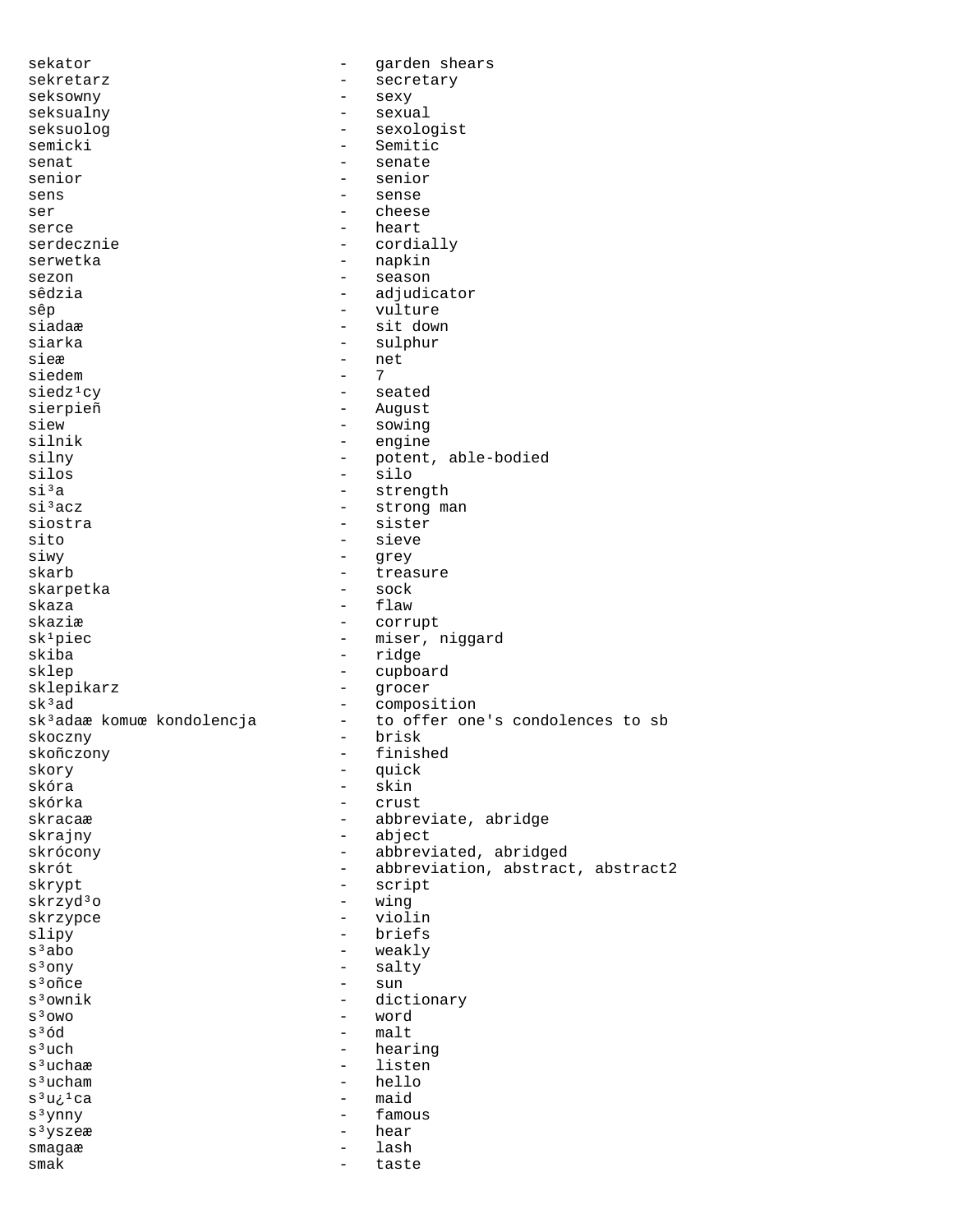smoczek - dummy smok - dragon smród - stench - sorrow, grief smutno - sadly<br>smvcz – lead smycz – lead<br>sobota – Satur sobota - Saturday sojusz - alliance - juice sos - sauce - salt spaæ - sleep spajaæ - weld specjalnie - especially speszony - abashed spisek - plot<br>spi¿arnia - panti spi¿arnia - pantry spodnie and the set of the set of the set of the set of the set of the set of the set of the set of the set of spokojny - calm spokój - calm sposób - manner - conjunction spór - dispute - check sprawnie - ably sprawozdanie sproœny - obscene spryt - adroitness sprytnie - adroitly sprytny - adroit sprzedany - sold sprzedawaæ<br>sprzedawca sprzedawca - seller<br>sraæ\*\*\* - - shit, - shit, crap srebny - silver ssaæ - suck  $ssak$  - mammal stacja - station - filling station stado - herd sta<sup>3</sup>y - abiding<br>stan zawieszenia - abeyance stan zawieszenia - abeyance Stany Zjednoczone stary - old statyczny - static sta<sub>i</sub> - probation - probation stempel - stamp step - steppe ster - rudder  $\mathsf{sto}$  - 100 stoik - stoic stolica - capital (Paris, London)  $\begin{array}{cccc}\n\texttt{sto}^3 & \texttt{--} & \texttt{--} & \texttt{table} \\
\texttt{sto}^3\texttt{ek} & & - & \texttt{stool}\n\end{array}$ - stool<br>- foot stopa - foot<br>stopieñ - degr - degree<br>- adhere stosowaæ siê<br>stosownie (do czegoœ) stosownie (do czegoœ) - adherence (to sth)<br>stosownie do - accordingly stosownie do  $\begin{array}{ccc} - & \text{accordingly} \\ - & \text{table} \end{array}$ stó<sup>3</sup> - table - table - table - table - table - table - table - table - table - table - table - table - table - table - table - table - table - table - table - table - table - table - table - table - table - table - table strata - loss<br>strona - side - side - side, page stronnik - adherent strza³ - shot student - student studentka - student styczeñ - January stykaæ siê  $-$  abut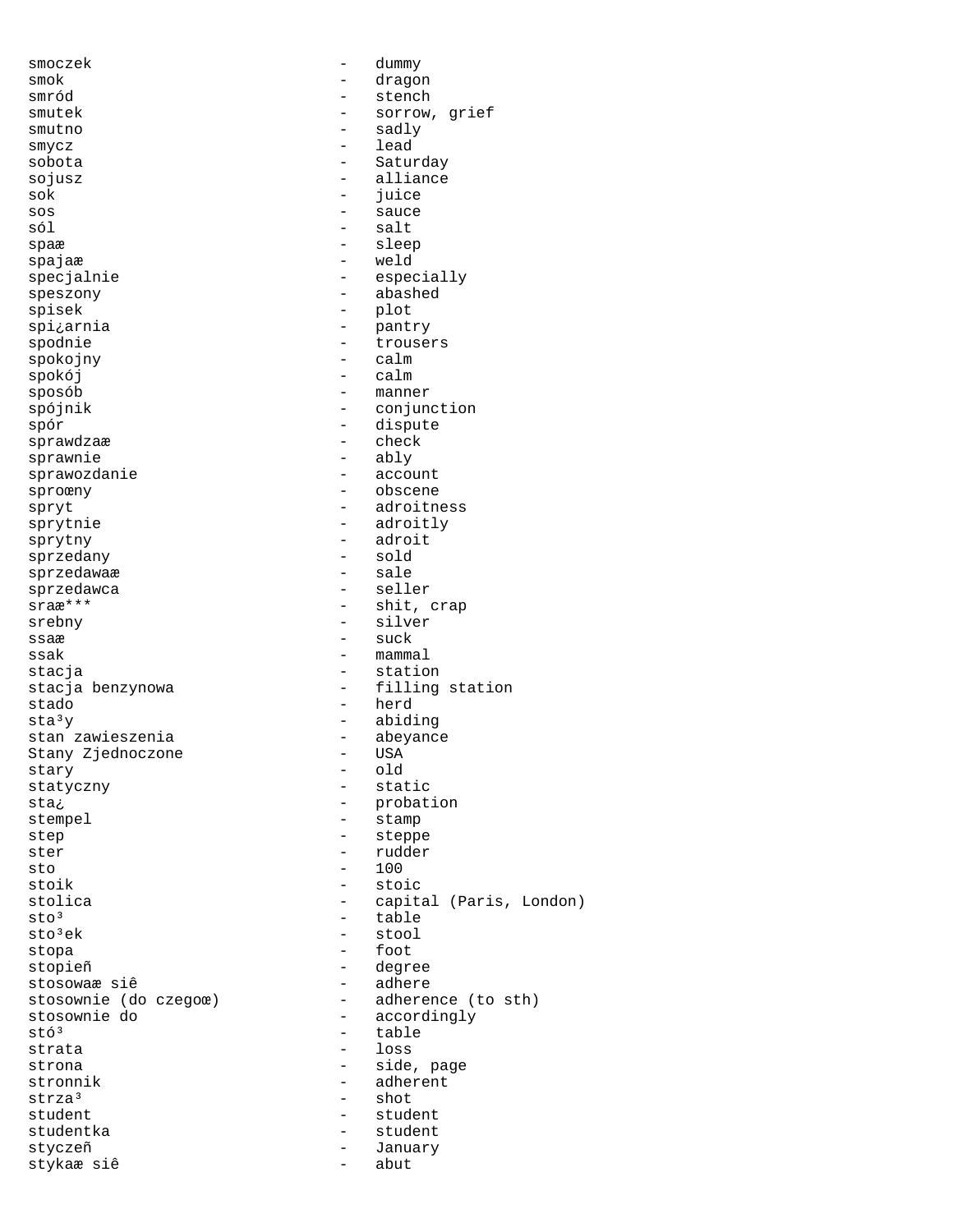stykaæ siê z - contact substancja klej<sup>1</sup>ca suchy - dry sufit - ceiling sukienka - frock, dress suknia - dress sum - catfish<br>supe<sup>3</sup> - knot  $\begin{array}{ccc} \texttt{supe}^3 & \hspace{1.5cm} - & \texttt{knot} \\ \texttt{surowy} & \hspace{1.5cm} - & \texttt{raw}, \end{array}$ swada - eloquence syn - son synagoga en synagogue - synagogue syrena - siren<br>system operacyjny - OS - OS system operacyjny  $\begin{array}{ccc}\n\texttt{szalbierz} & - & \texttt{swindler} \\
\texttt{sza}^3\texttt{as} & - & \texttt{shed}\n\end{array}$ szary - gray szatnia  $\qquad \qquad -$  cloakroom szczery – sincere<br>szczerze mówi<sup>1</sup>c – – honestly – honestly szczerze mówi<sup>1</sup>c<br>szczêœcie szczêœcie - happiness szczyt – acme szereg  $-$  row  $-$  row szerokoϾ - width<br>szeœæ - 6 - 6 szeϾ szew – seam – seam – seam – seam – seam – seam – seam – seam – seam – seam – seam – seam – seam – seam – seam – seam – seam – seam – seam – seam – seam – seam – seam – seam – seam – seam – seam – seam – seam – seam – seam szklisty - glassy  $\begin{array}{ccc} \texttt{szk}3\texttt{o} & \texttt{--} & \texttt{glass}\\ \texttt{szk} \texttt{o}3\texttt{a} & \texttt{--} & \texttt{--} & \texttt{schoo} \end{array}$  $\begin{array}{ccc} \texttt{szko3a} & \hspace{1.5cm} & - & \texttt{school} \\ \texttt{szopa} & \hspace{1.5cm} & - & \texttt{shed} \end{array}$ szopa - shed<br>szorstki - abra: szorstki – abrasive – abrasive – abrasive – abrasive – abrasive – abrasive – abrasive – abrasive – abrasive – szpinak - spinach sztylet - dagger szukaæ - look for - look for - look for - look for - look for - look for - look for - look for - look for - lo szybkoϾ – speed szyna - rail szynka – ham – ham – ham – ham – ham – ham – ham – ham – ham – ham – ham – ham – ham – ham – ham – h æciek - drain<br>æcierny - drain - drain - drain æcie¿ka - patheologie<br>emia3o - patheologie emia<sup>3</sup>o - without doubt<br>
emiech - laughter emiech - laughter<br>
emieræ - death<br>
- death æmieræ - death<br>æmietnik - trash emig<sup>3</sup>o - propeller<br>eniadanie - breakfast eniadanie - breakfast<br>
enieg - snow - snow œnie¿yca - snow-storm œpiew - singing, song œpiewaæ - sing œroda - Wednesday œrodek - centre œrodki - means œruba - screw ewiat - world<br>ewiat<sup>3</sup>o - and - world - light ewiat<sup>3</sup>o - light<br>ewierk - spruc œwie¿y - fresh œwiêto - holiday œwiêty - holy œwinia - pig tabaka - snuff<br>taca - trav taca - tray tacka - salver<br>tak - salver tak - yes

- raw, stern - shed - generous - glazier - quickly - abrasive<br>- path - trash - snow - spruce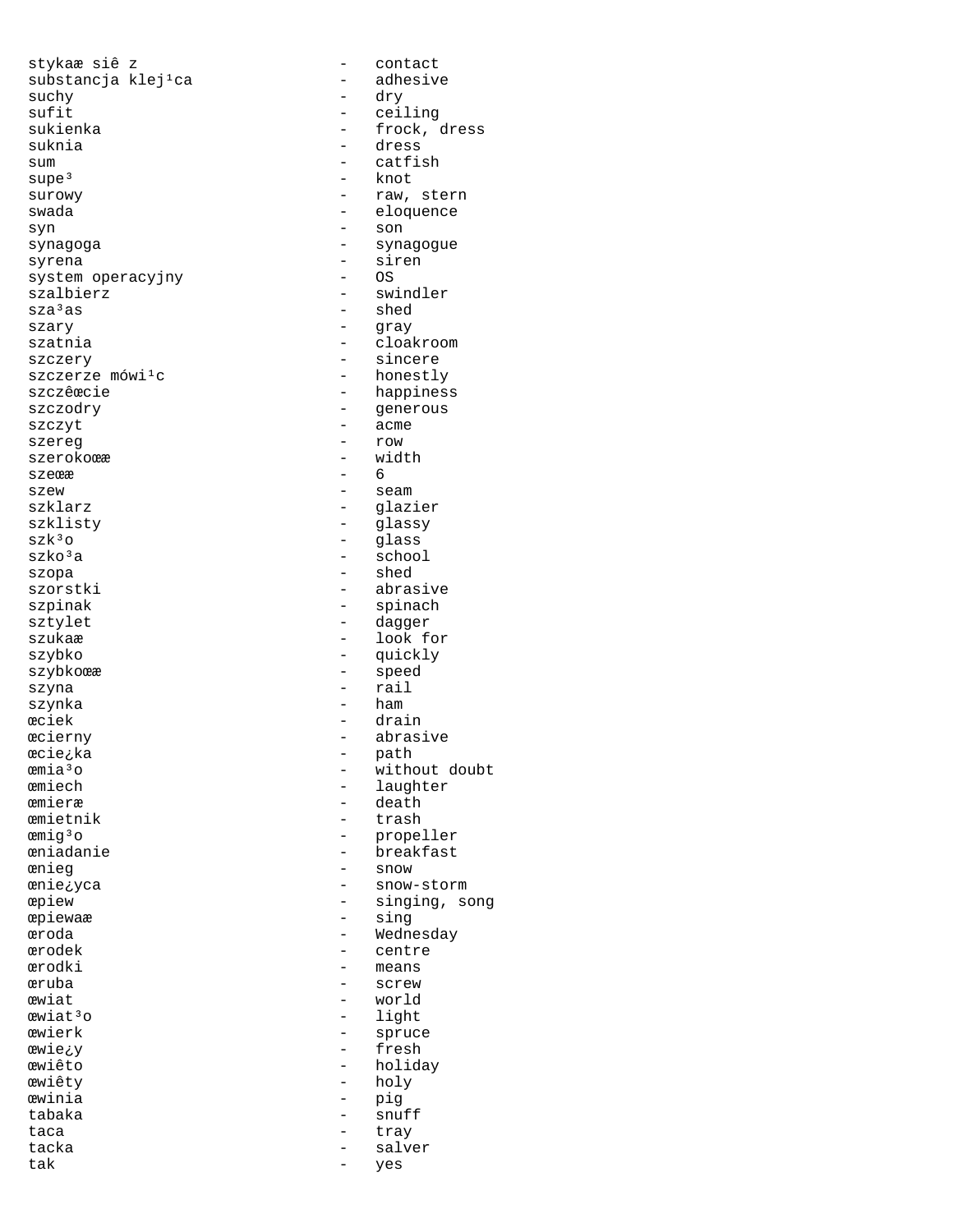tak du¿o - so much take wiele  $-$  so many taki - such taksówka - taxi tak¿e - also tam  $-$  there tamto  $\qquad \qquad -$  that over there<br>tani  $\qquad \qquad -$  cheap tani - cheap<br>tarka - rasp - rasp - rasp tartak  $-$  sawmill tasiemka - ribbon taœma  $\text{the } j \text{-}$  and  $\text{the } j \text{-}$  band  $\text{-}$  adher - adhesive tape tatuœ daddy - daddy teatr theatre theatre teka - briefcase tekst - text telefon - telephone - television<br>- TVP Telewizja Polska ten het bestelling van die that the that the that the three that the three that the three that the three three three three three three three three three three three three three three three three three three three three thr teoretyczny - academic teraz - now te¿ - also têcza - rainbow tkwiæ - stick tlen - oxygen tªumacz – translator<br>tªumaczenie – translatio t<sup>3</sup>umaczenie - translation<br>t<sup>3</sup>umaczyæ - translate t<sup>3</sup>umaczyæ - translate<br>t<sup>3</sup>usty - fat - fat<br>- that to - that to mi siê nie kalkuluje it's not worth my while To siê rozumie samo przez sie - it goes without saying toaleta - toilet tonic torebka - purse towarzyszyæ - accompany trafiæ w dziesi<sup>1</sup>tkê - to hit the bull's traktor - tractor trasa - route - route - route - route - route - route - route - route - route - route - route - route - route - route - route - route - route - route - route - route - route - route - route - route - route - route - route trawa - grass  $tr<sup>1</sup>bka$  - trumpet<br> $tr<sup>1</sup>dzik$  - acne  $tr<sup>1</sup>dzik$  - acne<br>  $trud$  - toil trud - toil<br>trudno - with - with trudno - with difficulty<br>trudno - difficulty<br>- difficulty - difficulty truskawki - strawberries  $trwa<sup>3</sup>y$  - abiding trylion - trillion<br>trzeba przyznaæje - admittedly trzeba przyznaæ ¿e trzeci - third  $\begin{array}{ccc}\n \text{trzex} & - & \text{rub} \\
 \text{trzv} & - & \text{thrv}\n \end{array}$ trzy - three - three - three - three - three - three - three - three - three - three - three - three - three - three - three - three - three - three - three - three - three - three - three - three - three - three - three tu - here <br>tuba - tube - tube  $\begin{array}{ccc}\n\text{tuba} & - & \text{tube} \\
\text{tu}^3acz & - & \text{wand} \\
\end{array}$ - wanderer tutaj en la estas en la estas en la here tuzin - dozen twardy - hard twardy dysk twarz - face - maker ty - you tydzieñ - week tykwa - gourd tyle - so much tylko - just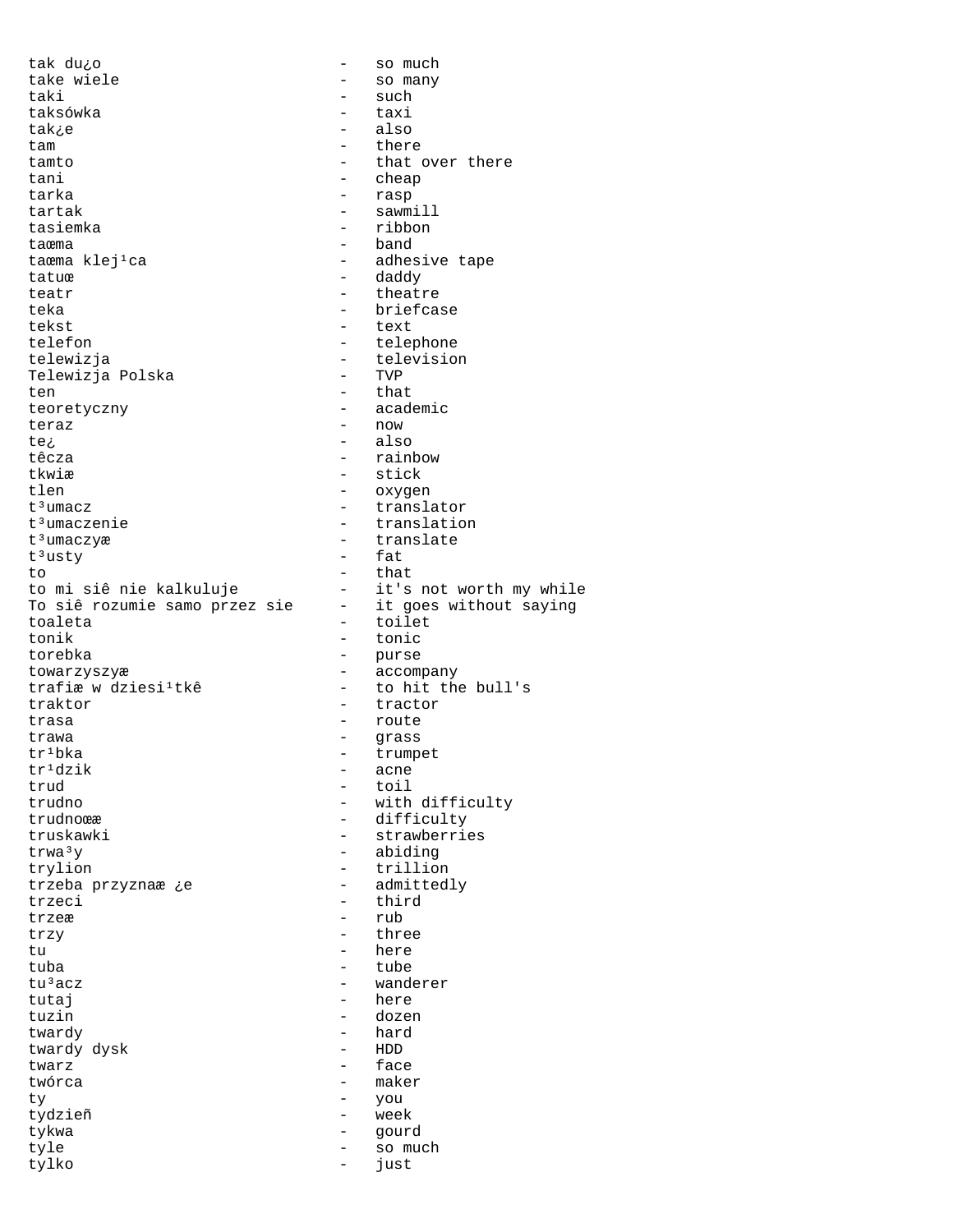tymczasem - meanwhile tysi¹c - 1000 tobacco ubogi - poor ubój – slaugther<br>ubranie – clothes ubranie - clothes - clothes - clothes - clothes - clothes - clothes - clothes - clothes - clothes - clothes - clothes - clothes - clothes - clothes - clothes - clothes - clothes - clothes - clothes - clothes - clothes - cl ucho - ear uchwa<sup>3</sup>a - act<br>uciec - abs - abscond uczciwy - aboveboard uczelnia  $\qquad \qquad -$  academy uczeñ  $-$  pupil uczucie - feeling uczynny - accommodating uderzaj<sup>1</sup>cy - striking  $ujmuj<sup>1</sup>cy$ <br>ukamienowaæ – charming<br>- to stone ukamienowaæ - to stone to death<br>ukartowaæ - to plot ukartowaæ - to plot ukazywaæ - to portray<br>UKF ultrakrótkie fale - FM frequeno ukierunkowywaæ<br>ukochona ukojenie - solace uko $3y$ saæ dziecko do snu  $-$  to rock a baby to sleep ukoñczenie ukoñczyæ - to complete ukoñczyæ szko<sup>3</sup>ê - to finish school ukoœnik - slash ukoœnik wsteczny ukrzy¿owaæ - to crucify<br>uleg<sup>3</sup>y - submissive  $uleg<sup>3</sup>y$  - submissive<br>ulepsza $t$  - to better ulepszaæ - to better<br>ulepszenie - improveme ulepszenie - improvement<br>ulewa - downpour, ra ulewa - downpour, rainstorm<br>ulica - street - street ulica - street ulokowaæ - accommodate - leaflet ulotny - faint Ulster - Ulster - Ulster ultimatum - ultimatum - ultimatum - ultrasouno ultradŸwiêk - ultrasound<br>ultradŸwiêkowy - - ultrasonic ultradŸwiêkowy - ultrasonic<br>ultrafiolet - ultraviole ultrafiolet<br>ultrafioletowy - ultraviolet<br>- ultraviolet ultrafioletowy - ultraviolet ultrakrótkie fale  $-$  ultre-high frequency waves<br>ultrasonograf  $-$  ultrasound scanner ultrasonograf - ultrasound scanner<br>ulubienica - - - - - favourite, faovrite ulubiony - favourite u<sup>3</sup>agodziæ - to appease<br>u<sup>3</sup>omny - handicappe u<sup>3</sup>uda - illusion umeblowany - furnished umiejêtnoœæ - ability, accomplishment umieszczaæ - to place<br>uniewinnenie - ecquitta. uniewinnenie - acquittal<br>uniewinniaæ - - acquit uniewinniaæ - acquit unikaæ - shun<br>unikat - unic unikat - unique upa<sup>3</sup> - heat<br>upilnowaæ - 100k upilnowaæ - look after<br>upiór - dhost - dhost - ghost<br>- abase upokarzaæ siê upokorzenie - abasement upominaæ en admonish upominaj<sup>1</sup>cy entry admonitory upomnienie - admonition<br>uprowadzaæ - - - abduct uprowadzaæ - abduct uprowadzenie

- FM frequency modulation<br>- to steer - sweetheart - completion - favourite, faovrite - handicapped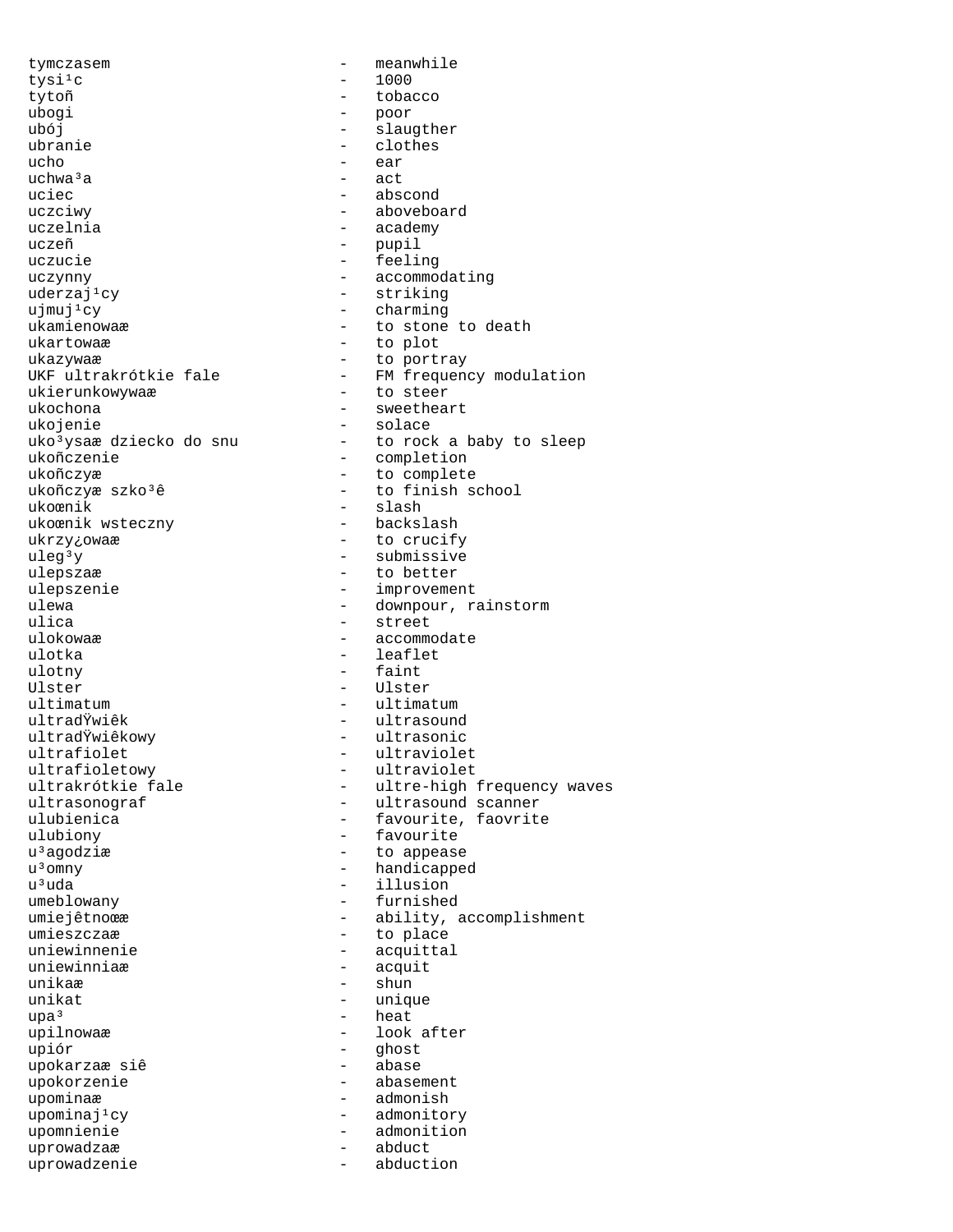uroczy - adorable urodziny - birthday uruchamiaæ - activate<br>urz<sup>1</sup>d pocztowy - - post ofi urz<sup>1</sup>d pocztowy and the post ofice urzeczywistniæ - actualize  $us<sup>3</sup>u<sub>c</sub>ny$  - attentive usta - lips ustawienia - settings - handle uœmiech - smile<br>utalentowany - able utalentowany uwaga - attention<br>uwielbiaæ - adore - adore uwielbiaæ uwielbienie - adoration uwypuklaæ - accentuate - addictive uzale¿nienie<br>uzale¿niony (od czegoœ) - addicted (to sth) uzale¿niony (od czegoœ)<br>uzdolnienie uzdolnienie - accomplishment<br>uzgodnienie - accord uzgodnienie - accord uzgodniony - agreed - acknowledge uznanie  $\qquad \qquad -$  accolade uznanie  $\qquad \qquad \qquad -$  acclaim, acknowledgement u¿ywaæ - use  $w = i n$ w dodatku  $-$  in addition w domu u - at the house of<br>w ka¿dym razie - anyway w ka¿dym razie - anyway w kierunku do<br>w nieskoñczonoœæ - ad infinitum<br>- ablaze w p<sup>3</sup>omieniach<br>w pobli¿u w pobli<sub>c</sub>u - about - about v poepiechu - in a l w poœpiechu<br>
w roztargnieniu<br>
w roztargnieniu<br>
- absent-mino w roztargnieniu  $\begin{array}{ccc} - & \text{absent-mindedly, abstractedly} \\ w & \text{erodku} \end{array}$ - in the middle of<br>- at the same time w tym samym czasie wada - fault waga  $-$  weigh wakacje - vacation - vacation  $walka$   $-$  fight Warszawa  $-$  Warsaw warsztat - shop - service station wartki - rapid - value waza - bowl  $w_4$ <sub>k</sub>a - dragonfly - dragonfly  $w^1$ chaæ - scent<br> $w^1$ s - mousta - moustache  $w^1$ ski - narrow  $w<sup>1</sup> sy$  - whiskers  $wch<sup>3</sup>aniaæ$  - absorb wch<sup>3</sup>aniaj<sup>1</sup>cy  $\rightarrow$  absorbent wch<sup>3</sup>anianie  $\rightarrow$  absorption - absorption wczasy - holiday wczesny - early wczeœniej - sooner - according to  $we$   $\frac{1}{2}$  welon  $\frac{1}{2}$  we  $\frac{1}{2}$  we  $\frac{1}{2}$  wool - wool<br>- fan wentylator werdykt en adjudication wersja skrócona <br />
- abridgement wewn<sup>1</sup>trz - inside of  $wêze^3$  - knot knot<br>fork widelec widzieæ - see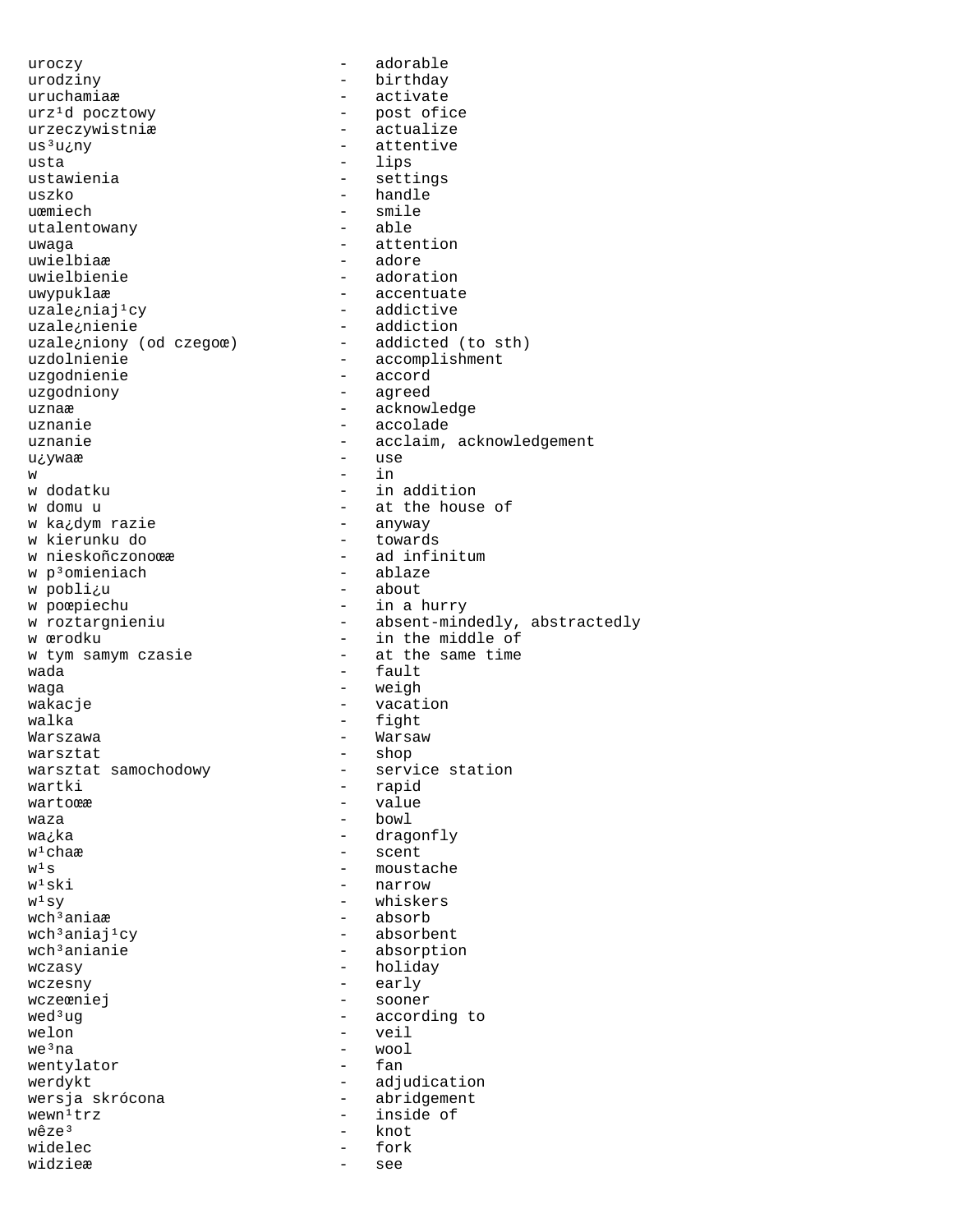wiedza – knowledge – knowledge – knowledge – knowledge – knowledge – knowledge – knowledge – knowledge – knowledge – knowledge – knowledge – knowledge – knowledge – knowledge – knowledge – knowledge – knowledge – knowledge wiek (100 lat)<br>wiek dojrzewania wiek dojrzewania  $\begin{array}{ccc} \text{wielbiciel} & \text{and} & \text{end} \\ \text{wielbiciel} & \text{and} & \text{end} \end{array}$ wielbiciel - admirer Wielka Brytania<br>wielki wielki - great<br>wier - great wieœ - countryside<br>wiêc - therefore  $\begin{array}{ccc}\n\text{wiec} & \text{wherefore} \\
\text{wieksz.} & \text{wieksz.}\n\end{array}$ wiêkszoœæ - majority of<br>wiêzieñ - majority of wiêzieñ - prisoner willa - villa wino - wine wiosna - spring Wis<sup>3</sup>a - Vistula<br>witaæ - Vistula witaæ – greet<br>wizja – den – greet wizja - vision  $\frac{1}{2}$  wizyta - visit<br>wko<sup>3</sup>o - around  $wko<sup>3</sup>o$  - around  $wkrótce$  - soon  $w^3$ adca  $w^3$ adca - soon - maste w<sup>3</sup>aœciciel kamienicy w<sup>3</sup>aœciwy - adequate w<sup>3</sup>aœnie - exactly<br>W<sup>3</sup>och - Italian  $W^3$ och  $W^3$ och - Italian  $W^3$ ochy - Italian - Italy  $\begin{array}{ccc}\nW^3{\mathop{\mathrm{och}}\nolimits} & & & & - & \text{Italy} \\
W^3{\mathop{\mathrm{os}}\nolimits} & & & & - & \text{hair}\n\end{array}$ w<sup>3</sup>osy blond<br>w<sup>3</sup>ócznia w<sup>3</sup>ócznia - spear - spear - spear<br>wnikliwoœæ wnikliwoϾ - acuteness<br>wnikliwoœæ - - acumen wnikliwy  $\qquad$  - acute woda - water wojna - war wojna domowa  $-$  civil war Wojna Œwiatowa  $\overline{w}$  - World War Wojsko - Army - Army - Army - Army - Army - Army - Army - Army - Army - Army - Army - Army - Army - Army - Army - Army - Army - Army - Army - Army - Army - Army - Army - Army - Army - Army - Army - Army - Army - Army - Arm Wojsko Polskie wojskowy - military - military<br>wolno - slowly wolno - slowly<br>wolny - free wolny - free  $\frac{1}{2}$  wo $\frac{3}{2}$  owina  $\frac{1}{2}$  beef beef worek - sack, bag wódka - vodka wózek - hand-cart wreszcie - finally wrota - gate wróg - enemy wró¿ba - omen<br>wrzeœien - Sept wrzeœien - September<br>
wrzód - September<br>
- abscess wrzód - abscess wschód - east wspaniale - admirably wspóªwinny - accomplice<br>wstêp - admission wstêp  $-$  admittance wstrêtnie <br/>  $\qquad \qquad$  - abominably wstrêtny - abominable wstrzemiêŸliwoœæ - abstinence wstrzemiêŸliwy

wieczór  $-$  evening - so<br>- century - many<br>- UK - prison<br>- villa - elevator - master<br>- landlord - hair<br>- blonde - acumen - admittedly wspania<sup>3</sup>y - glorious, admirable<br>wspó<sup>3</sup>sprawca - - - - - accessory, accompli wspóªsprawca - accessory, accomplice<br>wspóªwinny - accomplice - admission wstrêt  $-$  aversion, abhorrence, abomination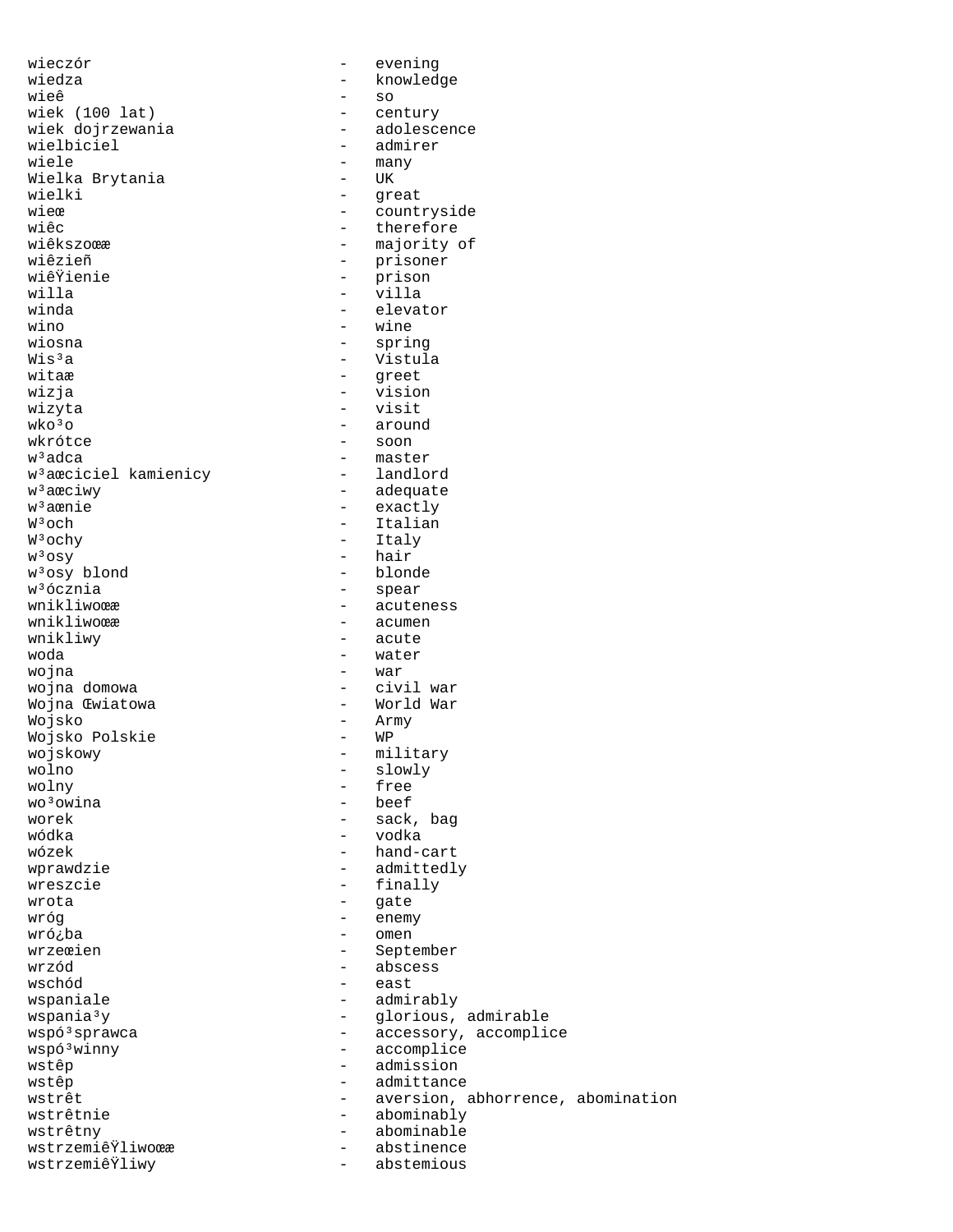wstrzymywaæ siê - abstain wstrzymywanie siê od g<sup>3</sup>osu wstyd - shame wszerz - across wszêdzie  $-$  everywhere wszyscy - all wszystko wtedy - then wtorek - Tuesday  $\hbox{wv}$  - you - you wybaczalny  $\qquad$  - excusable wybaczenie - forgiveness wyba<sup>3</sup>uszaæ oczy - to goggle wybawca - saviour, savior wybawiaæ kogoœ z k<sup>3</sup>opotu - to get sb out of trouble wybiæ - knock wybieg evasion - evasion wyboisty - bumpy wyborny - delicious wybrakowany  $\qquad -$  defective wybredny - choosy, fussy - excess wybryk natury  $-$  a freak of nature wybrze<sub>i</sub>e - coast wybuch  $-$  explosion wybuchowy - explosive wyburzaæ  $-$  to knock down wycena - valuation  $wyci<sup>1</sup>g$  - abstract, abstract2 wyci<sup>1</sup>gaæ - pull out<br>wyci<sup>1</sup>gaæ (coœ z czegoœ) - pull out<br>wyci<sup>1</sup>gaæ (coœ z czegoœ) - abstract wyci<sup>1</sup>gaæ (coœ z czegoœ) - abstract<br>wyci<sup>1</sup>qn<sup>1</sup>æ (coœ z czegoœ) - abstract3 wyci<sup>i</sup>gaæ (coœ z czegoœ)<br>wyci<sup>i</sup>gn<sup>i</sup>æ (coœ z czegoœ) wydawaæ - produce wydobyæ - abstract, abstract3 wydzia<sup>3</sup> epartment – department wygnaæ  $\overline{\phantom{a}}$  - drive out, expel wyjaœniaæ - account for<br>wykonvwaæ - ply wykonywaæ - ply wykorzysywaæ - abuse wykrzyknik wykuæ coœ na blachê  $-$  to lern sth by rote wyl¹g - brood wyliczaæ siê (z czegoœ)  $wymar<sup>3</sup>y$  - extinct wynik - result wyobraziæ sobie wypadek - accident wypieraæ siê (czegoœ)  $wp<sup>3</sup>yw$  - issue wypoczêty - rested wyposa¿enie - accessory, accountrements wypo¿yczaæ - rent wyraziæ podziêkowanie - acknowledge wyregulowaæ - adjust wyrok jest prawomocny - the sentence is final and binding wyrzeczenie siê - abnegation wyrzekaæ siê (czegoœ) - abjure wyrzekaæ siê (czegoœ) - abnegate wyrzucaæ pieni<sup>1</sup>dze w b<sup>3</sup>oto - to throw money down the drain wyskok - jump wysoki - high - Your Honour! wysokoϾ - height wyspa - island Wyspy Kanaryjski - the Canary Islands wystarczaj¹co - adequately - adequate<br>- shop window wystawa sklepowa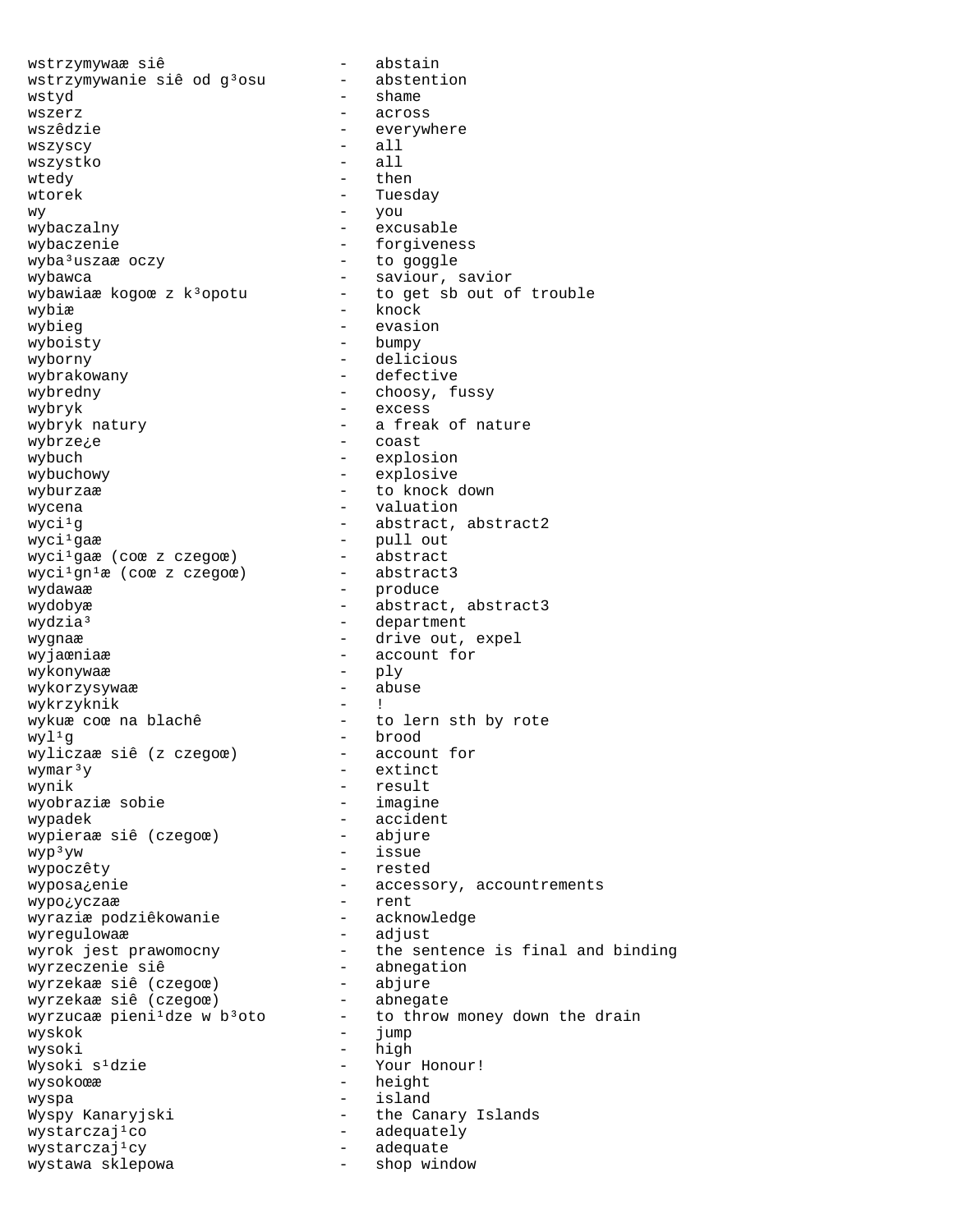$wyt<sup>3</sup>$ umaczyæ siê (z czegoœ) – account for wytrzymywaæ - abide wywiad - interview wy¿ej – above – above wy¿ej - above wy¿ej wymieniony - above-mentioned wzbudzaæ - activate - sigh<br>- hill wzgórze<br>wzi<sup>13</sup>  $wzi<sup>13</sup>$  - he took  $wzrastaæ$  - accrue - accrue z - with - with a heavy heart z dala  $\qquad \qquad$  - from a long way away z dala od  $-$  far from z góry - in advance z naciskiem  $\qquad \qquad -$  with emphasis<br>z podziwem  $\qquad \qquad -$  admiringly z podziwem  $\qquad \qquad -$  admiringly<br>z powodu  $\qquad \qquad -$  because of - because of<br>- except z wyj<sup>1</sup>tkiem za - after<br>za qranic<sup>1</sup> - after - abroad za granic<sup>1</sup><br>za granicê za granicê diwartes de la abroad<br>za wiele diwartes diwartes de la too mu - too much<br>- accept zaakceptowaæ - accept zabarwienie zabawa - game zabawka - toy zaburzenie umys<sup>3</sup>owe - mental aberration zach<sup>3</sup>anny - acquisitive<br>zachód - west zachód – west<br>zachwycony – delig zachwycony - delighted zaciekle - acrimoniously<br>zaciek<sup>3</sup>y - acrimonious - acrimonious zaczepiæ - accost zad - rump<br>zadanie - exer - exercise  $z$ agadn<sup>1</sup>æ - accost zagroziæ  $\overline{z}$  - threaten zaimek - pronoun - pronoun - pronoun - pronoun - pronoun - pronoun - pronoun - pronoun - pronoun - pronoun - pronoun - pronoun - pronoun - pronoun - pronoun - pronoun - pronoun - pronoun - pronoun - pronoun - pronoun - pro zainteresowanie zajêcie - activity - activity - activity - activity - activity - busy zajêty - busy zakrêt - bend zakup - purchuase zakwaszaæ - acidify<br>zakwaterowaæ - accommo - accommodate zakwaterowanie  $\overline{\phantom{a}}$  - accommodation zaleta  $\qquad \qquad -$  advantage zale<sub>i</sub>eæ od - depend on zale¿noœæ - dependence zale¿ny - dependent za<sup>3</sup>adowaæ zamek - castle<br>zamiar - intent zamiar - intention<br>zamykaz - close zamykaæ – close<br>zamys<sup>3</sup> – close zamys<sup>3</sup> - design<br>zaniechaæ - abort - abort zaniechaæ - abort - abort<br>zaniechanie - - aband - abandonment<br>- pollution zanieczyszczenia zanim - before - ignition zapa<sup>3</sup>ka - match zapinaæ - button<br>zapisaæ - save zapisaæ - save zapoznany - acquainted zaraza - pest - administer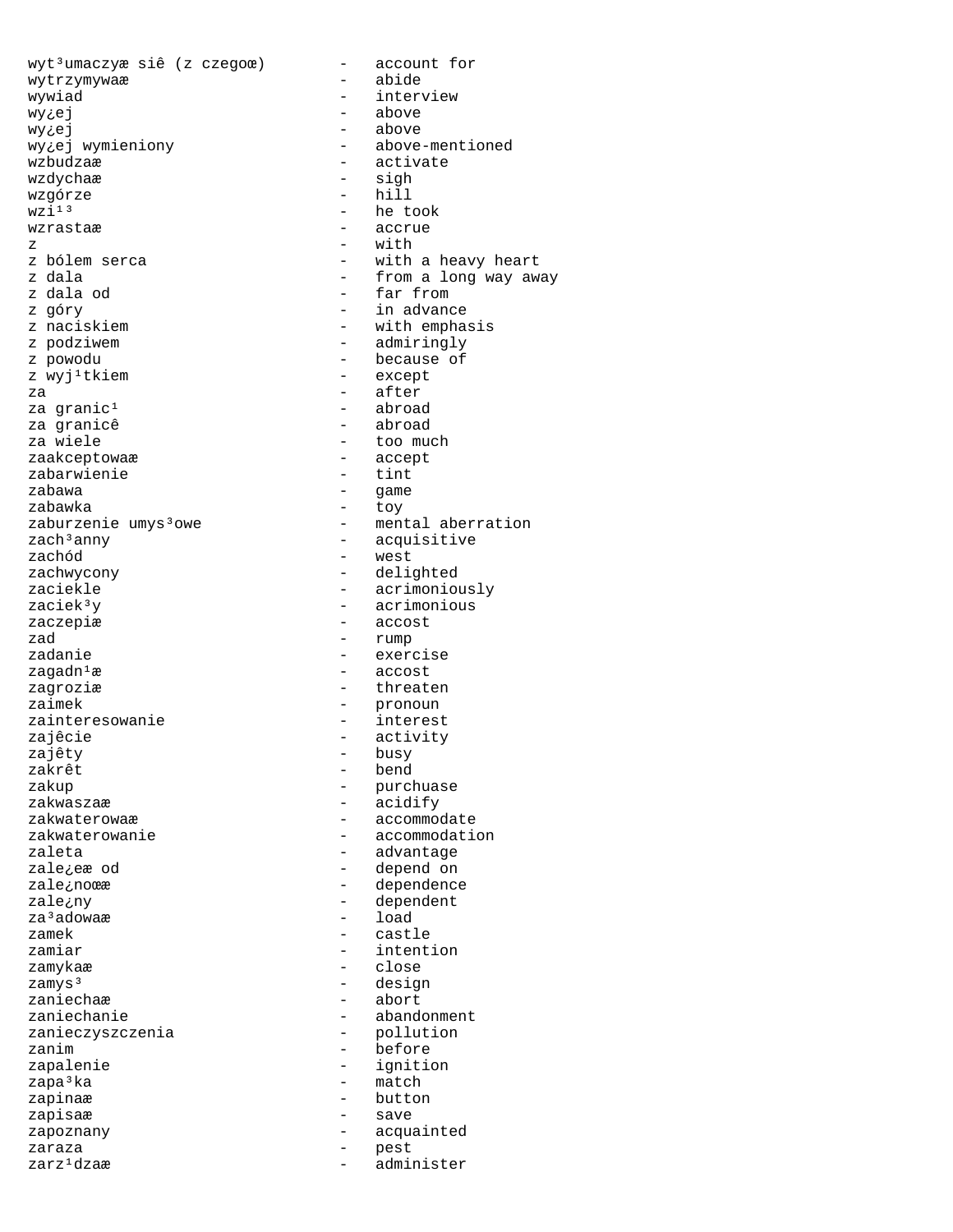zarz<sup>1</sup>dzanie - administration zasilacz - power supply zasób - stock zastaw - pledge zaœ  $\frac{1}{3}$ y  $\frac{1}{3}$   $\frac{1}{3}$   $\frac{1}{3}$   $\frac{1}{3}$   $\frac{1}{3}$   $\frac{1}{3}$   $\frac{1}{3}$   $\frac{1}{3}$   $\frac{1}{3}$   $\frac{1}{3}$   $\frac{1}{3}$   $\frac{1}{3}$   $\frac{1}{3}$   $\frac{1}{3}$   $\frac{1}{3}$   $\frac{1}{3}$   $\frac{1}{3}$   $\frac{1}{3}$   $\frac{1}{3}$   $\frac{1}{3}$   $\frac{1}{$ zawi³y - abstruse zawód - occupation zawsze - always zawziêcie - acrimoniously<br>zaznajomiæsiê - - to become acqu - to become acquaited zaznajomiony - acquainted za¿artoœæ - acrimony za<sub>i</sub>arty - acrimonious  $z^1b$  - tooth zbiec - abscond zbieg  $-$  fugitive zbiór - collection zbo¿e - grain  $zb\acute{o}j$  - thug  $zb\acute{o}j$  - thug  $zb\acute{o}j$ zbroja - armor zbrojny - armed zdobiæ - adorn - adorn - adorn - adorn - adorn - adorn - adorn - adorn - adorn - adorn - adorn - adorn - adorn - adorn - adorn - adorn - adorn - adorn - adorn - adorn - adorn - adorn - adorn - adorn - adorn - adorn - adorn - adornment zdobyæ - acquire zdolnoϾ<br>zdolnoœæ przystosowania siê - adaptability zdolnoϾ przystosowania siê zdolny - able - health zdrowy - healthy, able-bodied - be astonished zebra - zebra zebranie - meeting - want zegar - clock zegarek - watch zel¿eæ - abate zepsuty - spoiled, addled zespalaæ - to join zeszyt - exercise-book zewn<sup>1</sup>trz - outside zgadzaæ siê  $\overline{\phantom{a}}$  - accord, acquiesce zgoda<br>zgoda - accordance, acquiescence<br>zgodnie z - according to zgodnie z  $-$  according to zgodnoææ zgodnoϾ - accordance - agreeable, acquiescent<br>- accede zgodziæ siê<br>zgryŸliwoœæ zgryŸliwoœæ - acerbity - acerbic<br>- scallion zielona cebulka<br>zielony - green zielony groszek  $-$  green peas ziemniak – potato<br>zima – potato<br>zima – winter zima - winter zimno - coldly zimny - cold  $z^{31}cze$  - socket  $z^{3}y$  - angry  $z<sup>3</sup>y$  - angry<br>zmêczony - tired - tired zmieszany - abashed  $z \mod 3y$  - soaked zmys<sup>3</sup> - sense znaczek - sign znaczek pocztowy - postage stamp zna $\alpha$  -  $\alpha$  -  $\alpha$  -  $\alpha$  -  $\alpha$  -  $\alpha$ znajomoϾ en acquaintance znajomy - acquaintance znak dzielenia<br>znale<sup>ÿ</sup>æ ukojenie w czymœ to find solace - to find solace in sth